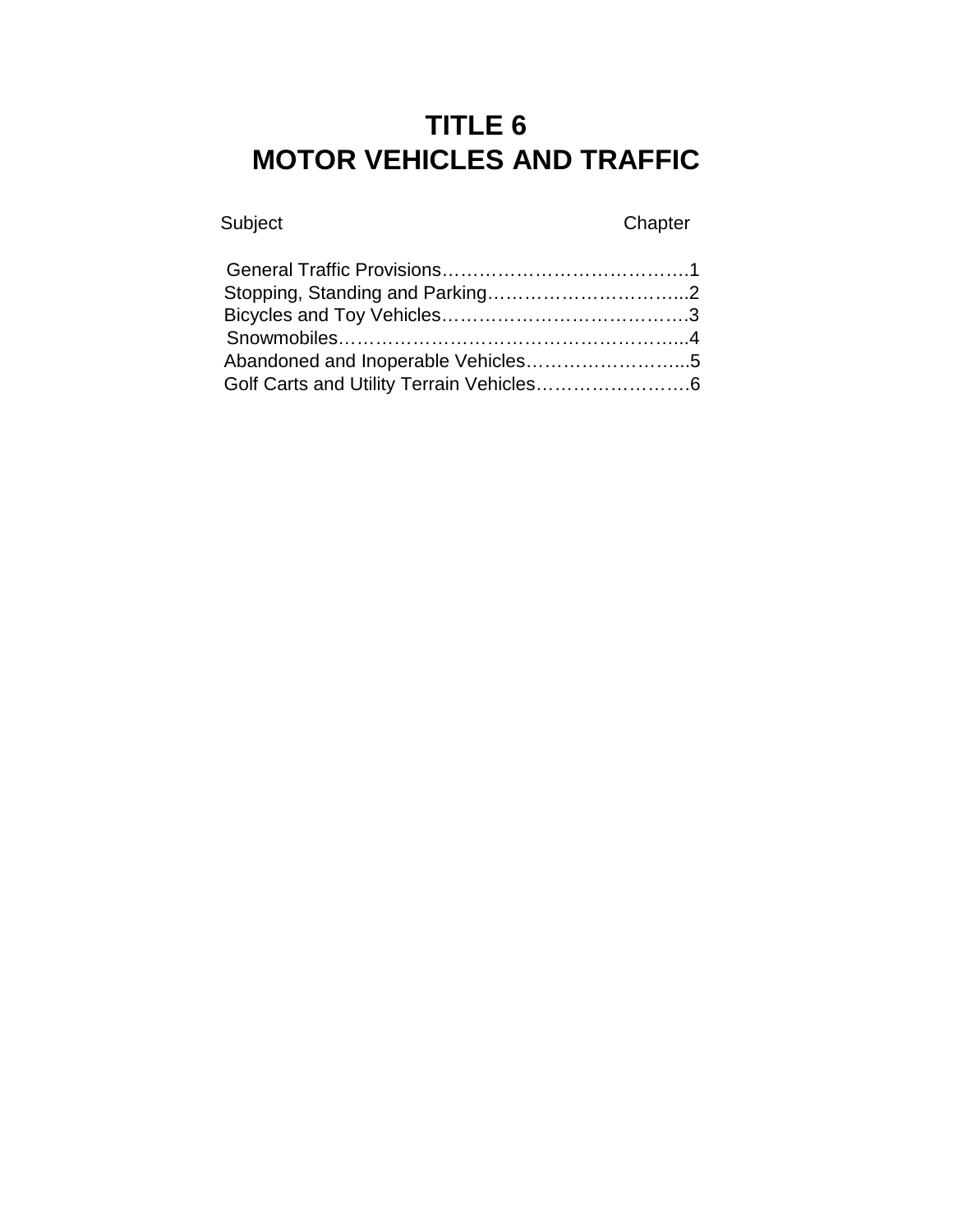# **CHAPTER 1 GENERAL TRAFFIC PROVISIONS**

#### **SECTION:**

- **6-1-1: Definitions**
- **6-1-2: Certain State Regulations Adopted**
- **6-1-3: Vehicle Weight and Load**
- **6-1-4: Excessive Engine Braking Noise Prohibited**
- **6-1-5: No U-Turns**
- **6-1-6: Vehicles on Sidewalks**
- **6-1-7: Stop and Yield Intersections**
- **6-1-8: Penalties**
- **6-1-9: Bail Schedule and Fines, Statutes Adopted**
- **6-1-10:Traffic-Control Signage Criteria**
- **6-1-11:One-Way Streets and Alleys**
- **6-1-12:Towing Procedures**
- **6-1-13: General Maximum Speed Limits**

#### **6-1-1: DEFINITIONS:**

Words and phrases used in this Title have the meanings respectively ascribed to them in 625 Illinois Compiled Statutes. (1978 Code §41.01)

#### **6-1-2: CERTAIN STATE REGULATIONS ADOPTED:**

The following enumerated sections of 625 Illinois Compiled Statutes, exclusive of any provisions thereof relating to the penalties or the punishment to be imposed for violation of such sections, are adopted and by reference made a part of this Code with the same force and effect as though set forth here verbatim, and the terms "this Act" wherever used in any section shall mean this Title of this Code, whenever necessary to effectuate the meaning of the section:

#### Section No.

- 5/3-413 Display of Registration Plates, Registration Stickers and Driveway Decal Permits
- 5/6-112 License/Permits to be Carried, Exhibited on Demand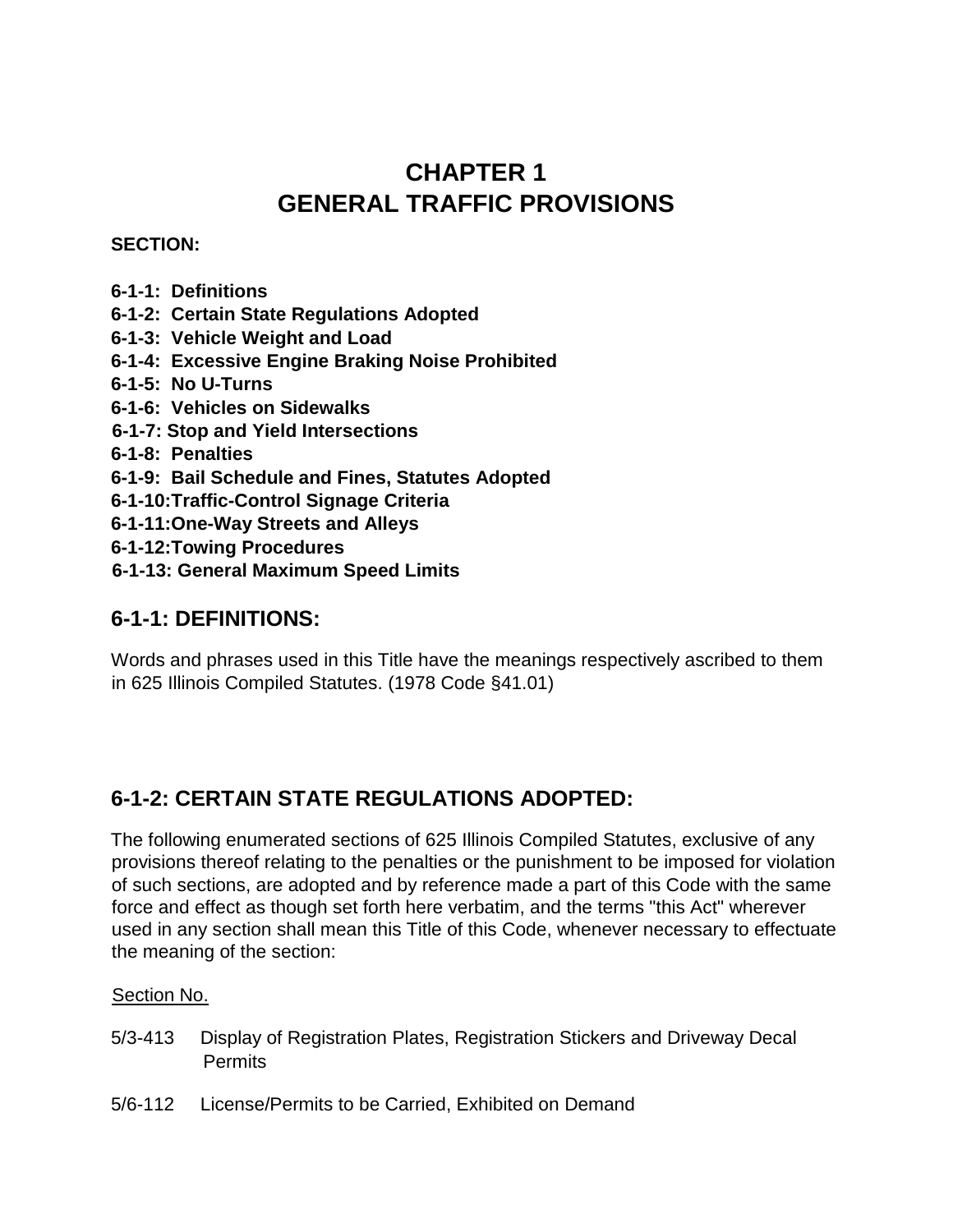- 5/6-204 When Court to Forward License and Reports
- 5/7-601 Required Liability Insurance Policy
- 5/7-602 Insurance Card (91-65)
- 5/11-100 Definitions of Words and Phrases
- 5/11-201 Provisions Refer to Vehicles Upon Highways Exceptions
- 5/11-202 Required Obedience to Traffic Laws
- 5/11-203 Obedience to Police Officers
- 5/11-206 Traffic Laws Apply to Persons Riding Animals or Driving Animal-Drawn Vehicles
- 5/11-301.1 Handicapped Parking Signs
- 5/11-304 Local Traffic-Control Devices
- 5/11-305 Obedience to Traffic-Control Devices
- 5/11-306 Traffic-Control Signal Legend
- 5/11-307 Pedestrian Control Signals
- 5/11-308 Lane-Control Signals
- 5/11-309 Flashing Signals
- 5/11-310 Display of Unauthorized Signs, Signals, Markings
- 5/11-311 Interference with Official Traffic-Control Devices or Railroad Signs or **Signals**
- 5/11-403 Duty to Give Information and Render Aid
- 5/11-502 Transportation or Possession of Alcohol Liquor in a Motor Vehicle
- 5/11-601 General Speed Restrictions (Except as provided for in Section 6-1-2A)
- 5/11-604 Alteration of Limits by Local Authorities
- 5/11-605 Special Speed Limit While Passing Schools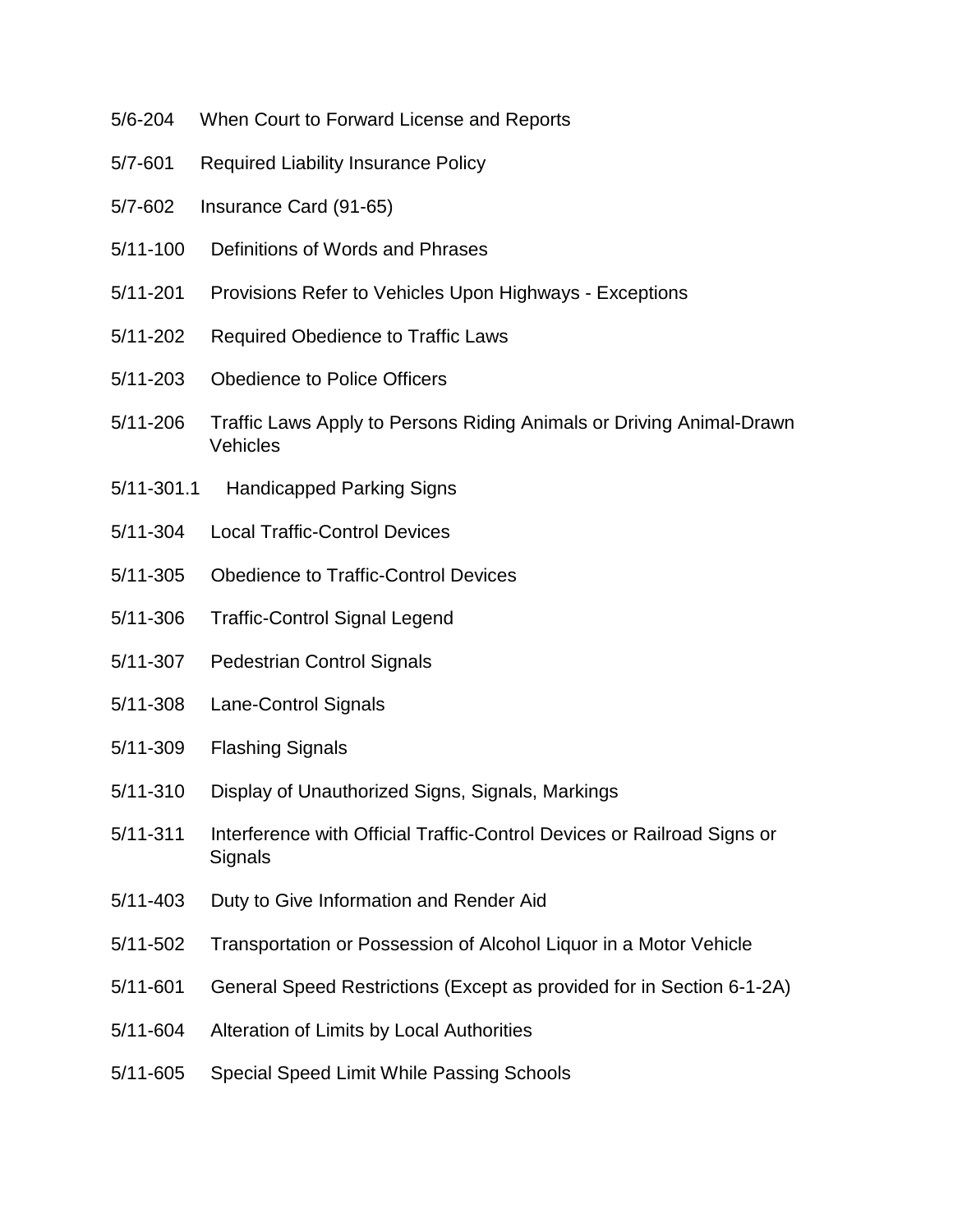- 5/11-606 Minimum Speed Regulation
- 5/11-608 Special Speed Limitation on Elevated Structures
- 5/11-701 Drive on Right Side of Roadway Exceptions
- 5/11-702 Passing Vehicles Proceeding in Opposite Directions
- 5/11-703 Overtaking a Vehicle on the Left
- 5/11-704 When Overtaking on the Right is Permitted
- 5/11-705 Limitations on Overtaking on Left
- 5/11-706 Further Limitations on Driving to the Left of Center of Roadway
- 5/11-707 No Passing Zones
- 5/11-708 One-Way Roadways and Rotary Traffic Islands
- 5/11-709 Driving on Roadways Laned for Traffic
- 5/11-710 Following Too Closely
- 5/11-801 Required Position and Method of Turning
- 5/11-802 Limitations on U-Turns
- 5/11-803 Storing Parked Vehicle
- 5/11-804 When Signal Required
- 5/11-805 Signal by Hand and Arm or Signal Device
- 5/11-806 Method of Giving Hand and Arm Signals
- 5/11-901 Vehicles Approaching or Entering Intersection
- 5/11-901.01 Vehicles Approaching or Entering a "T" Intersection
- 5/11-902 Vehicle Turning Left
- 5/11-903 Vehicle Entering Stop Crosswalk
- 5/11-904 Vehicles Entering Stop or Yield Intersection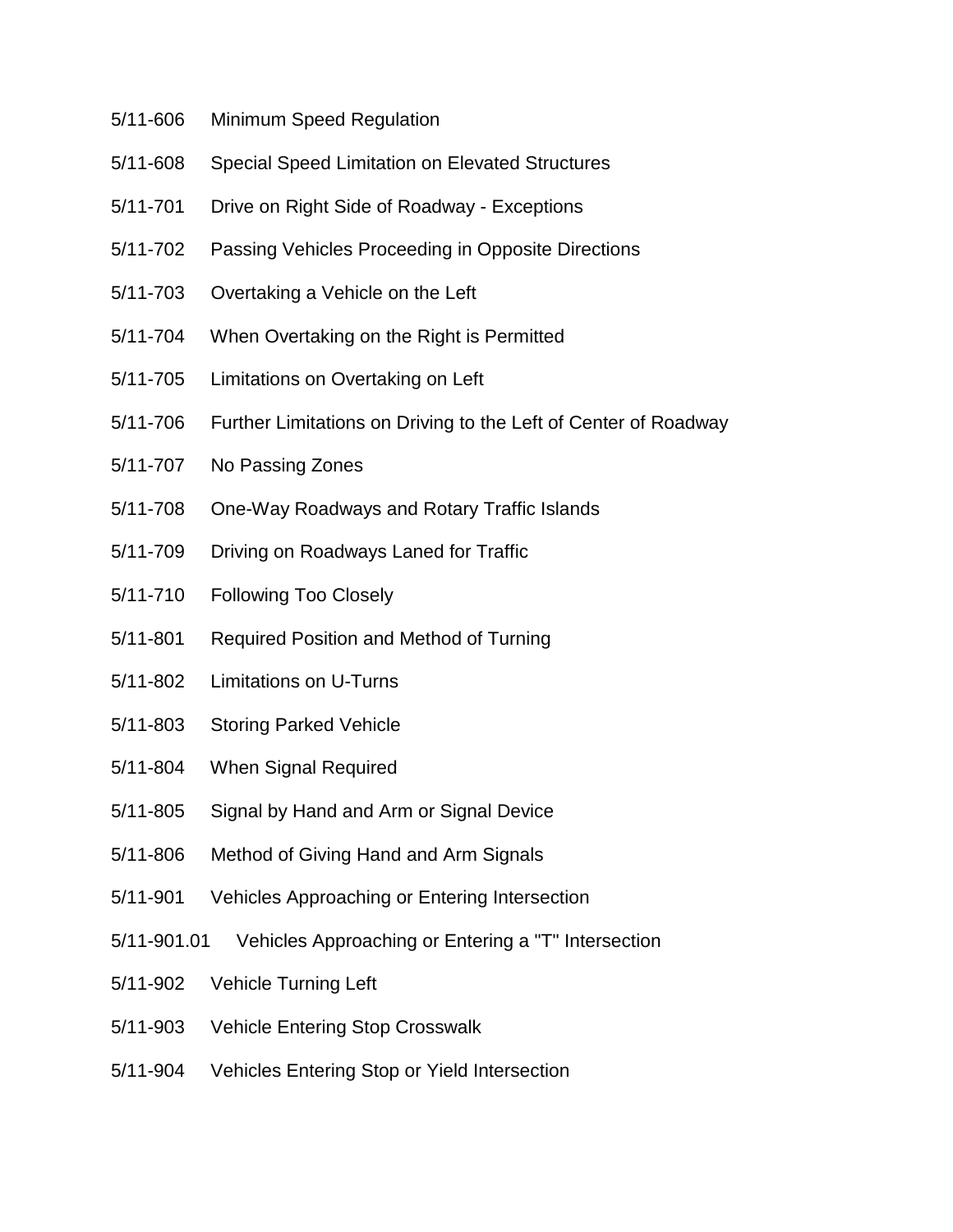- 5/11-905 Merging Traffic
- 5/11-906 Vehicles Entering Highway from Private Road or Driveway
- 5/11-907 Operation of Vehicles on Approach of Authorized Emergency Vehicles
- 5/11-908 Vehicle Approaching Highway Construction or Maintenance Area
- 5/11-1001 Pedestrians Obedience to Traffic-Control Devices and Traffic Regulations
- 5/11-1002 Pedestrian's Right-of-Way at Crosswalks
- 5/11-1003 Crossing at Other Than Crosswalks
- 5/11-1003.1 Driver to Exercise Due Care
- 5/11-1004 Blind, Hearing Impaired or Physically Handicapped Pedestrian Right-of-Way
- 5/11-1004.1 Motorized Wheelchairs
- 5/11-1005 Pedestrians to Use Right Half of Crosswalks
- 5/11-1006 Pedestrians Soliciting Rides or Business
- 5/11-1007 Pedestrians Walking on Highways
- 5/11-1008 Right-of-Way on Sidewalks
- 5/11-1009 Pedestrians Yield to Authorized Emergency Vehicles
- 5/11-1010 Pedestrians Under the Influence of Alcohol or Drugs
- 5/11-1011 Bridge and Railroad Signals
- 5/11-1104 Driving Through Safety Zone Prohibited
- 5/11-1201 Obedience to Signals Indicating Approach of Train
- 5/11-1202 Certain Vehicles Must Stop at All Railroad Grade Crossing
- 5/11-1203 Moving Heavy Equipment at Railroad Grade Grossing
- 5/11-1204 Stop and Yield Signs
- 5/11-1205 Emerging from Alley, Building, Private Road or Driveway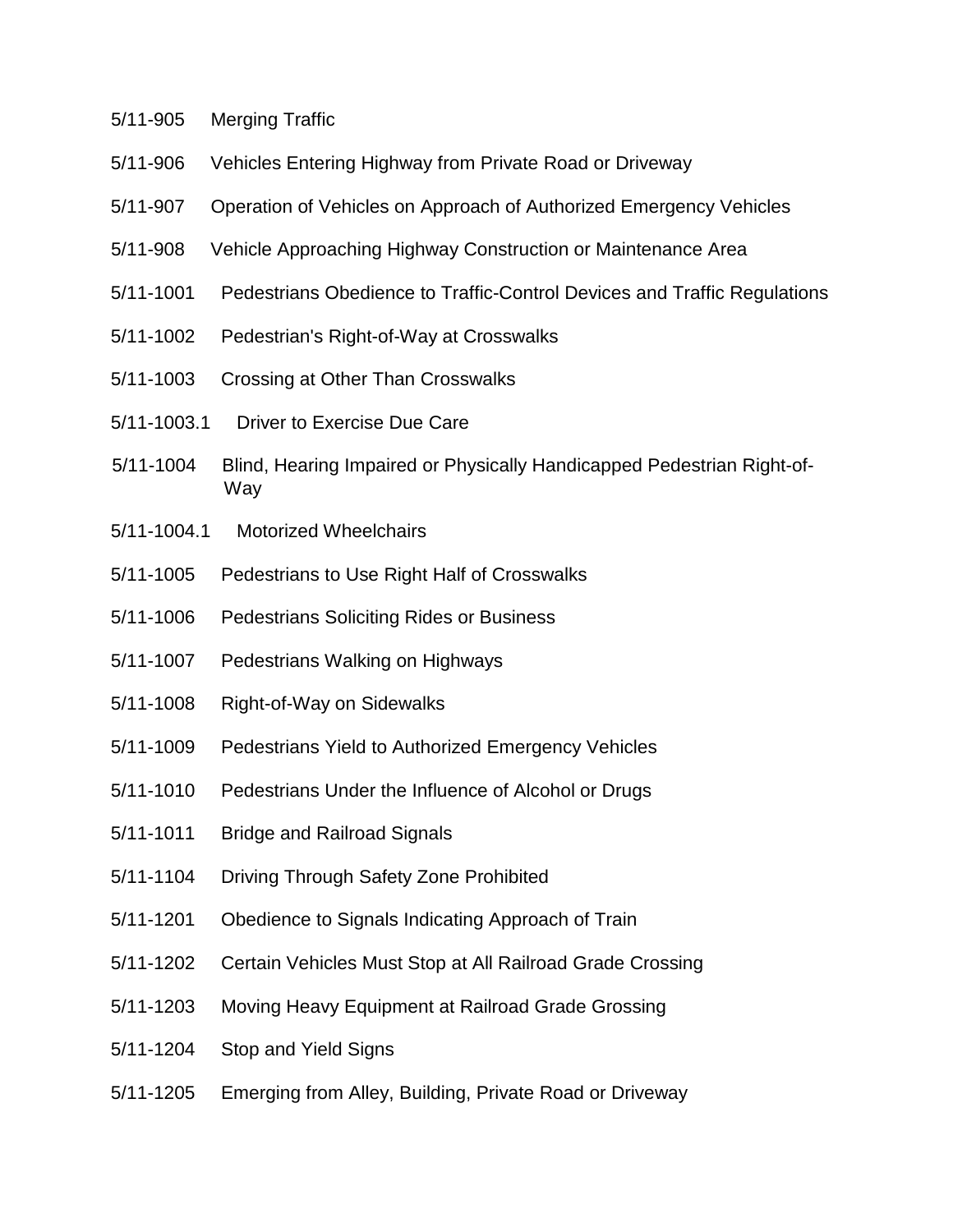- 5/11-1301 Stopping, Standing or Parking Outside of Business or Residence District
- 5/11-1301.1 Handicapped Persons Parking Privileges Exemptions
- 5/11-1301.2 Special Decals for Handicapped Parking
- 5/11-1301.3 Unauthorized Use of Parking Places Reserved for Handicapped Person
- 5/11-1302 Officers Authorized to Remove Vehicles
- 5/11-1303 Stopping, Standing or Parking Prohibited in Specified Places
- 5/11-1304 Additional Parking Regulations
- 5/11-1305 Lessors of Visitor Vehicles Duty upon Receiving Notice of Violation of this Article or Local Parking Regulation
- 5/11-1306 Parking Liability of Lessor
- 5/11-1401 Unattended Motor Vehicle
- 5/11-1402 Limitations on Backing
- 5/11-1403 Riding on Motorcycles
- 5/11-1403.1 Riding on Motorized Pedal Cycles
- 5/11-1403.2 Operating a Motorcycle on One Wheel
- 5/11-1403.3 Intercom Helmets
- 5/11-1404 Special Equipment for Person Riding Motorcycles
- 5/11-1405 Required Equipment on Motorcycles
- 5/11-1406 Obstruction to Driver's View or Driving Mechanism
- 5/11-1407 Opening and Closing Vehicle Doors
- 5/11-1408 Riding in House Trailers
- 5/11-1410 Coasting Prohibited
- 5/11-1411 Following Fire Apparatus Prohibited
- 5/11-1412 Crossing Fire Hose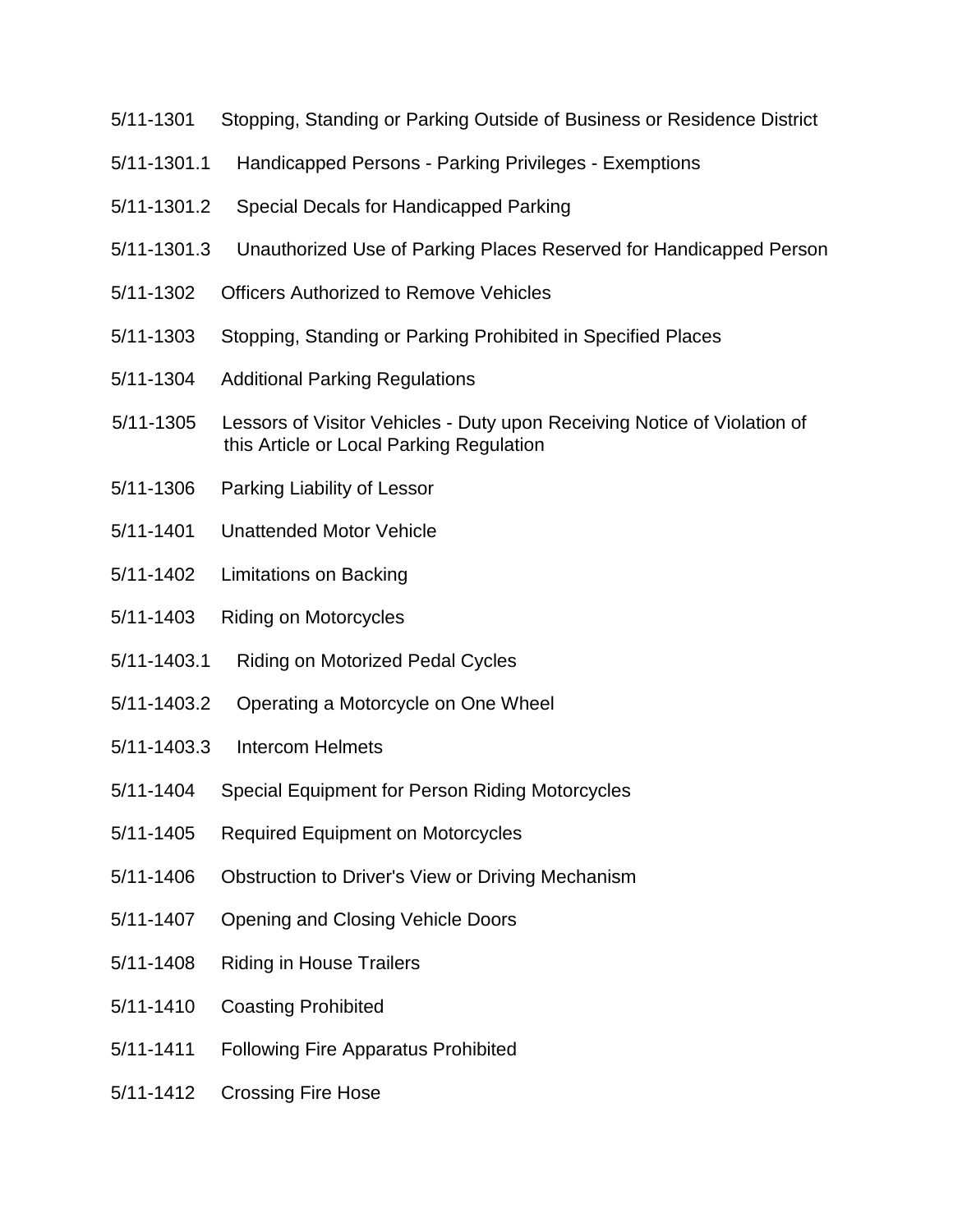- 5/11-1412.1 Driving Upon Sidewalk
- 5/11-1413 Depositing Material on Highway Prohibited
- 5/11-1414 Approaching, Overtaking, and Passing School Bus
- 5/11-1414.1 School Transportation of Students
- 5/11-1415 School Buses Stopping
- 5/11-1416 Obstructing Person on Highways
- 5/11-1417 Travel Regulated
- 5/11-1418 Farm Tractor Operation Regulated
- 5/11-1420 Funeral Processions
- 5/11-1423 Passenger Boarding or Exiting a School Bus
- 5/11-1425 Stop When Traffic Obstructed
- 5/11-1426 Operation of All-Terrain Vehicles and Off-Highway Motorcycles on Street, Roads and Highways
- 5/11-1427 Illegal operation of an all-terrain vehicle or off-highway motorcycle.
- 5/11-1501 Application of Rules, Bicycles
- 5/11-1502 Traffic Laws Applied to Persons Riding Bicycles
- 5/11-1503 Riding on Bicycles
- 5/11-1504 Clinging to Vehicles
- 5/11-1505 Positions of Bicycles and Motorized Pedal Cycles on Roadways and Bicycle Paths
- 5/11-1505.1 Riding Bicycles or Motorized Pedal Cycles on Roadways
- 5/11-1506 Carrying Articles
- 5/11-1507 Lamps and Other Equipment on Bicycles
- 5/11-1507.1 Lamps on Motorized Pedal Cycles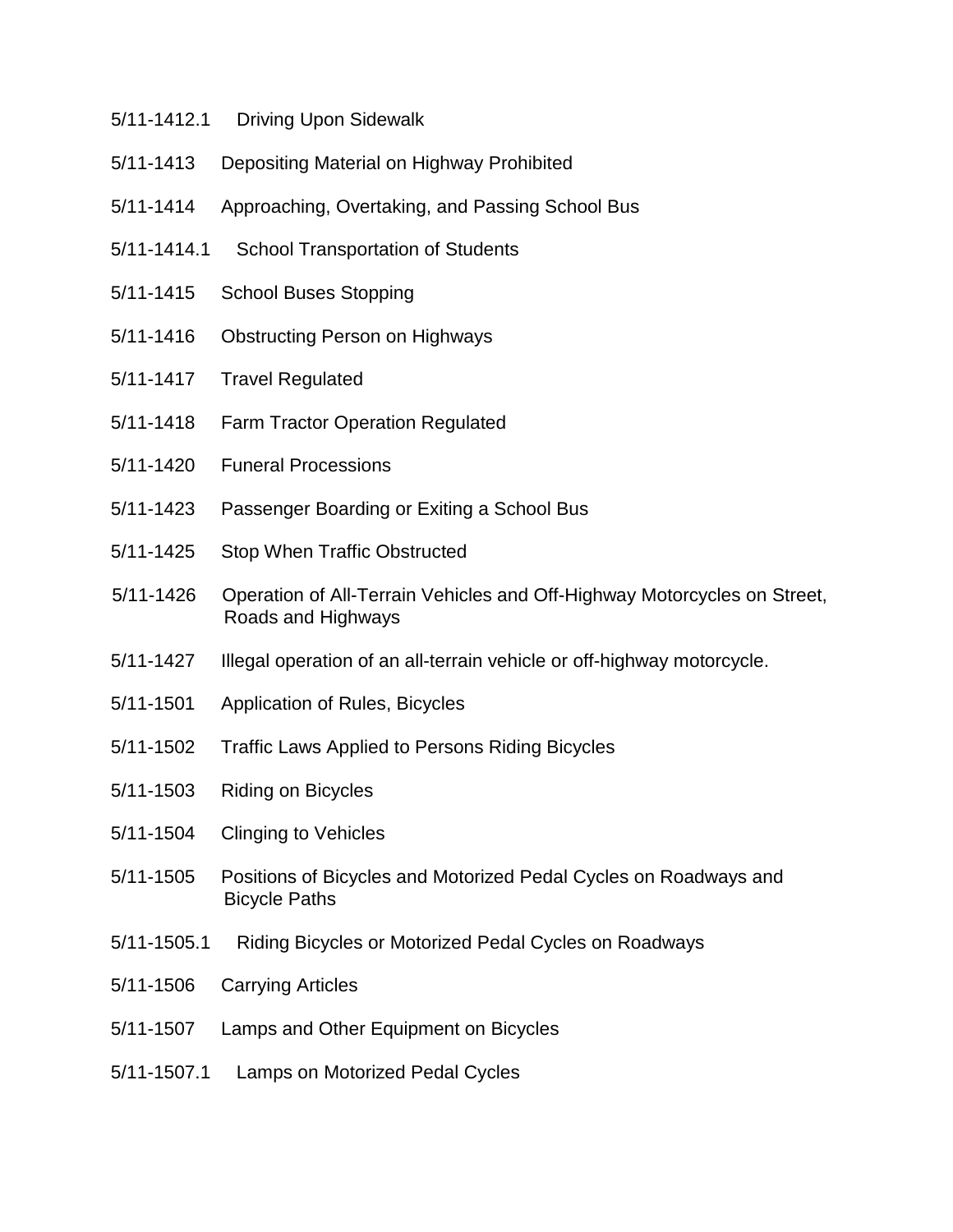- 5/11-1508 Bicycle Identifying Number
- 5/11-1509 Inspecting Bicycles
- 5/11-1510 Left Turns
- 5/11-1511 Turn and Stop Signals
- 5/11-1512 Bicycles on Sidewalks
- 5/11-1513 Bicycle Parking
- 5/11-1514 Bicycle Racing
- 5/12-100 Definitions
- 5/12-101 Scope and Effect of Equipment Requirements
- 5/12-201 When Lighted Lamps are Required
- 5/12-202 Clearance, Identification and Side Marker Lamps
- 5/12-203 Lamps on Parked Vehicles
- 5/12-204 Lamp or Flag on Projecting Load
- 5/12-205 Lamps on Other Vehicles and Equipment
- 5/12-205.1 Implements of Husbandry or Slow-Moving Vehicles Display of Amber Signal Lamp
- 5/12-207 Spot Lamps and Auxiliary Driving Lamps
- 5/12-208 Signal Lamps and Signal Devices
- 5/12-209 Additional Lighting Equipment
- 5/12-210 Use of Headlamps and Auxiliary Driving Lamps
- 5/12-211 Number of Driving Lamps Required or Permitted
- 5/12-212 Special Restrictions on Lamps
- 5/12-215 Oscillating, Rotating or Flashing Lights on Motor Vehicles
- 5/12-216 Operation of Oscillating, Rotating or Flashing Lights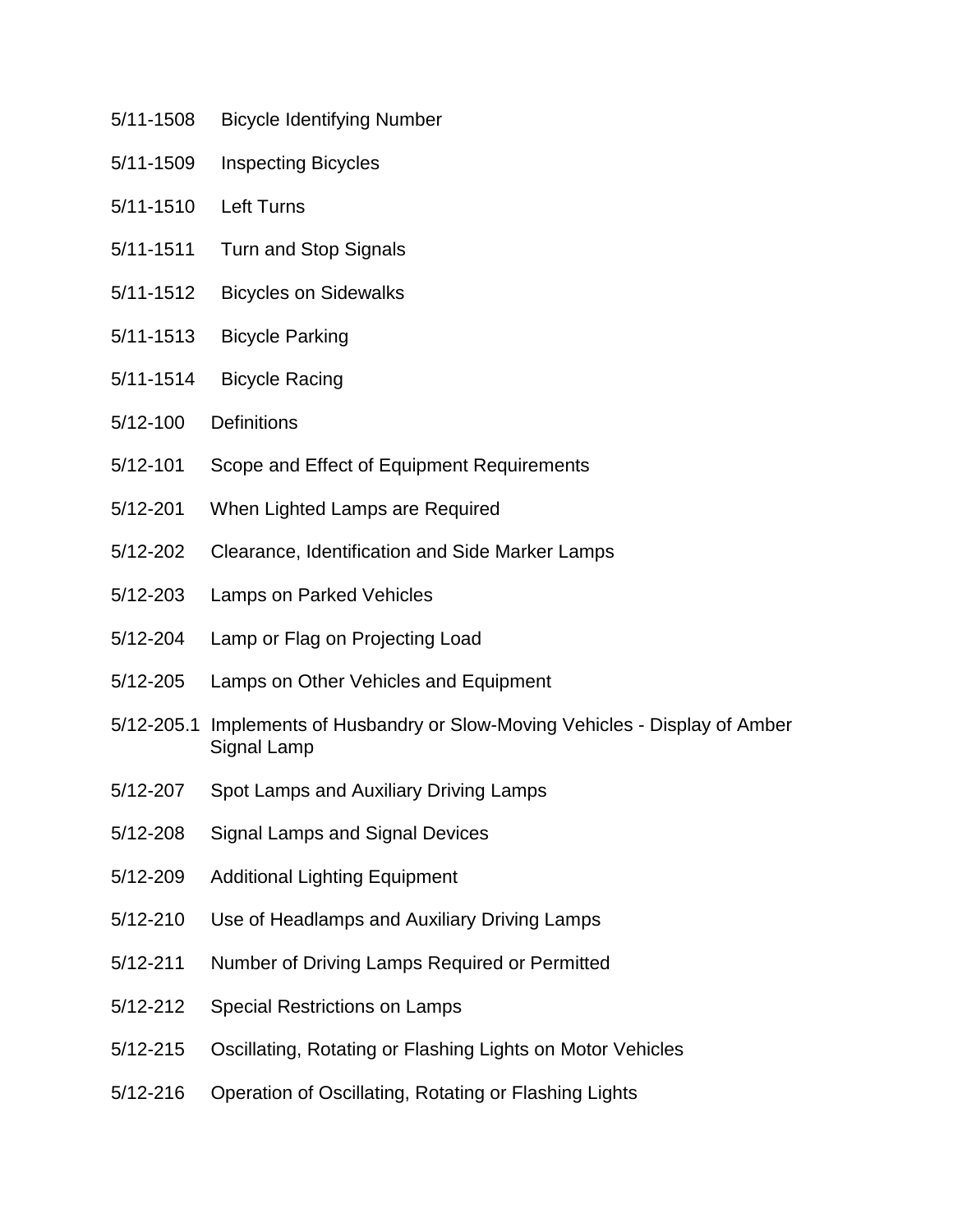- 5/12-301 Brakes
- 5/12-401 Restriction as to Tire Equipment
- 5/12-405 Operating Condition of Pneumatic Tires
- 5/12-500 Definitions
- 5/12-501 Windshields and Safety Glazing Material in Motor Vehicles
- 5/12-502 Mirrors
- 5/12-503 Windshields Must be Unobstructed and Equipped with Wipers
- 5/12-600 Definitions
- 5/12-601 Horns and Warning Devices
- 5/12-602 Mufflers, Prevention of Noise
- 5/12-603 Seat Safety Belts
- 5/12-604 Television Receivers
- 5/12-606 Tow Trucks Identification Equipment Insurance
- 5/12-607 Suspension System
- 5/12-608 Bumpers
- 5/12-609 Disposal of Motor Vehicles Bearing Police Markings
- 5/12-610 Headset Receivers (1993 Code)

It shall be an affirmative defense in any prosecution for a violation under this code of 5/11-1426 and 5/11-1427 that the operator of any ATV or off-highway motorcycle was operating the vehicle while engaged in an emergency activity to aid or assist a member of the general public. (Ord. 2004-06, 03-02-2004; Ordinance 2022-14, 06-01-2022)

#### **6-1-3: VEHICLE WEIGHT AND LOAD:**

A. Excess of Eight Thousand Pounds: The Superintendent of Streets may regulate the use of certain City streets as in his discretion may be necessary to avoid decay and erosion of the streets during certain seasons and periods of extreme weather by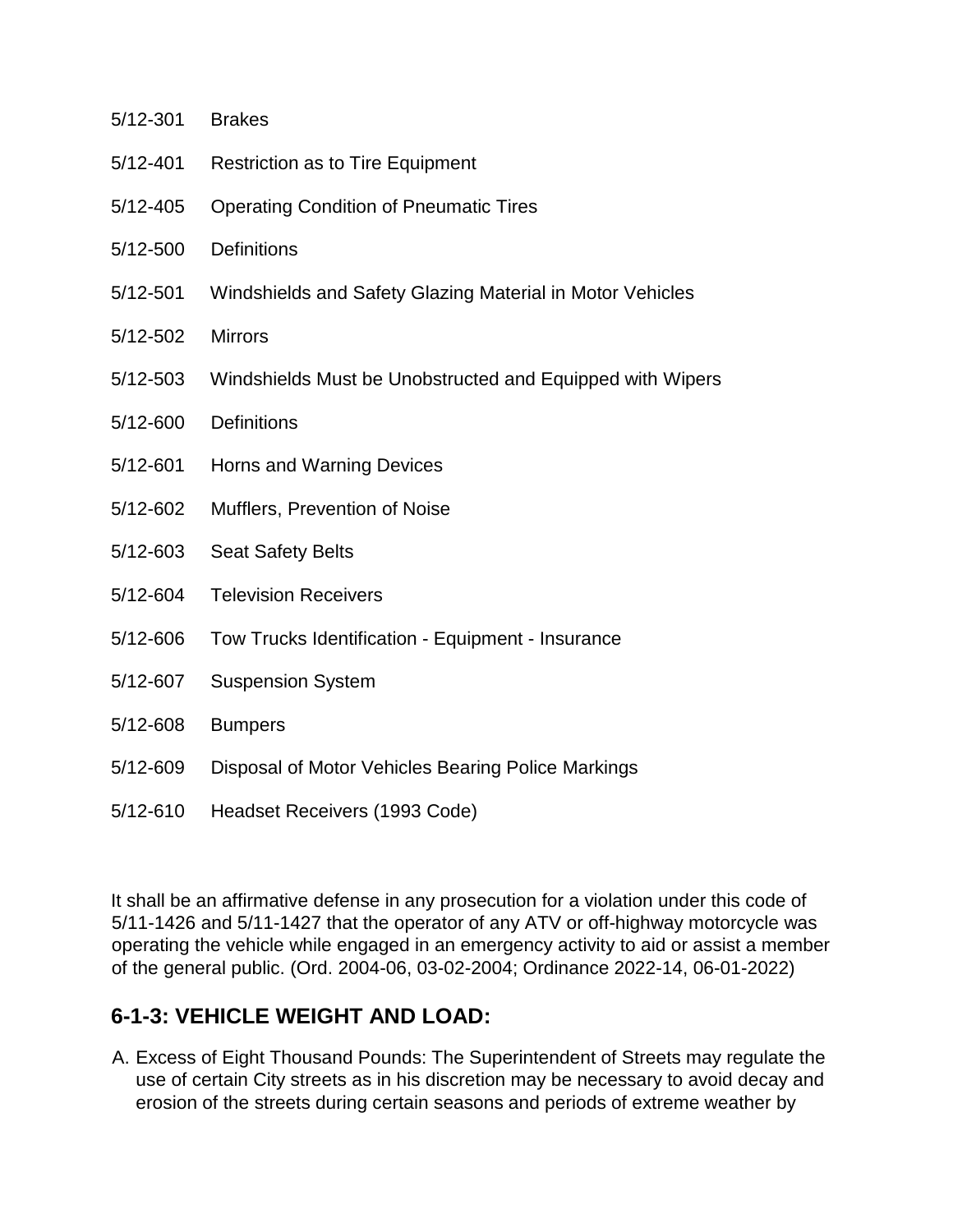posting such streets with signs restricting the use of such streets by motor vehicles exceeding a gross weight of eight thousand (8,000) pounds. The posting shall be by some reasonable and economical means available to the Superintendent of Streets and shall be placed on such streets and in such positions as shall reasonably inform the motoring public using such streets of such restrictions. (1978 Code §41.04)

B. There is hereby established a 14,000 pound weight limit for the 300 block of South Hadsall Street. (Ord. 2008-31,10-07-2008)

C. CLASS II AND CLASS III TRUCK ROUTES:

The following State highways within City limits are designated Class II Truck Routes:

- Route 23
- Route 72

The following local roads within City limits are designated Class III Truck Routes:

- 400 Block of East 2<sup>nd</sup> Street
- Eureka Avenue
- Brown Street from Route 72 to Eureka Avenue
- 1<sup>st</sup> Street from North State to Eureka Avenue
- North Sycamore Street from Route 72 to First Street
- Railroad Avenue from Sycamore to Stiles Street
- North State Street from First to City Limit
- North Washington Street from Route 72 to First Street
- West Main Street from Route 72 to City Limit
- 600 Block of South Hadsall Street
- Pearson Drive
- South Centre Drive
- 1. State and local truck routes shall be used in connection to local roads when making deliveries to Genoa businesses and Genoa homeowners that are not on the designated truck routes.
- 2. Notwithstanding any other municipal codes, trucks used for personal business shall adhere to paragraph (A).
- 3. Class II and Class III Truck Routes have been established by the City to restrict use of other streets by such vehicles as described in Section 6-1-3; and any person who violates this section and has been issued a citation signed by a City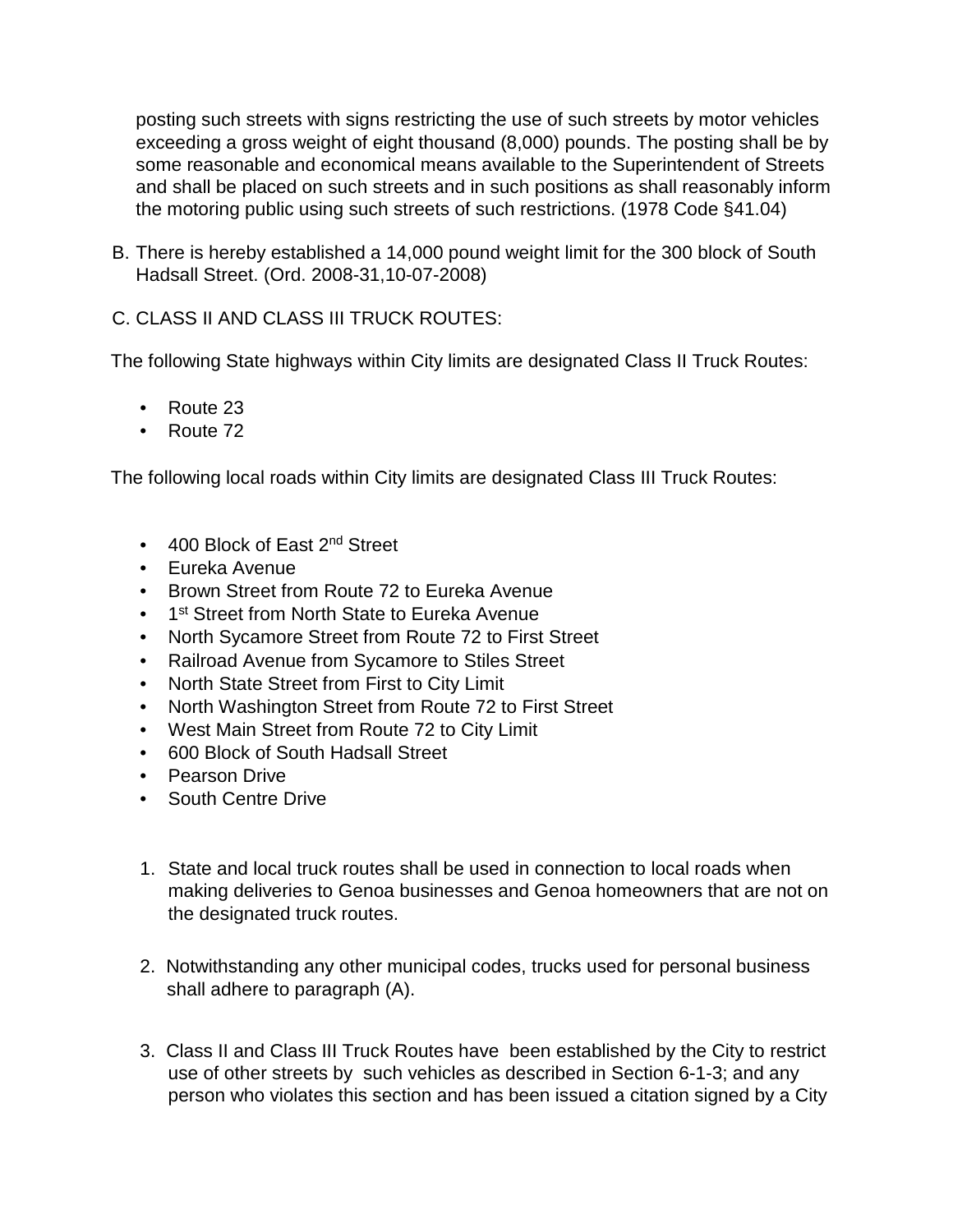Law Enforcement Officer of this section shall be fined in accordance with Section 1-4-1. (Ord 2011-29, 09-20-2011)

The City Council may authorize at its discretion the use of any and all streets in Chapter 6-1-3-B for temporary detour routes, thereby permitting a driver of any vehicle having a gross weight of 73,280 pounds to use the roadway. (Ord. 2017- 8, 03-07-2017)

4. The Director of Public Works is hereby authorized to post suitable signage designating Class II and Class III Truck Routes and post suitable signage prohibiting the use of local roads by trucks that are not designated Class II and Class III Truck Routes. (Ord 2006-29, 08-15-2006)

#### **6-1-4: EXCESSIVE ENGINE BRAKING NOISE PROHIBITED:**

- A. It shall be unlawful to operate any vehicle on the streets of the City which makes unusual loud or unnecessary noise or to operate any such vehicle in such manner as to disturb the peace of the City.
- B. No person shall operate or cause to be used or operated within the City and compression/release engine brake on any vehicle for any reason. For purposes of this Section, compression/release engine in the braking or deceleration of any vehicle by converting engine power to compressed air which results in excessive, loud, unusual or explosive noise from such vehicle. Notwithstanding the above, if an emergency situation arises requiring the use of compression/release engine brake, then their use is permitted.
- C. The City may post signs that prohibit the driver of a commercial vehicle, as defined in Section 1-111.8 of the Illinois Vehicle Code, from operating or actuating any engine braking system, that emits excessive noise.
- D. The sign shall state "**Excessive Engine Braking Noise Prohibited"**, and the Illinois Department of Transportation shall adopt rules providing for the erection and placement of these signs. This Section does not apply to the use of an engine braking system that has an adequate sound muffling system in proper working order that prevents excessive noise.
- E. It is a defense to this Section that the driver used an engine braking system that emits excessive noise in an emergency to avoid a collision with a person or other vehicle on the highway.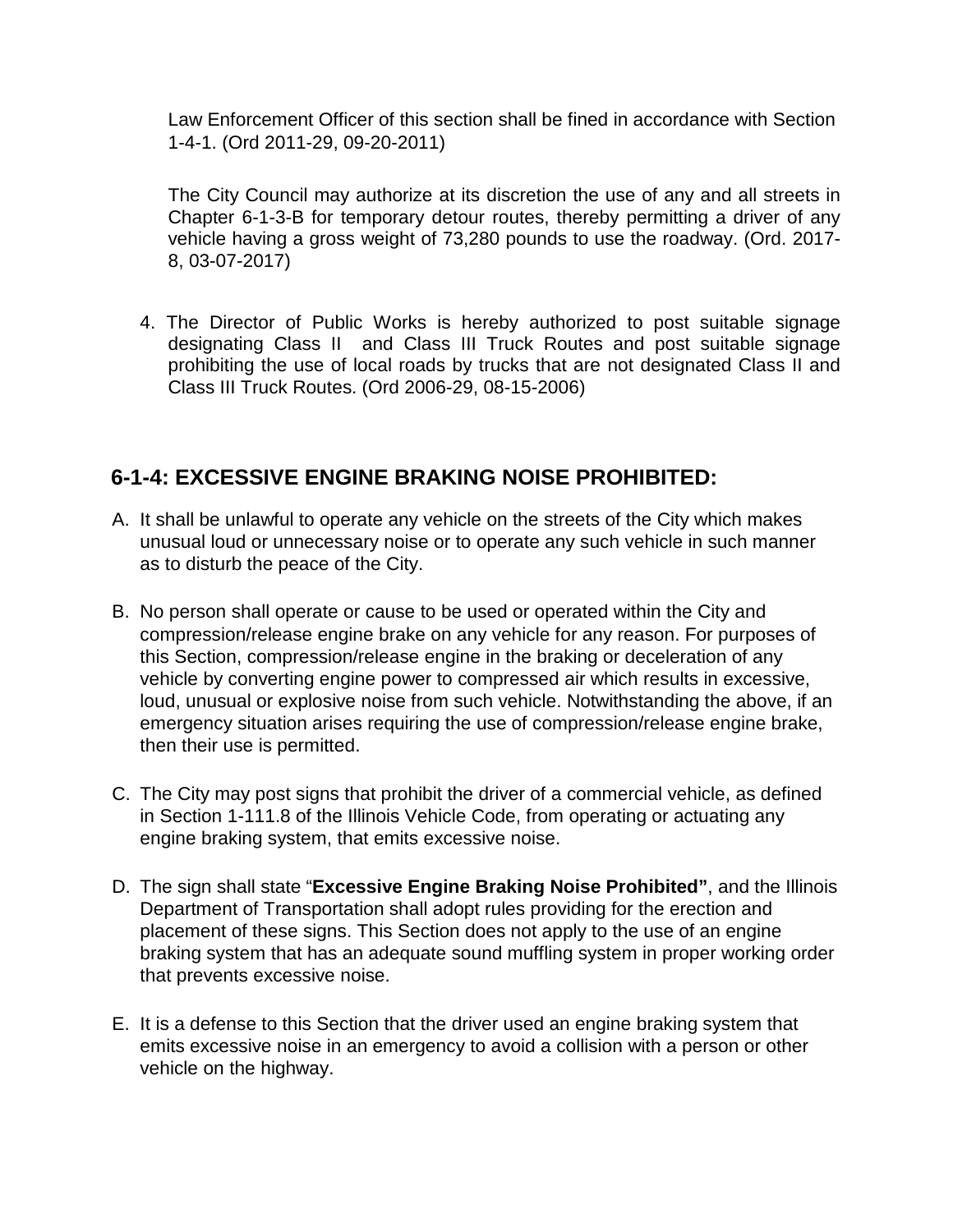F. Any person who violates this section and has been issued a citation signed by a City Law Enforcement Officer of this section shall be fined in accordance with Section 1- 4-1. (Ord. 2017-8, 03-07-2017)

## **6-1-5: NO U-TURNS:**

- A. It shall be unlawful to cause any motor vehicle to make a U-turns at the following locations:
	- 1. Main Street (Illinois State Route 72), from the intersection of Main and Sycamore Streets to the intersection of Park Avenue, State Street and West Main Street.
	- 2. The intersection of Illinois State Route 23 and Hill Street.
	- 3. First Street from the intersection of North Sycamore Street to the intersection of North Emmett Street. (Ord. 2014-24, 08-19-2014)
- B. Any person who violates this section and has been issued a citation signed by a City Law Enforcement Officer of this section shall be fined in accordance with Section 1- 4-1. (Ord. 2011-29, 09-20-2011)

## **6-1-6: VEHICLES ON SIDEWALKS:**

No operator of a vehicle shall drive within or upon any sidewalk except at a permanent or temporary driveway. (1978 Code §41.07)

#### **6-1-7: STOP AND YIELD INTERSECTIONS:**

The City Council may, from time to time by resolution, provide for the installation of stop signs and yield signs at intersections of streets within the City limits as the City Council may determine to be necessary. When stop or yield signs are erected in accordance therewith, the driver of a vehicle shall stop or yield at any such sign as required by law. (1978 Code §41.08)

#### **6-1-8: PENALTIES:**

Any person who violates this section and has been issued a citation signed by a City Law Enforcement Officer of this section shall be fined in accordance with Section 1-4-1. (Ord. 2011-29, 09-20-2011)

# **6-1-9: BAIL SCHEDULE AND FINES, STATUTES ADOPTED:**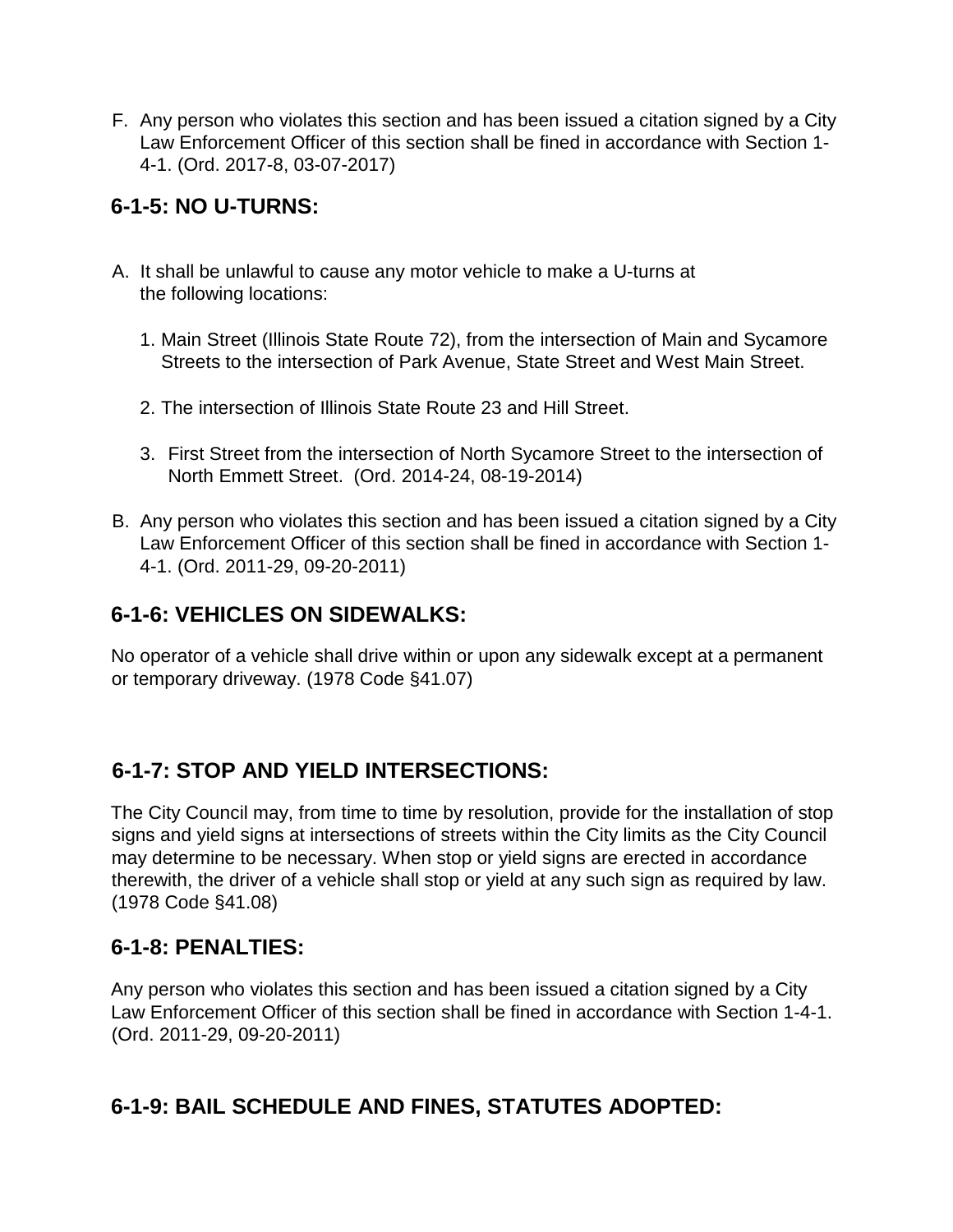The following enumerated sections of 110A Illinois Compiled Statutes are adopted and by reference made a part of this Code with the same force and effect as though set forth here verbatim and shall provide for all things and matters set forth in them as though they were set out fully here and shall be in all respects, self-executing provisions:

- 528 (Supreme Court Rule 526) Bail Schedule Traffic Offenses.
- 529 (Supreme Court Rule 529) Fines, Penalties and Costs on Written Pleas of Guilty in Minor Traffic and Conservation Offenses. (1993 Code)

#### **6-1-10: TRAFFIC-CONTROL SIGNAGE CRITERIA:**

The City will approve all traffic-control signage to meet the "Manual of Uniform Traffic Control Devices" and Illinois Supplement criteria. (Ord. 837, 10-12-1993)

#### **6-1-11: ONE-WAY STREETS AND ALLEYS:**

The following streets, or portions thereof, are designated directionally one-way for vehicular traffic:

Emmett Street, northbound traffic only, from Main Street to Railroad Street.

Railroad Street, eastbound traffic only, from Emmett Street to Genoa Street. (Ord. 1995-13, 6-27-1995

#### **6-1-12: TOWING PROCEDURES:**

- A. Any vehicle impounded by the Genoa Police Department shall be released to an individual following the production of a valid driver's license, proof of ownership of the vehicle and insurance for the vehicle, and payment of a \$300.00 administrative fee.
- B. Vehicles shall be towed to a facility owned and operated by a tow service approved by the Genoa Police Department.
- C.Vehicles may be towed for the following reasons: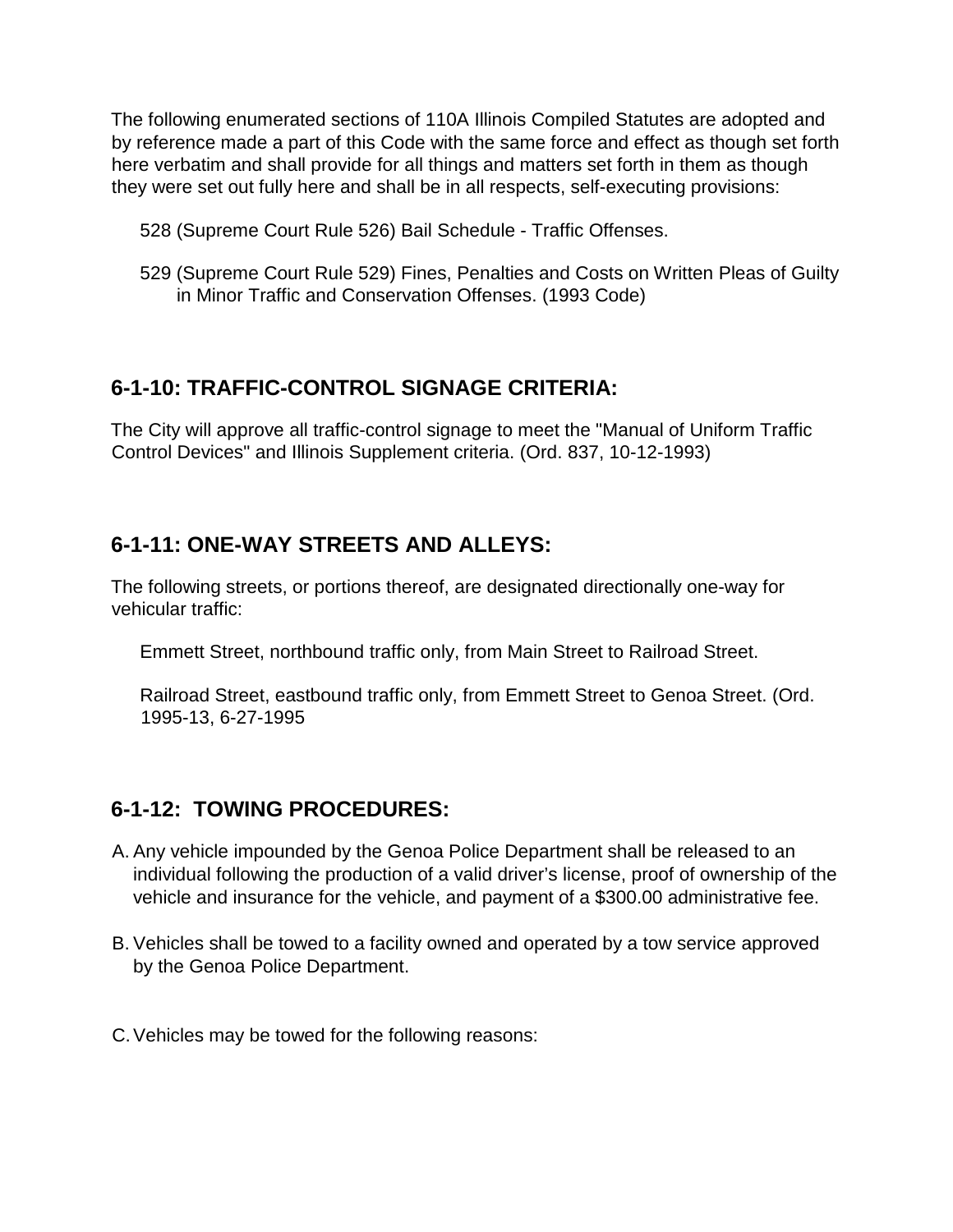- 1. Operations of use of a motor vehicle in the commission of, or in the attempt to commit, an offense for which a motor vehicle may be seized and forfeited pursuant to Section 36-1 of the Criminal Code of 1961; or
- 2. Driving under the influence of alcohol, another drug or drugs, an intoxicating compound or compounds, or any combination of Section 11-501 of this Code; or
- 3. Operation or use of a motor vehicle in the commission of, or in the attempt to commit, a felony or in violation of the Cannabis Control Act; or
- 4. Operation of use of a motor vehicle in the commission of, or in attempt to commit, an offense in violation of the Illinois Controlled Substances Act; or
- 5. Operation or use of a motor vehicle in the commission of, or in attempt to commit, an offense in violation of Section 24-1, 24-1.5, or 24-3.1 of the Criminal Code of 1961; or
- 6. Driving while a driver's license, permit, or privilege to operate a motor vehicle is suspended or revoke pursuant to Section 6-603 of this Code; except that vehicles shall not be subjected to seizure or impoundment if the suspension is for an unpaid citation (parking or moving) or due to failure to comply with emission testing; or
- 7. Operation or use of a motor vehicle while soliciting, possessing, or attempting to solicit or possess cannabis or a controlled substance, as defined by the Cannabis Control Act or the Illinois Controlled Substance Act; or
- 8. Operation or use of a motor vehicle with an expired driver's license, in violation of Section 6-101 of this Code, if the period of expiration is greater than one year; or
- 9. Operation of use of a motor vehicle without ever having been issued a driver's license or permit, in violation of Section 6-101 of this Code, or operating a motor vehicle without ever having been issued a driver's license or permit due to a person's age; or
- 10.Operation or use of a motor vehicle by a person against whom a warrant has been issued by a City Clerk in Illinois for failing to answer charges that the driver violated in Section 6-101, 6-303, or 11-501 of this Code; or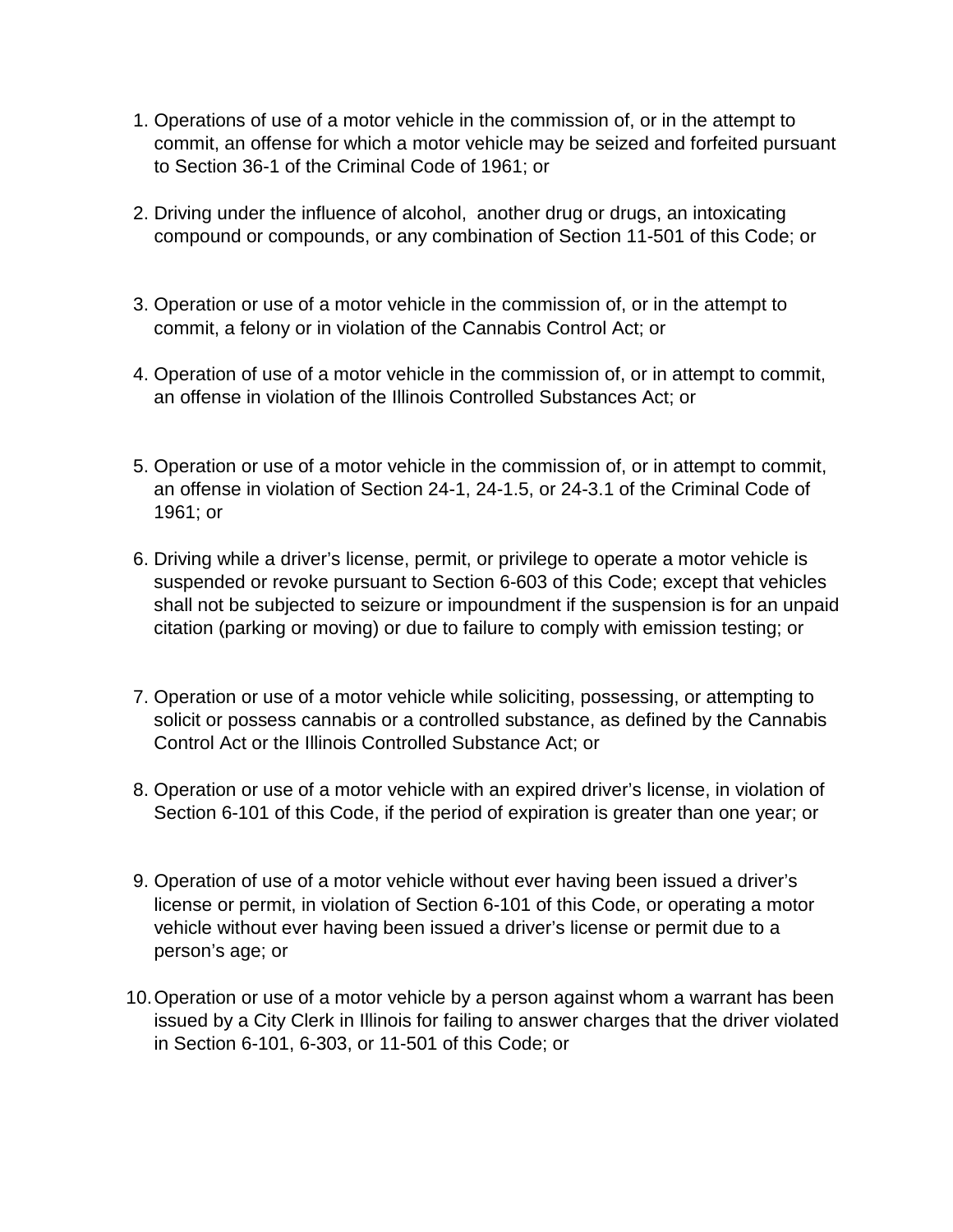- 11.Operation or use of a motor vehicle in the commission of, or in attempt to commit, an offense in violation of Article 16 or 16A of the Criminal Code of 1961; or
- 12.Operation or use of a motor vehicle in the commission of, or in attempt to commit, any misdemeanor or felony offense in violation of the Criminal Code of 1961, when so provided by local ordinance.
- D. Upon written notice of the owner of the vehicle, a hearing will be set in conjunction with City Code Section 5-5-14.
- E. Any person in violation of this provision of this Chapter shall be subject to penalty as provided in Section 1-4-1 of this Code. (Ord. 2017-8, 03-07-2017)

## **6-1-13: GENERAL MAXIMUM SPEED LIMITS:**

It shall be unlawful to drive any motor vehicle on any public roadway under City jurisdiction at a speed in excess of twenty five (25) miles per hour or in an ally at a speed in excess of ten (10) miles per hour within the city limits of the City of Genoa, unless otherwise provided in this section. Notwithstanding the foregoing, if the City Council, by ordinance, sets other speed limits, as provided by statute, then such limits shall govern the rate of speed on the streets indicated in such ordinance. The Public Works Director shall post all appropriate signage indicating said speed limits.

| <b>Street</b>              | From                                                                                                                                                                      | <b>Direction</b> | <b>Speed Limit</b> |
|----------------------------|---------------------------------------------------------------------------------------------------------------------------------------------------------------------------|------------------|--------------------|
| <b>North Locust Street</b> | Second Street north<br>on the 400 and 600<br>blocks of North<br><b>Locust Street</b>                                                                                      | <b>Both</b>      | 20 MPH             |
| Derby Line Road            | the intersection of<br><b>Walnut Street and</b><br>Derby Line Road to<br>the point 920 feet<br>from the<br>intersection of<br><b>Walnut Street and</b><br>Derby Line Road | <b>Both</b>      | 35 MPH             |
| Derby Line Road            | the intersection of<br>Derby Line Road<br>and Route 23 to the<br>point 920 feet from<br>the intersection of                                                               | <b>Both</b>      | <b>45 MPH</b>      |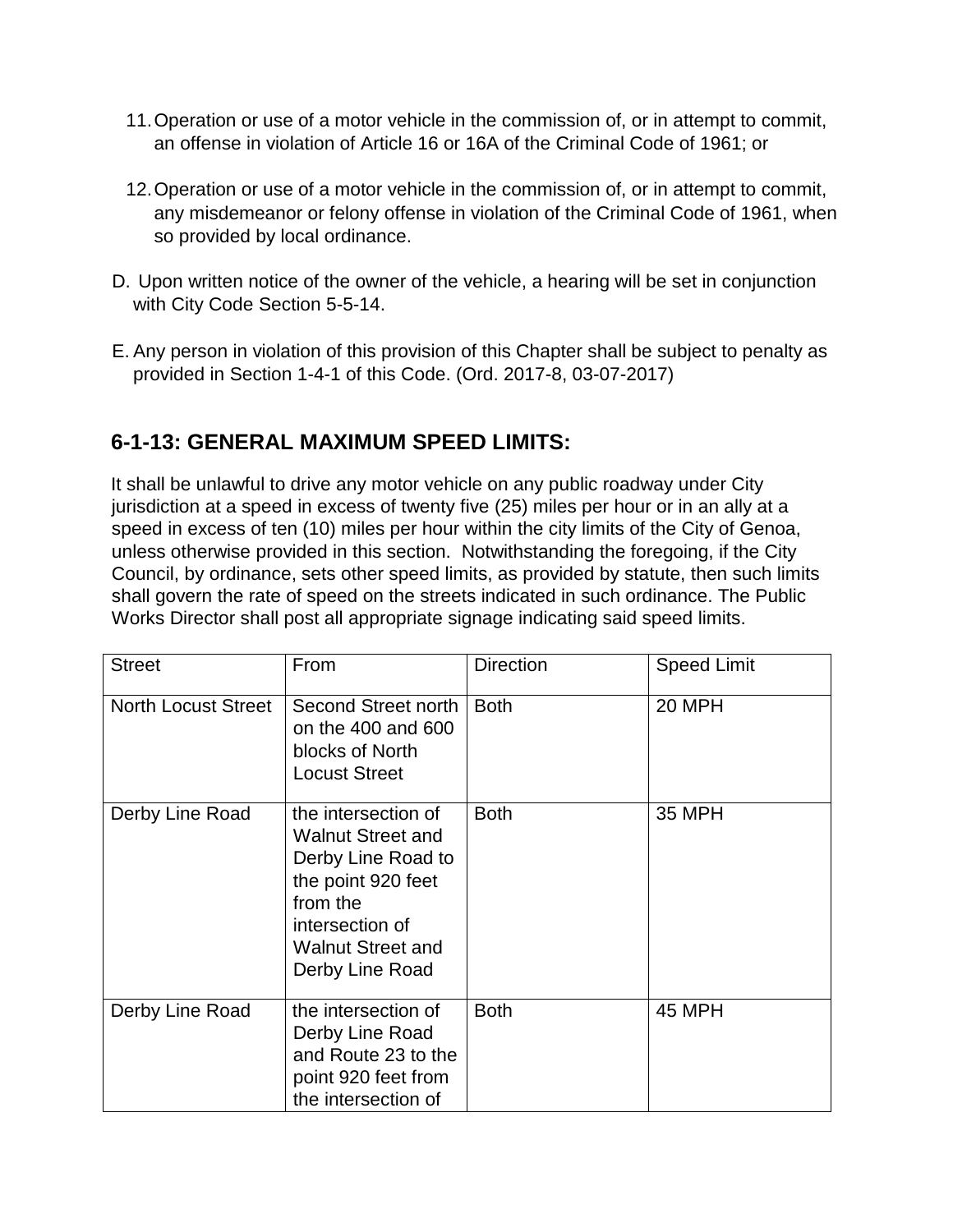| <b>Walnut Street and</b><br>Derby Line Road |  |
|---------------------------------------------|--|
|                                             |  |

(Ordinance 2018-26, 09-18-2018)

# **CHAPTER 2 STOPPING, STANDING AND PARKING**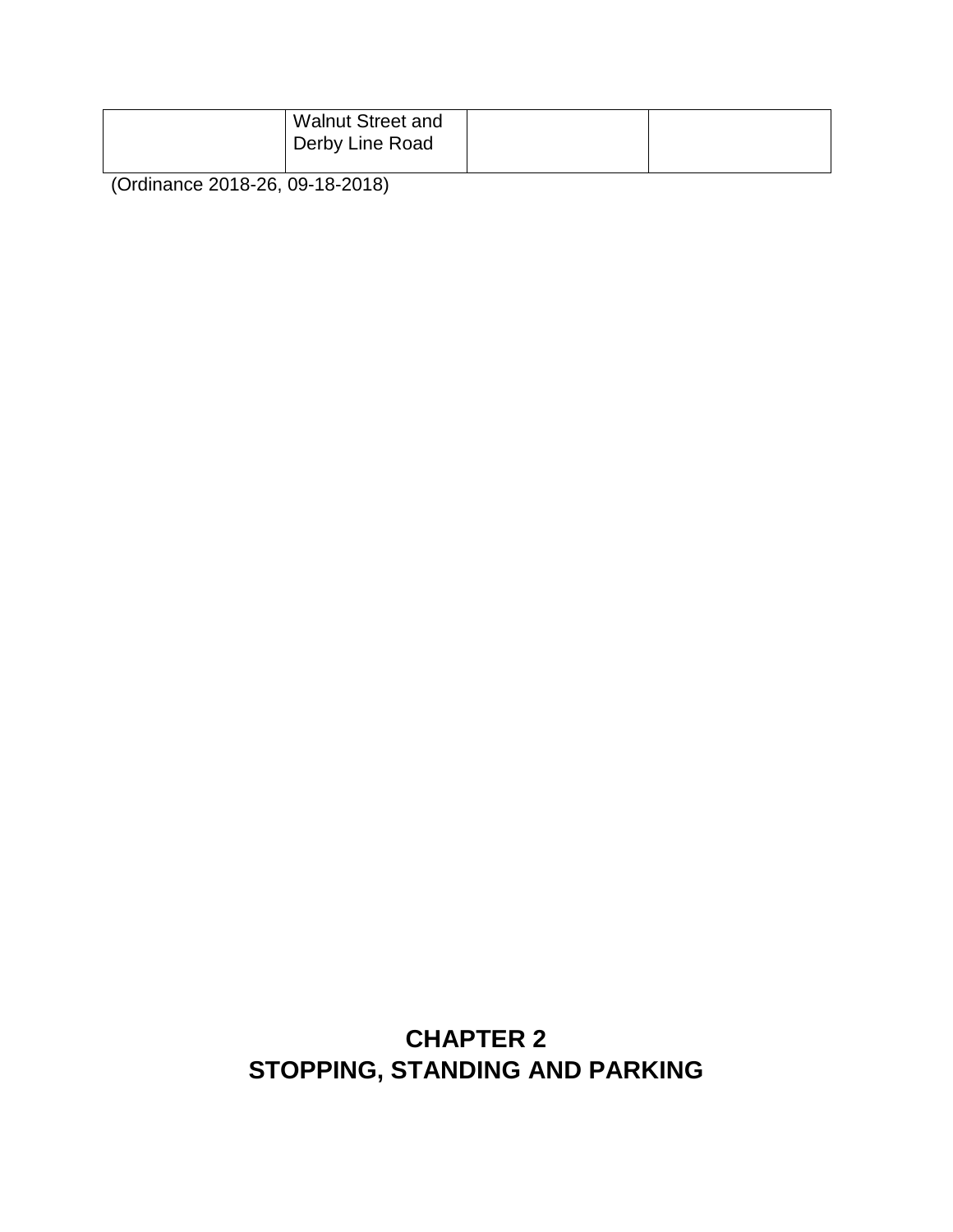#### **SECTION:**

- **6-2-1: Policy of City; Authority 6-2-2: Manner of Parking 6-2-3: No Parking Places 6-2-4: General Parking Restrictions 6-2-5: Snow Routes 6-2-5A: Winter Parking Restrictions 6-2-6: Parking Trucks and Buses in Residential Districts 6-2-7: Parking for Handicapped Persons 6-2-8: Parking Prohibited on Certain Streets 6-2-9: Time Limit Parking 6-2-10: Loading Zones 6-2-11: Municipal Parking Lots 6-2-12: Liability of Owner 6-2-13: Towing Illegally Parked Vehicles**
- **6-2-14: Parking Fines and Penalties**

## **6-2-1: POLICY OF CITY; AUTHORITY:**

- A. It is the stated policy of the City Council to regulate the parking of motor vehicles on the streets in such manner and at such times as to afford the public free access on the public streets and to regulate such parking in such manner as to minimize the dangers of public travel on the streets.
- B. The City Council may, from time to time by resolution, designate certain areas as "no parking" or "restricted parking" areas. When signs are erected in such areas giving notice thereof, no person shall park a vehicle in violation of the instructions on such signs. (1978 Code §41.09)

#### **6-2-2: MANNER OF PARKING:**

- A. Diagonal Parking:
	- 1. All vehicles parking on the north side of Main Street between Sycamore and Washington Streets or on any other street where parking at any angle to the curb is designated by painted lines shall be limited to passenger cars, motorcycles and pickup trucks up to and including three-fourths (3/4) ton. (1978 Code §41.11)
	- 2. No owner or operator of any vehicle within the corporate limits of the City shall back his vehicle into a diagonal or perpendicular parking space facing traffic or park facing traffic on any street within the City. (1978 Code §41.24)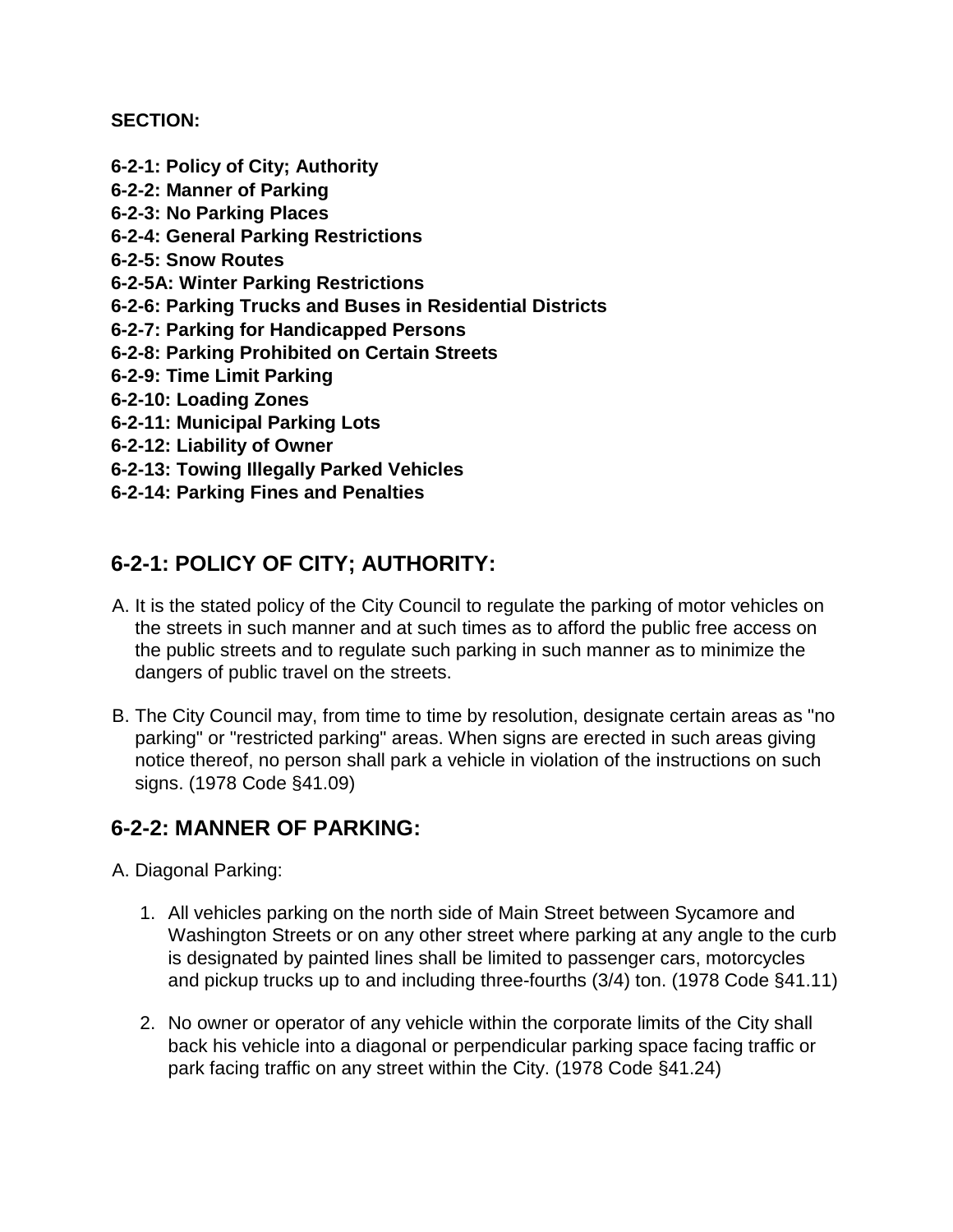B. Parallel Parking: Parking of vehicles parallel to the curb on either side of Main Street between Sycamore and State Street or on any other street where parallel lines are painted shall be unlimited to the type of vehicle, except those hauling livestock, providing such vehicle is parked within the painted lines allowable for each vehicle. (1978 Code §41.11)

## **6-2-3: NO PARKING PLACES:**

At any time, it shall be unlawful to permit any vehicle to stand in any of the following locations except when necessary to avoid conflict with other traffic or in compliance with the directions of a police officer or traffic signal:

- A. In any intersection.
- B. Within twenty feet (20') of a crosswalk at an intersection.
- C. Upon or under any bridge or viaduct.
- D. Within thirty feet (30') of any flashing signal, stop sign, yield sign or traffic-control signal, in accordance with the Illinois Revised Statutes.
- E. Within twenty feet (20') of any intersection.
- F. Within fifteen feet (15') of a fire hydrant.
- G. At any place where the vehicle would block the use of a driveway.
- H. Within fifty feet (50') of the nearest rail or railroad grade crossing.
- I. Within twenty feet (20') of a driveway entrance to any fire department and on the side of the street opposite the entrance to any such department, within seventy five feet (75') of such entrance.
- J. At any place where official signs prohibit parking.
- K. On any unpaved parkway, or between April 1<sup>st</sup> and November 30<sup>th</sup> on any sidewalk. (Ord 2011-35, 11-28-11)

#### **6-2-4: GENERAL PARKING RESTRICTIONS:**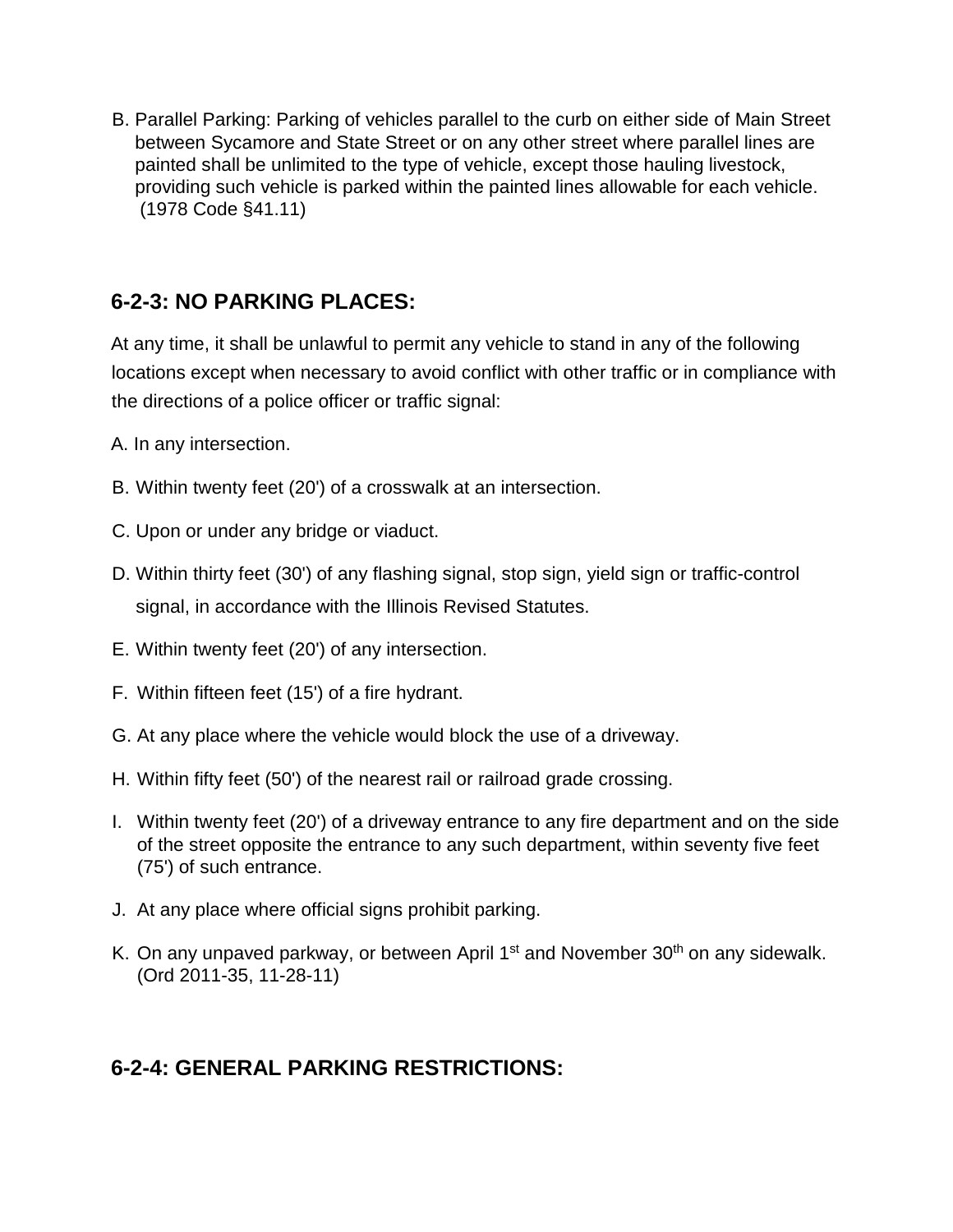- A. Alleys: No vehicle shall be permitted to stand unattended in any alley or passageway within the City limits, and such alleys and passageways shall be kept open to vehicular traffic at all times. Furthermore, the police are authorized to tow any offending vehicle and the owner thereof shall be responsible for any tow charges. (1978 Code §41.15)
- B. Vehicles for Sale; Peddling Merchandise: It shall be unlawful to park any vehicle upon any street within the corporate limits of Genoa for the purpose of displaying it for sale, or to park any vehicle upon any business from which vehicle merchandise is peddled. (1978 Code §41.17)
- C. No person may drive, stop, park or leave standing upon a public street, highway, or roadway a vehicle upon which is displayed an Illinois registration plate or plates or registration sticker after the termination of the registration period for which the registration plate or plates or registration sticker was issued for after the expiration date set under section 3-414 of the Illinois Vehicle Code (625 ILCS 5/3-414) (Ord. 2019-17, 07-16-2019)

# **6-2-5: SNOW ROUTES:**

- A. A snow emergency is hereby declared to be in effect immediately after a snowfall of at least two inches. The depth shall be determined by the Director of Public Works or, in his absence, the Mayor or someone designated by the Mayor.
- B. It shall be unlawful for any person to park a motor vehicle or, if parked, to allow a motor vehicle to remain parked or standing in any public street, except streets identified in subparagraph (1) herein, during or after a snow emergency has been declared. This prohibition shall remain in effect until such time as the street has been plowed or the snow has been removed therefrom.
	- 1. South Genoa Street Parking is from Jackson to Hill Street. (Ord. 2011- 24,12/07/10)
- C.Any motor vehicle parked in violation of this section will be towed away at the owners' expense, and in addition, any person who violates this section and has been issued a citation signed by a City Law Enforcement Officer of this section shall be fined in accordance with Section 1-4-1. (Ord. 2011-29, 09-20-2011)

#### **6-2-5A: WINTER PARKING RESTRICTIONS:**

- A. Except as provided in paragraph B below, a winter parking restriction on all City streets is in effect from December 1<sup>st</sup> through March 31<sup>st</sup> between the hours of 2 A.M. to 5 A.M.
- B. South Genoa Street From Jackson to Hill Street. (Ord 2010-25, 12-07-10)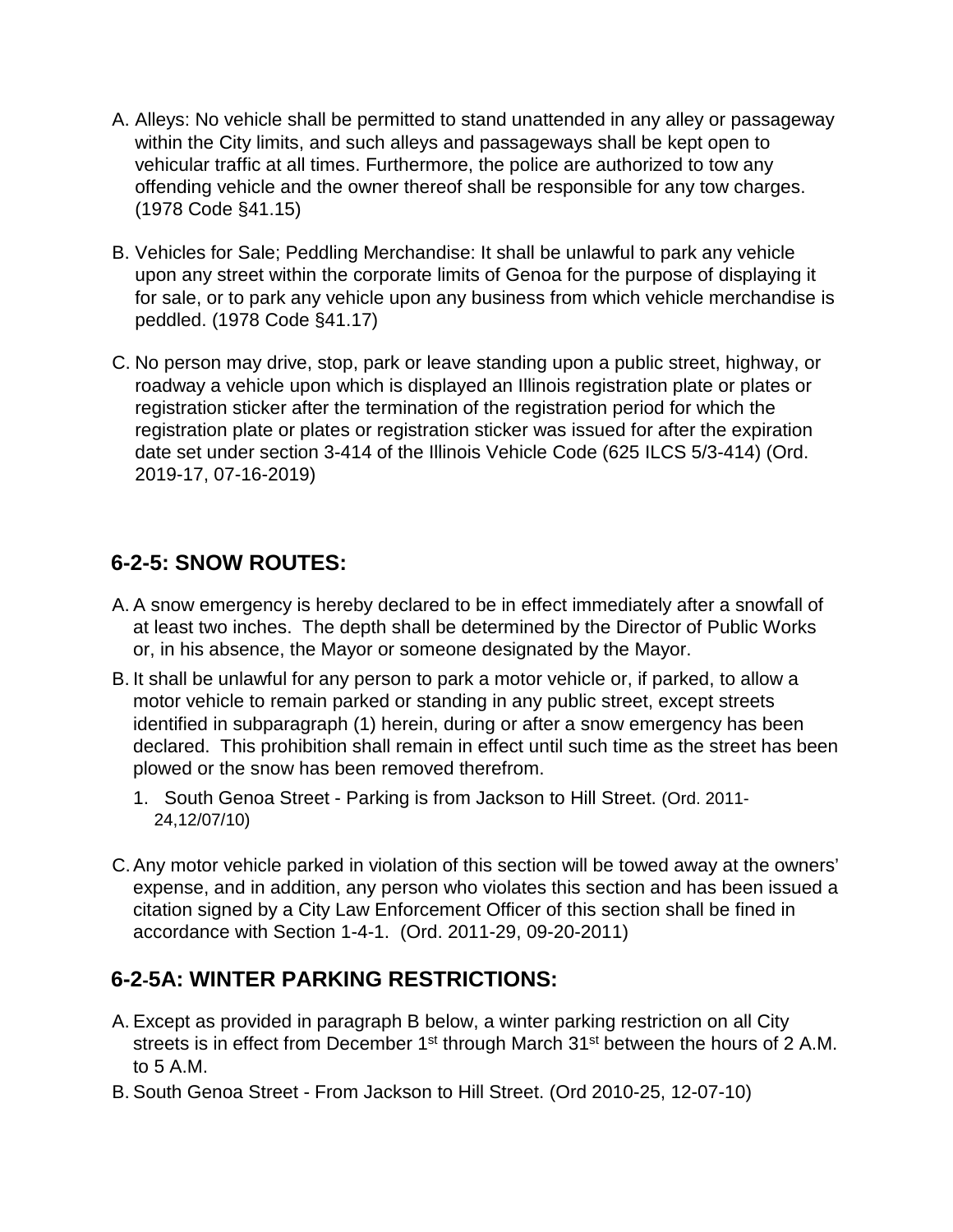C.Any person who violates this section and has been issued a citation signed by a City Law Enforcement Officer of this section shall be fined in accordance with Section 1-4- 1. (Ord. 2011-29, 09-20-2011)

#### **6-2-6: PARKING TRUCKS AND BUSES IN RESIDENTIAL DISTRICTS:**

- A. It shall be unlawful to park or leave standing any motor vehicle of the second division, defined in 625 Illinois Compiled Statutes 5/1-146, pertaining to motor vehicles, on any street lying within any district zoned R Residential for a period of time longer than five (5) minutes, except for the purpose of loading, unloading or the delivery of materials and then, in such case, for a period of time no longer than is necessary to load, unload and deliver such materials and in any case not to exceed thirty (30) minutes.
- B. DEFINITIONS: For the purpose of this Section, "Motor Vehicle" shall mean every vehicle which is self propelled and every vehicle which is propelled by electric power obtained from overhead trolley wires, but not operated upon rails, except for vehicles moved solely by human power, motorized wheelchairs, low-speed electric bicycles, and low speed gas bicycles. For this ordinance, motor vehicles are divided into two divisions:

**First Division:** Those motor vehicles which are designed for carrying of not more than 10 persons.

**Second Division:** Those motor vehicles which are designed for carrying more than 10 persons, those motor vehicles designed or used for living quarters, those motor vehicles implements of husbandry and those motor vehicles of the First Division remodeled for use and used as motor vehicles of the Second Division.

**"Recreational Vehicle"** shall mean every motor home, mini-motor home, truck camper or van camper used primarily for recreational purposes, and not used commercially nor owned by a commercial business.

**"Trailer"** shall mean every camping trailer, travel trailer used primarily for recreational purposes, and those trailers used for commercial business and private use.

C. It shall be unlawful for any person to park or store or to permit another to park or store, any motor vehicle, trailer, or recreational vehicle on a residential lot or portion thereof that is not an approved driveway as required in Article 6.7, Section 4.C. of the Unified Development Ordinance of the City of Genoa.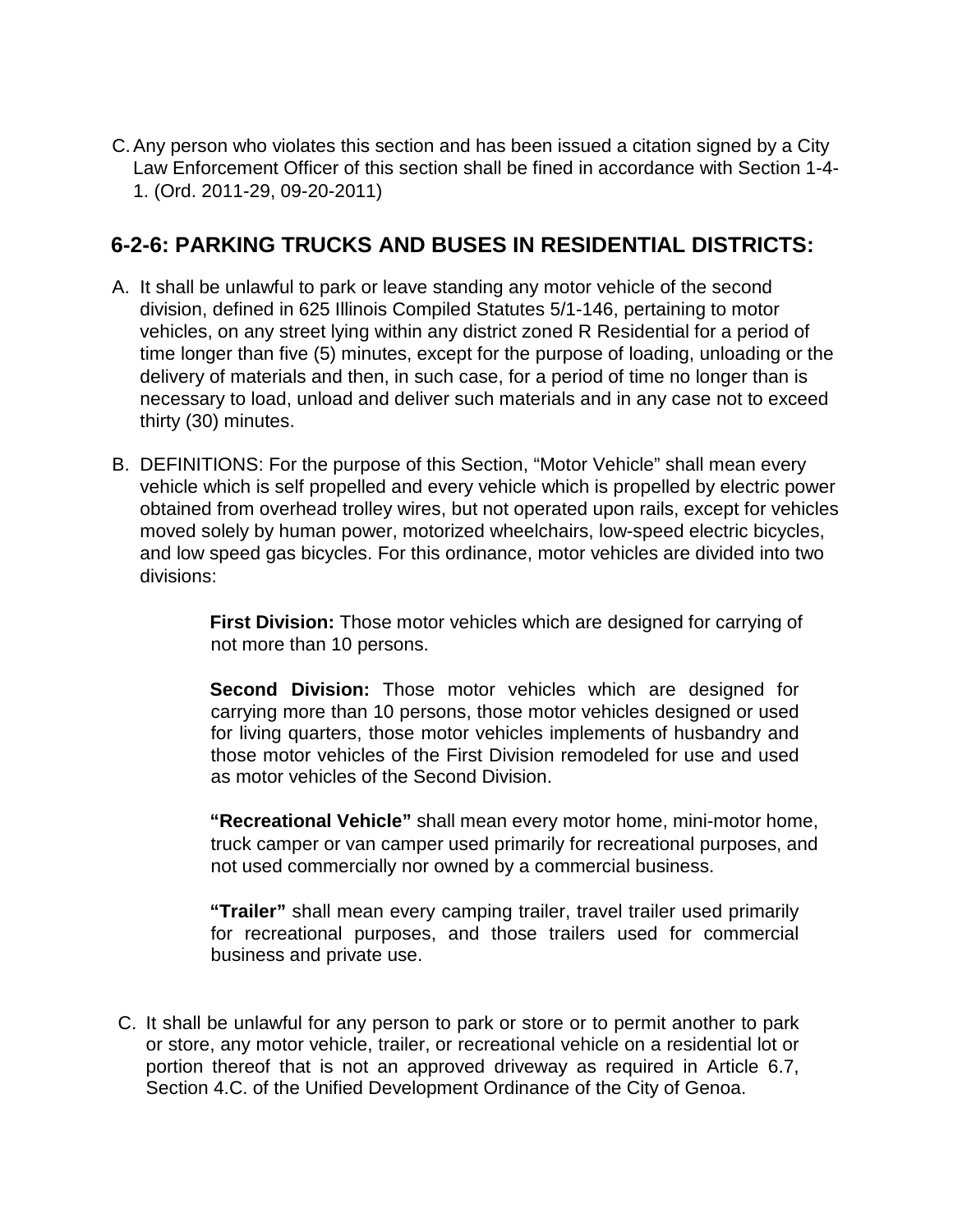It shall be unlawful for a person or persons to occupy a parked or stored recreational vehicle for residential purposes for than thirty consecutive days in any six-month period.

It shall be unlawful for a person or persons to park or store, or to permit another to park or store, a recreational vehicle or trailer on a public right-ofway, driveway approach or private sidewalk. No recreational vehicle or trailer shall be parked within one (1) foot of a public sidewalk, alley, or street.(Ord. 2011- 04, 3-15-11)

#### **6-2-7: PARKING FOR HANDICAPPED PERSONS:**

- A. Designated: There shall be established within the City certain parking stalls known as handicapped parking stalls. These stalls shall be designated as handicapped parking stalls by a sign clearly indicating the same.
- B. Location: Handicapped parking stalls shall be located as follows:

100 block of North Monroe Street, east side of street, first parking space, south corner location.

100 block of South Genoa Street, Municipal Parking Lot, northeast corner of lot.

300 block of east First Street, south side. (1978 Code §41.25; amd. Ord. 836, 10-26- 1993)

Southeast corner of S Washington Street and W Main Street

Southeast corner of S Emmett Street and W Main Street

Northwest corner of Monroe Street and W Main Street

Northeast corner of N Emmett Street and W Main Street

With one stall at each location (Ord 2004-32, 06-15-2004)

Any person who violates this section and has been issued a citation signed by a City Law Enforcement Officer of this section shall be fined in accordance with Section 1-4-1. (Ord. 2011-29, 09-20-2011)

# **6-2-8: PARKING PROHIBITED ON CERTAIN STREETS:**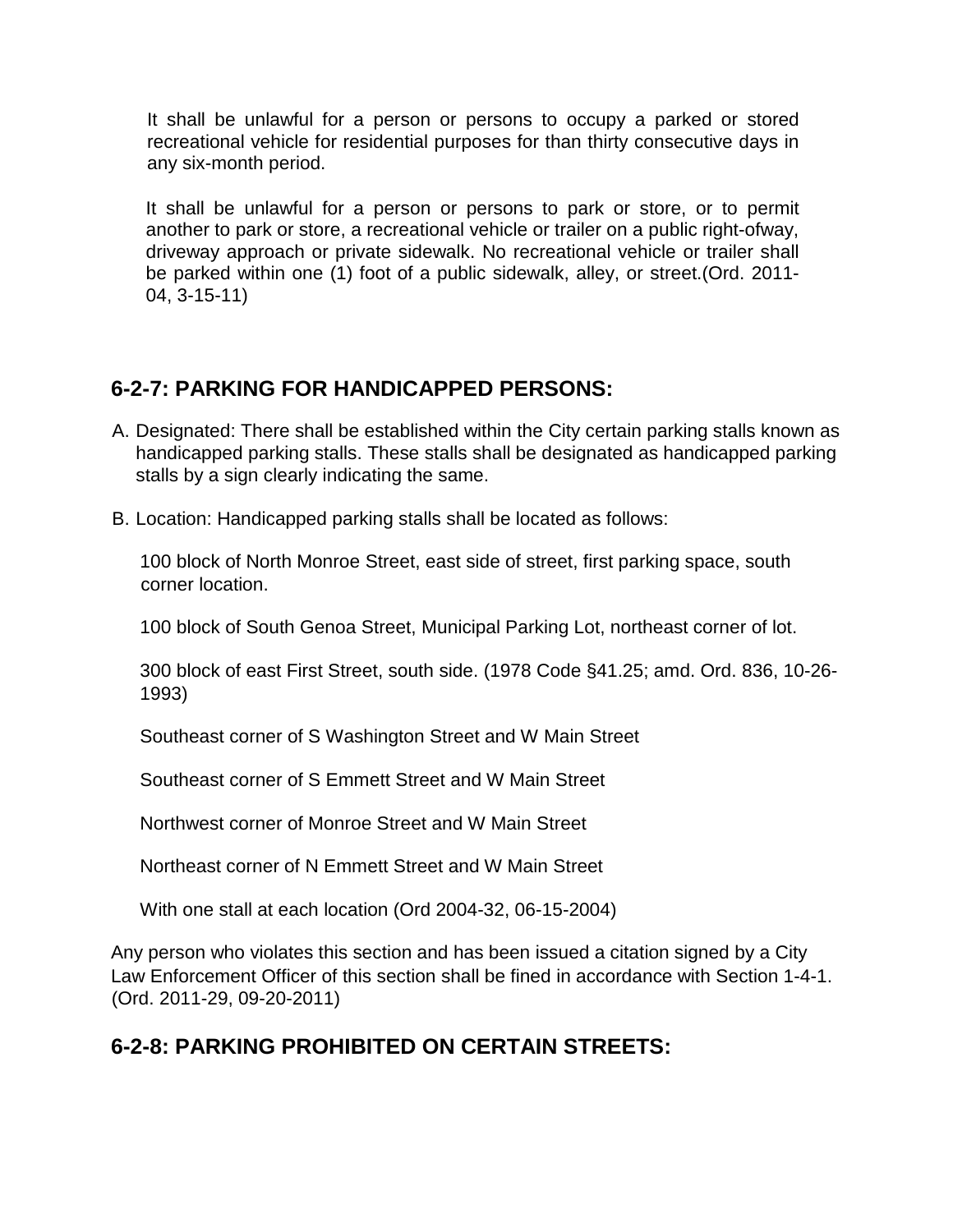Parking of vehicles is prohibited at the following places, on the following streets, and said locations listed herein may be amended from time to time. There shall be no parking at any time on:

| <b>STREET</b>                                                                                                                          | <b>SIDE</b>  | <b>FROM</b>                                      | <b>TO</b>                                 |
|----------------------------------------------------------------------------------------------------------------------------------------|--------------|--------------------------------------------------|-------------------------------------------|
| <b>Illinois State Route</b><br>72- within the limits of<br>intersections as<br>determined by the<br>State from<br>intersection studies | <b>Both</b>  | Most westerly<br>corporate limits of<br>the City | <b>West of State</b><br><b>Street</b>     |
| <b>Illinois State Route</b><br>23                                                                                                      | <b>Both</b>  | <b>Hill Street</b>                               | Southerly corporate<br>limits of the City |
| Illinois Route 23                                                                                                                      | <b>Both</b>  | Main Street, south                               | South of corporate<br>limits              |
| <b>East First Street</b>                                                                                                               | <b>North</b> | Eureka Avenue,<br>West                           | <b>Duvall Avenue</b>                      |
| <b>Forest View Drive</b>                                                                                                               | <b>Both</b>  | 307 Forest View<br><b>Drive</b>                  | 315 Forest View<br><b>Drive</b>           |
| <b>Main Street (Illinois</b><br>Route 72 and 23) for<br>vehicles transporting<br>livestock                                             | <b>Both</b>  | Sycamore Street,<br>easterly                     | East corporate<br>limits                  |
| 730 Watson Drive                                                                                                                       |              |                                                  | 125 feet along the<br>frontage            |
| 758 Watson Drive                                                                                                                       |              |                                                  | 80 feet along the<br>frontage             |
| 796 Watson Drive                                                                                                                       |              |                                                  | 93 feet along the<br>frontage             |
| <b>Forest View Drive</b>                                                                                                               | West         | Aspen Way                                        | <b>Tyler Street</b>                       |
| <b>Madison Street</b>                                                                                                                  | West         | <b>Walnut Street</b>                             | <b>Cherry Tree Lane</b>                   |
| <b>Market Street</b>                                                                                                                   | <b>Both</b>  | Route 72                                         | <b>Riverbend Drive</b>                    |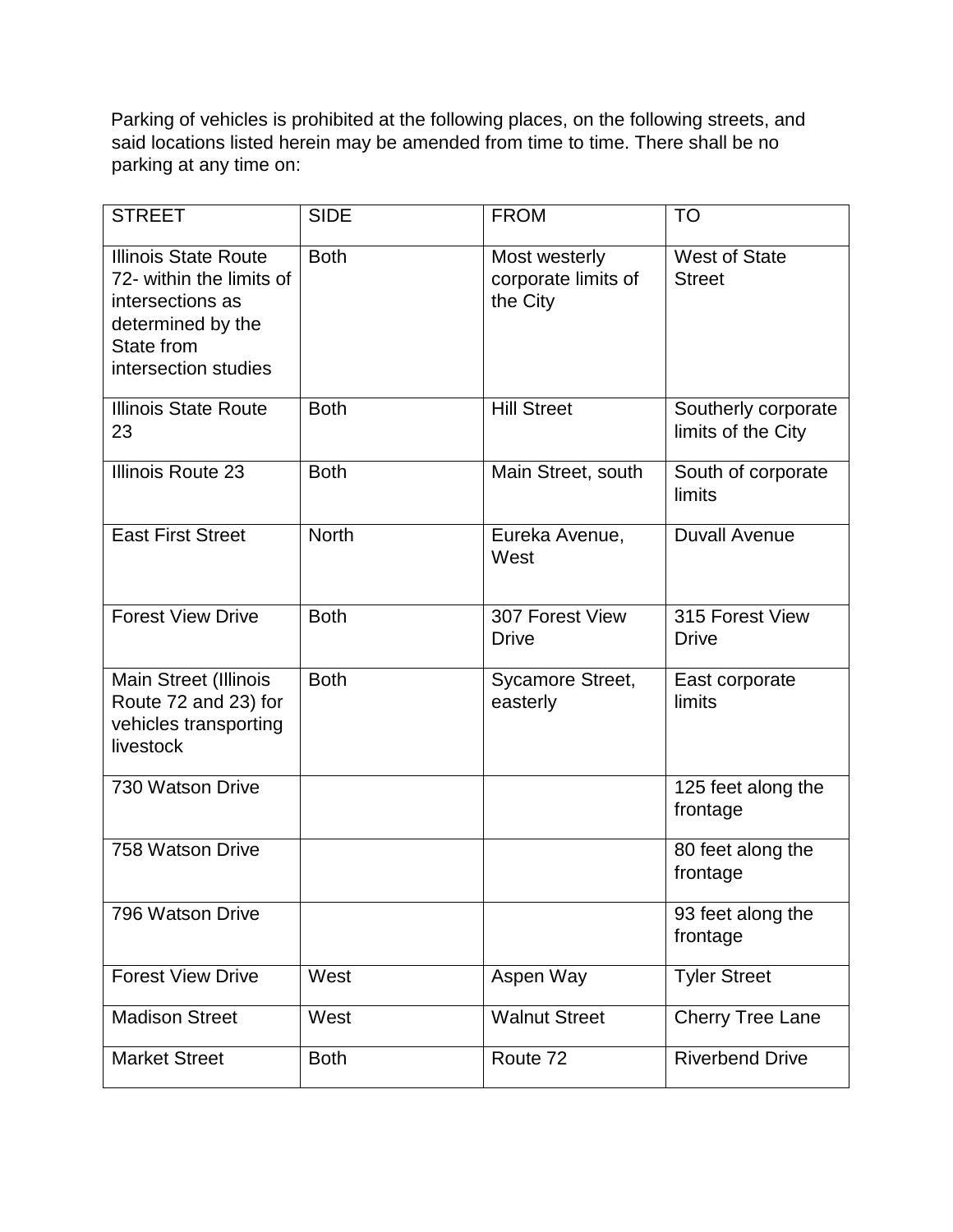| <b>Heritage Trail</b>                                                                | <b>Both</b>                        | Route 72                                                                                | <b>Riverbend Drive</b>                                               |
|--------------------------------------------------------------------------------------|------------------------------------|-----------------------------------------------------------------------------------------|----------------------------------------------------------------------|
| <b>Middleton Street</b>                                                              | <b>Both</b>                        | <b>Parkview Lane</b>                                                                    | <b>Preserve Drive</b>                                                |
| Angler Lane                                                                          | <b>Both</b>                        | <b>Parkview Lane</b>                                                                    | <b>Winding Trail</b>                                                 |
| <b>Riverbend Drive</b>                                                               | <b>Both</b>                        | <b>Parkview Lane</b>                                                                    | <b>Winding Trail</b>                                                 |
| *North Sycamore<br><b>Street</b>                                                     | West                               | <b>Main Street</b>                                                                      | <b>First Street</b>                                                  |
| *See Sunday Only Parking                                                             |                                    |                                                                                         |                                                                      |
|                                                                                      | <b>Except Sundays and Holidays</b> |                                                                                         |                                                                      |
| <b>Brown Street</b>                                                                  | <b>North</b>                       | <b>Railroad Avenue</b>                                                                  | <b>First Street</b>                                                  |
| Eureka Avenue                                                                        | West                               | East First Street,<br>north                                                             | <b>East Second Street</b>                                            |
| Eureka Avenue                                                                        | East                               | <b>East Second Street,</b><br>south in the specific<br>area designated as<br>no parking |                                                                      |
| Eureka Avenue                                                                        | <b>Both</b>                        | 800 Block                                                                               |                                                                      |
| <b>Residential Parking Only</b>                                                      |                                    |                                                                                         |                                                                      |
| <b>West Main Street</b>                                                              | <b>North</b>                       | 800 Block                                                                               |                                                                      |
|                                                                                      |                                    | 8:00 A.M. To 5:00 P.M., Monday Through Friday                                           |                                                                      |
| South Sycamore<br><b>Street</b>                                                      | East                               | Hill Street, south                                                                      | <b>Railroad Tracks</b>                                               |
| <b>Sunday Only Parking</b>                                                           |                                    |                                                                                         |                                                                      |
| South Sycamore<br><b>Street</b>                                                      | West                               | Elm Street, south                                                                       | <b>Hill Street</b>                                                   |
| 2:00 A.M. To 4:30 A.M. (All-Night Parking), except physicians and emergency vehicles |                                    |                                                                                         |                                                                      |
| <b>Main Street</b>                                                                   |                                    | <b>Sycamore Street</b>                                                                  | Intersection of Park<br><b>Avenue and West</b><br><b>Main Street</b> |
| Dusk to Dawn                                                                         |                                    |                                                                                         |                                                                      |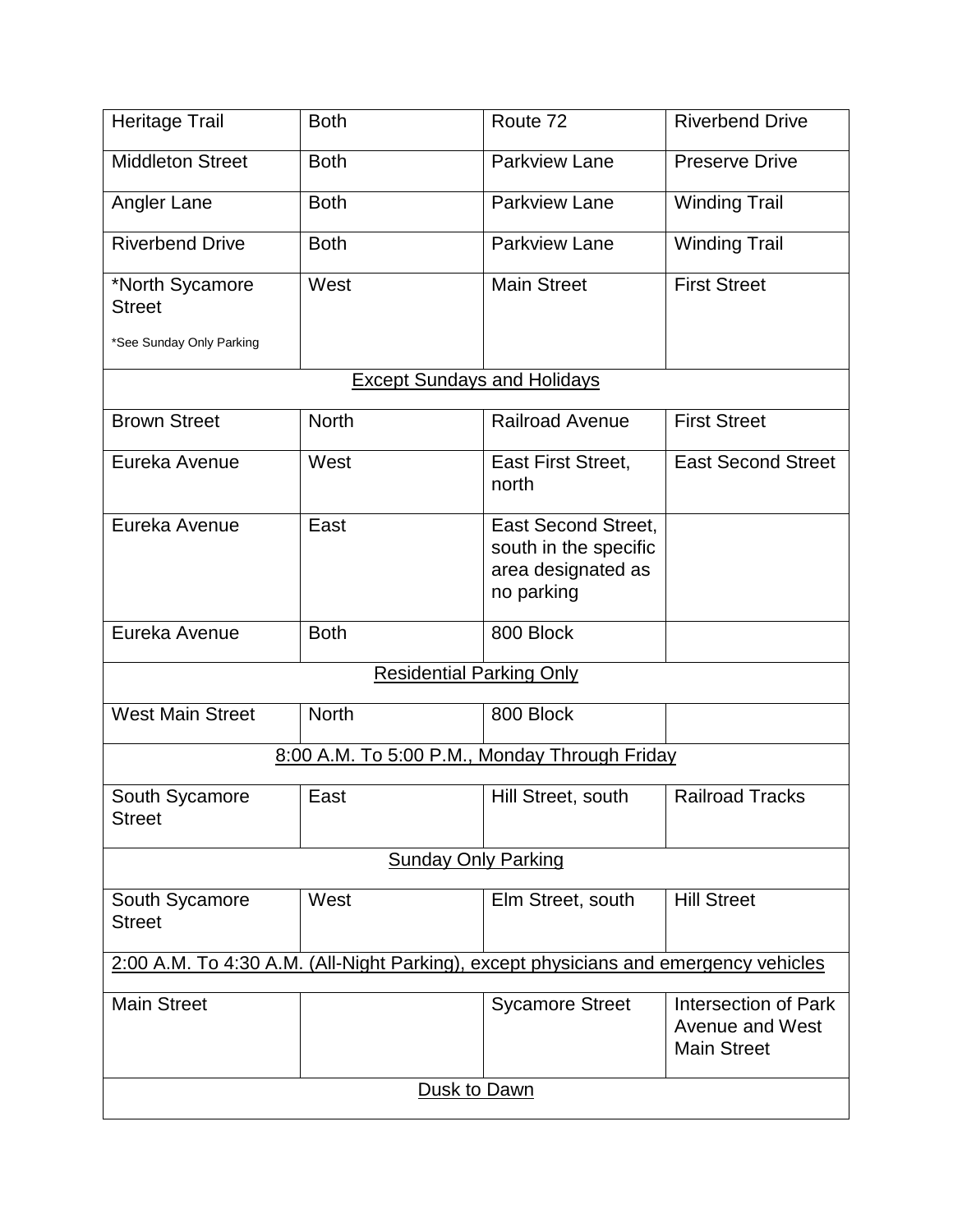| <b>Riverbend Central</b><br><b>Park Middleton</b><br><b>Street Parking</b><br><b>Spaces</b> | <b>North</b> | <b>Riverbend Drive</b> | <b>Market Street</b>   |
|---------------------------------------------------------------------------------------------|--------------|------------------------|------------------------|
| Monday, Tuesday, or Thursday, from July to November                                         |              |                        |                        |
| Between 5 PM and 8 PM                                                                       |              |                        |                        |
| Joshua Lane                                                                                 | East         | <b>Walnut Street</b>   | <b>Persimmon Drive</b> |
| <b>Walnut Street</b>                                                                        | South        | Joel Lane              | Joshua Lane            |
| <b>Persimmon Drive</b>                                                                      | South        | Joel Lane              | Joshua Lane            |

(1978 Code §§41.09, 41.11, 41.16, 41.22; amd. Ord. 786, 6-11-1991; Ord. 811, 7- 281992; Ord. 816, 11-10-1992; Ord. 831, 6-8-1993; Ord. 836, 10-26-1993; Ord. 96-68- 3, 9-24-1996; Ord. 2001, 2-1-2000, amd. Ord. 2004-43,10-19-2004,amd. Ord. 2004-52, 12-21-2004, amd. Ord. 2006-14,05-02-2006, amd. Ord. 2007-49, 12-19-2007; Ordinance 2018-03, 02-20-2018; Ordinance 2020-13, 05-05-2020)

#### **6-2-9: TIME-LIMIT PARKING:**

- A. Maximum Time-Limit Parking: It shall be unlawful to park any vehicle continuously on any street within the corporate limits of the City for a period of time in excess of forty eight (48) hours. (1978 Code §41.10)
- B. Time-Limit Parking On Certain Streets: It shall be unlawful to park a vehicle for longer than the times indicated at the following locations on the following streets:

On the east side of EUREKA AVENUE from the railroad tracks north of Railroad Avenue to south of East Second Street in the specific area designated as two (2) hour parking only, except Sundays and holidays.

On WEST MAIN STREET from Sycamore Street to State Street between the hours of nine o'clock (9:00) A.M. and five o'clock (5:00) P.M., Monday through Friday, two (2) hour parking only. (Ord 2004-46, 20-29-04)

On the south side of FIRST STREET east of Duval Street to Eureka Avenue between the hours of two o'clock (2:00) A.M. and six thirty o'clock (6:30) A.M. (1978 Code §41.23; amd. Ord. 836, 10-26-1993)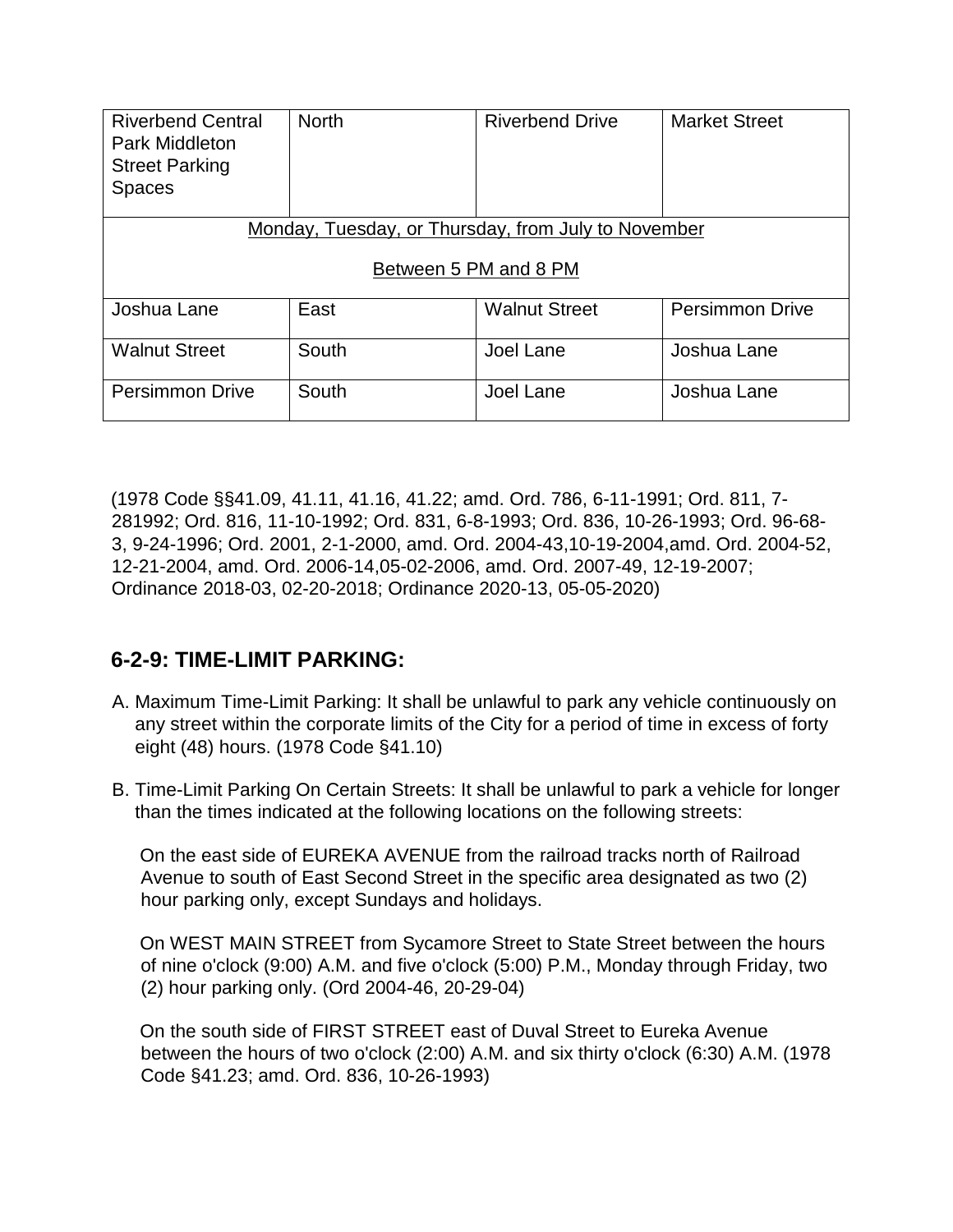On GENOA STREET north between Main Street and first alley intersecting Genoa Street, on the east side of the street, fifteen minutes parking is allowed from 9:00 a.m. to 2:00 a.m. (Ord. 2004-44, 10-19-08; Ord. 2008-21, 06-17-2008)

On the north side of West Main Street, between Sycamore Street and Genoa Street, the first three parallel parking spaces west of Sycamore Street shall be restricted to allowing only fifteen minute parking from 9:00 am to 6:00 pm. (Ord 2016-22, 12-6- 2016).

## **6-2-10: LOADING ZONES:**

During the times specified herein, it shall be unlawful for the driver of a vehicle to stand a passenger vehicle for a period of time longer than is necessary for the loading or unloading of passengers, not to exceed three (3) minutes, and for the driver to stand any freight-carrying vehicles for a period of time longer than necessary to load, unload and deliver materials, not to exceed thirty (30) minutes, in any of the following places:

- A. In any public alley during any hour of the day or night.
- B. At any place not to exceed seventy-five feet (75') along or in front of the entrance of any medical facility at any time.
- C. At any place along or in front of the entrance to any commercial building.
- D. As designated, on the west side of Eureka Avenue between Railroad Street and First Street. (1978 Code; amd. Ord. 836, 10-26-1993)

#### **6-2-11: MUNICIPAL PARKING LOTS:**

- A. Parking Use Only: No person shall utilize a City Municipal parking lot for any other purpose than parking a vehicle in said lot. No person within said Municipal parking lots shall consume food or beverages in said lot, interfere with, unreasonably disturb or delay or in any manner hinder any other person engaged in the lawful act of parking a vehicle in said lot or loiter about, congregate or use said lot for meeting or other nonvehicle parking purposes.
- B. Proper Parking: It shall be unlawful for any person to back a motor vehicle into any parking space located in a Municipal parking lot. (1978 Code §41.25)

#### **6-2-12: LIABILITY OF OWNER:**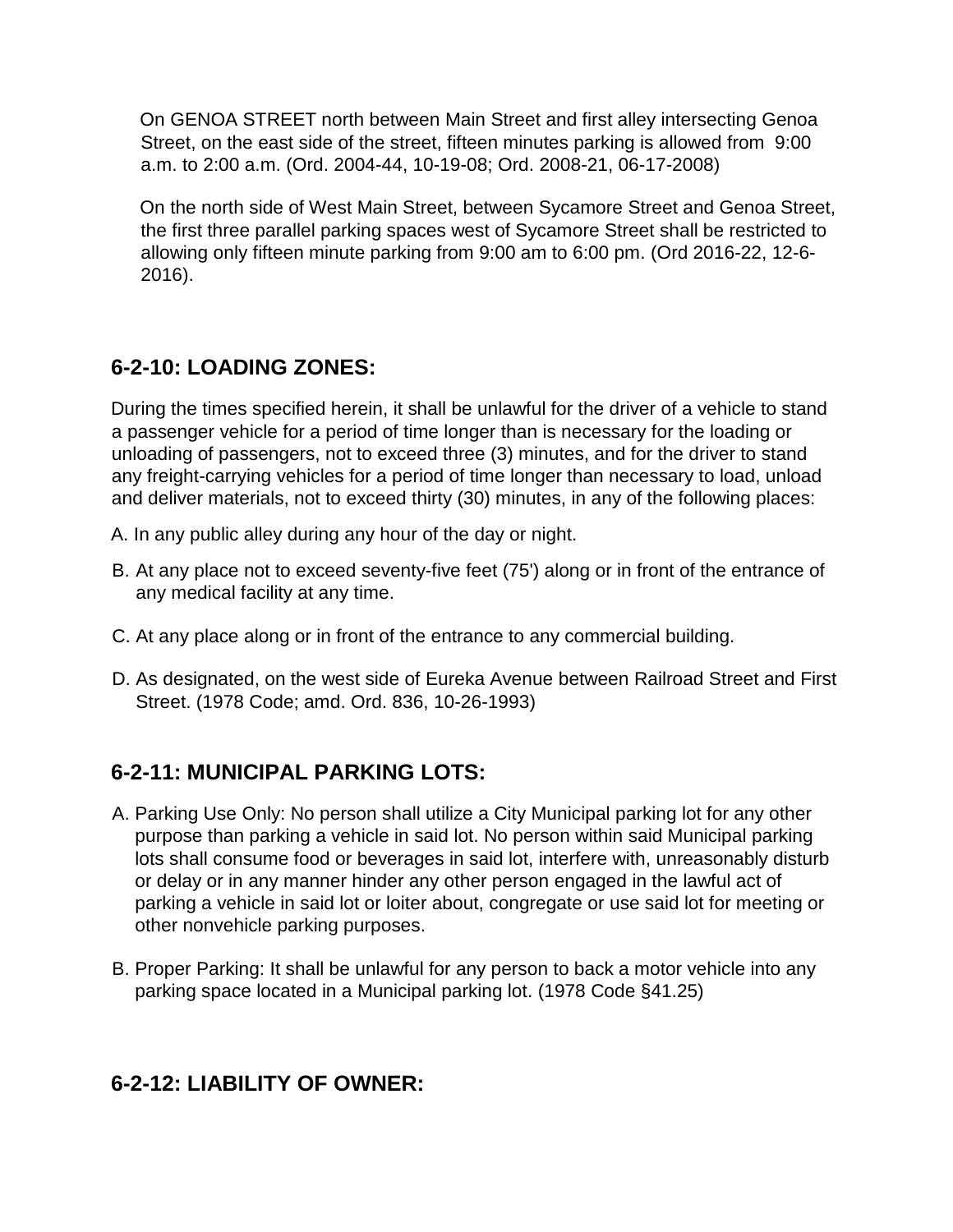Whenever any vehicle is stopped, standing or parked in violation of any of the provisions of the ordinances of the City, the person in whose name such vehicle is registered shall be subject to the penalty for such violation, unless the vehicle was being used without the consent of the owner. (1978 Code §41.18)

#### **6-2-13: TOWING ILLEGALLY PARKED VEHICLES:**

A. Towing Vehicles Authorized:

- 1. The Police Department and all members thereof are hereby authorized to remove and tow away or have removed and towed away by commercial service any car or other vehicle illegally parked in any place where such parked vehicle creates or constitutes a traffic hazard, blocks the use of a fire hydrant or obstructs or may obstruct the movement of any emergency vehicle.
- 2. Except as otherwise provided, any car or other vehicle parked on any of the streets within the City during the hours when parking thereon is prohibited may also be removed and towed away as herein provided.
- B. Storage And Redemption Of Towed Vehicles: Vehicles so towed away for illegal parking shall be stored in a safe place and shall be restored to the owner or operator of such vehicle upon payment of a parking ticket, if issued. The owner or operator of any towed vehicle shall be responsible for any tow charges. (1978 Code §41.21)

#### **6-2-14: PARKING FINES AND PENALTIES:**

Any person who violates this section and has been issued a citation signed by a City Law Enforcement Officer of this section shall be fined in accordance with Section 14-1. (Ord. 2011-29, 09-20-2011)

# **CHAPTER 3 BICYCLES AND TOY VEHICLES**

**SECTION:**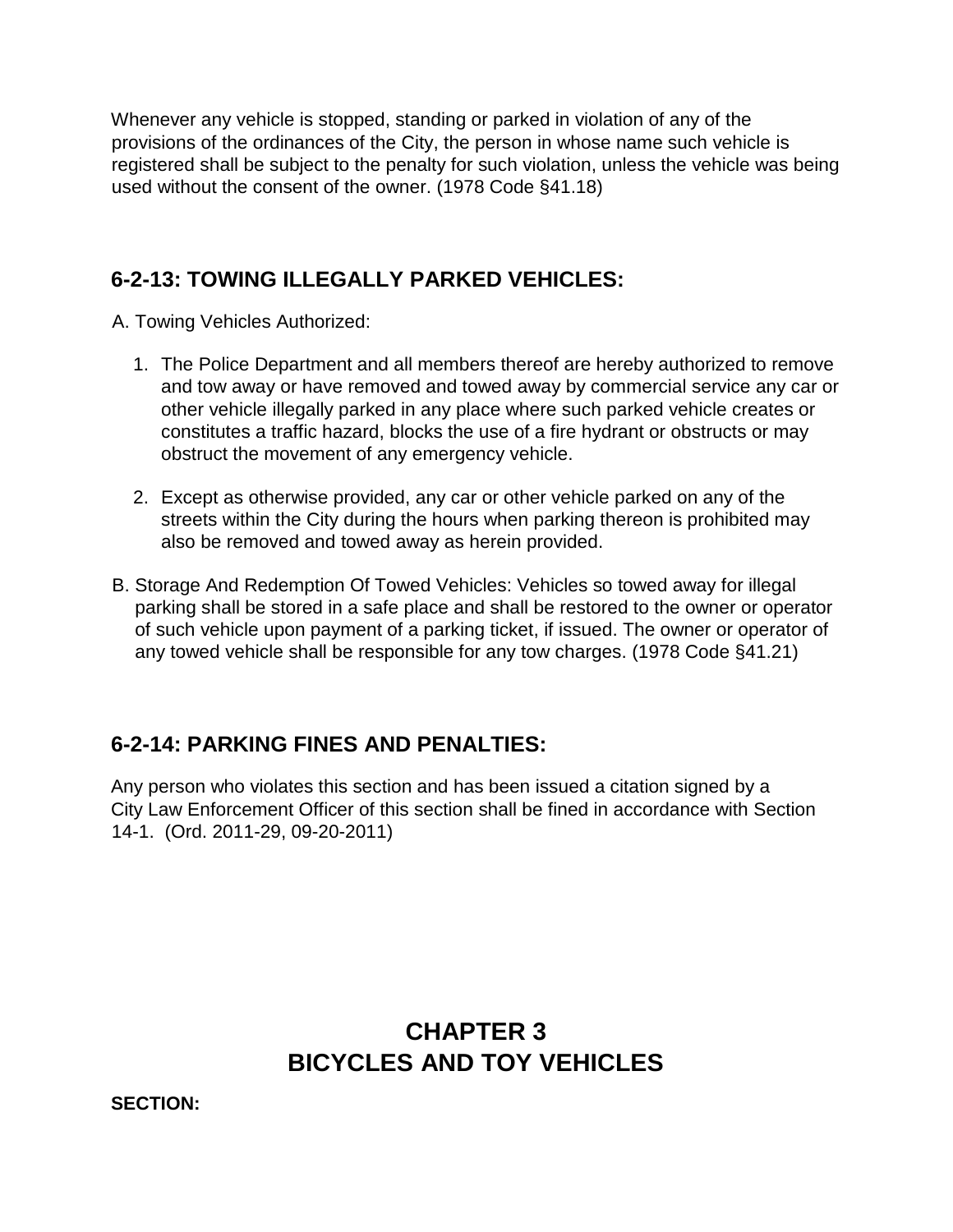- **6-3-1: Definition**
- **6-3-2: Voluntary Registration; Identification Number**
- **6-3-3: Operation of Bicycles and Toy Vehicles**
- **6-3-4: Parking Bicycles**
- **6-3-5: Bicycle Lights and Reflectors**
- **6-3-6: Responsibility of Parent or Guardian**
- **6-3-7: Violations and Penalties**

## **6-3-1: DEFINITION:**

"Toy vehicles" shall include skateboards, scooters, coaster wagons, sleds or other such type vehicles. This definition is not meant to include carriages, perambulators or strollers used for the conveyance of infants while being used for such purpose or wheeled carts designed for the transport of packages when being used for such purposes or wheelchairs, bicycles or tricycles for the transport of nonambulatory or physically handicapped persons when being used for such purposes. (1978 Code §39.01)

# **6-3-2: VOLUNTARY REGISTRATION; IDENTIFICATION NUMBER:**

- A. Filing Description: Any resident of the City who owns a bicycle or similar vehicle or device may file with the Police Department a description of such bicycle upon a form provided for the purpose. Such filing of description shall constitute a registration of the bicycle or vehicle. Such registrations shall be serially numbered and be kept on file by the Police Department in its office as a public record. (1978 Code §39.02)
- B. Identification Number: Immediately upon registration of such bicycle or vehicle in its office, the Police Department shall stamp such bicycle or vehicle with an identification number, serially numbered to correspond with the registration of such bicycle. (1978 Code §39.03)
- C. Condition of Registration: The Police Department shall cause to be inspected each bicycle presented for registration, and it shall have the authority to refuse to register any such bicycle found by it to be in unsafe mechanical condition or not equipped as herein required. (1978 Code §39.04)

# **6-3-3: OPERATION OF BICYCLES AND TOY VEHICLES:**

A. Due Caution: No person shall operate any bicycle or toy vehicle in an unsafe manner or in violation of any State law or local ordinance. (1978 Code §39.07)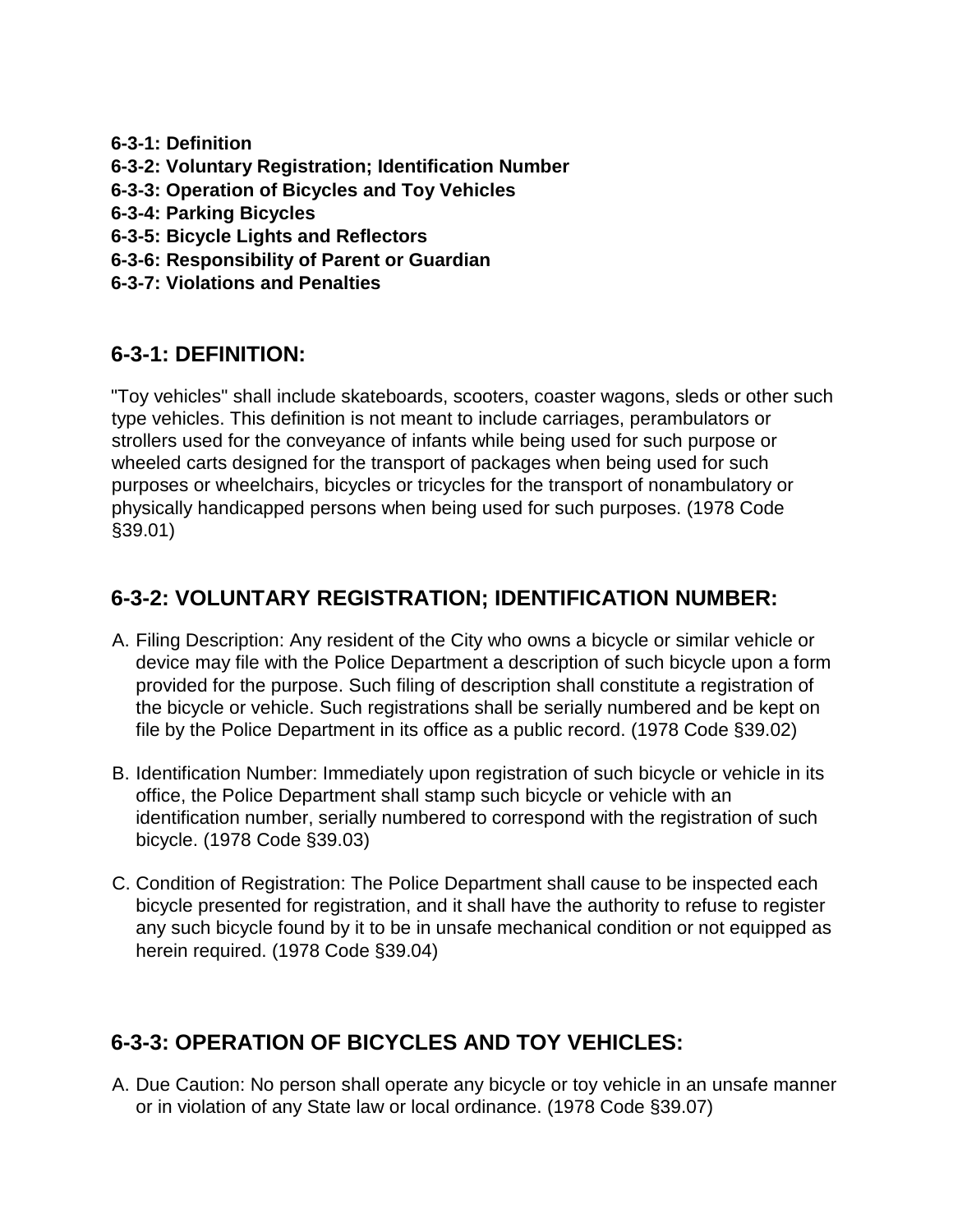- B. Operation on Certain Sidewalks : The riding of bicycles or toy vehicles shall be prohibited on any sidewalk within the area zoned business between Sycamore Street on the east and State Street on the west. This paragraph B shall not apply to the operation of bicycles or toy vehicles by police officers acting in the line of duty. (Ord 2006-28, 06-06-2006)
- C. Operation of Toy Vehicles on Streets: It shall be unlawful for any person to operate a toy vehicle upon any street except in designated crosswalks, within the City. (1978 Code §39.09)

#### **6-3-4: PARKING BICYCLES:**

No person shall leave or park a bicycle in such a place or in such a way as to create a hazard to pedestrians, automobile operators or any person. (1978 Code §39.06)

#### **6-3-5: BICYCLE LIGHTS AND REFLECTORS:**

No bicycle shall be operated during the time from one-half (1/2) hour after sunset until one-half (1/2) hour before sunrise, unless equipped with a white light on the front of the bicycle and a red reflector or a red light on the rear. (1978 Code §39.05)

#### **6-3-6: RESPONSIBILITY OF PARENT OR GUARDIAN:**

It shall be unlawful for any parent of any child or guardian of any ward to authorize or knowingly permit such child or ward to act in such a manner as to violate the provisions of this Chapter. (1978 Code §39.10)

#### **6-3-7: VIOLATIONS AND PENALTIES:**

Any person who violates this section and has been issued a citation signed by a City Law Enforcement Officer of this section shall be fined in accordance with Section 1-4-1. (Ord. 2011-29, 09-20-2011)

# **CHAPTER 4 SNOWMOBILES**

**SECTION:**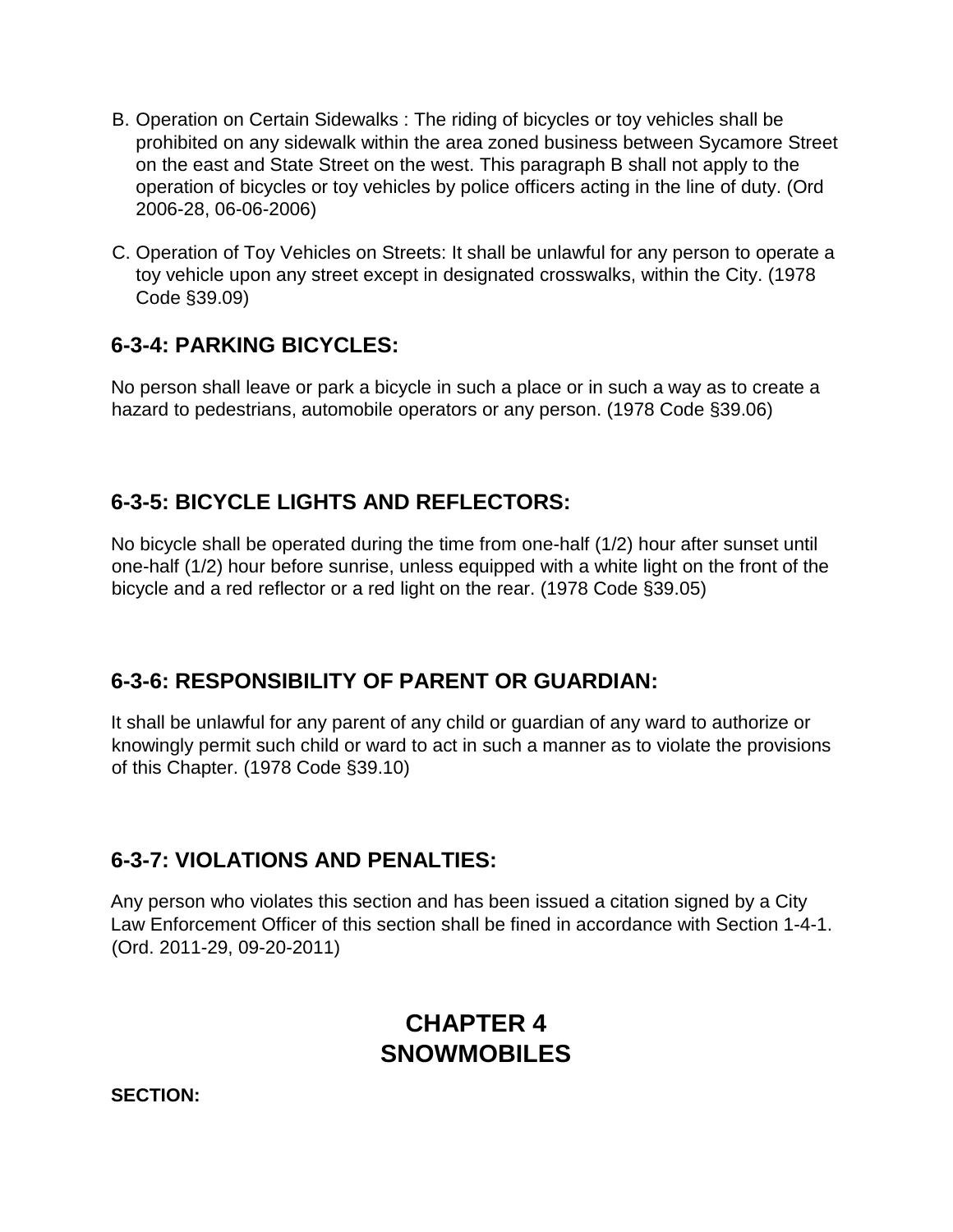- **6-4-1: Purpose**
- **6-4-2: Definitions**
- **6-4-3: Certain State Provisions Adopted; Application and Jurisdiction**
- **6-4-4: Registration and Driver's License Required**
- **6-4-5: Speed Restrictions**
- **6-4-6: Operating Areas Restricted**
- **6-4-7: Operation of Snowmobiles**
- **6-4-8: Snowmobile Equipment**
- **6-4-9: Prohibited Acts and Conditions**
- **6-4-10:Accidents**
- **6-4-11:Liability**
- **6-4-12:Inspections; Enforcement of Provisions**
- **6-4-13:Violation; Penalty**

#### **6-4-1: PURPOSE:**

It is the policy of the City to promote the safety of persons and property in and connected with the use, operation and equipment of snowmobiles and to promote uniformity of laws relating thereto. (1978 Code §44.03)

#### **6-4-2: DEFINITIONS:**

Words and phrases used in this Chapter have the meanings respectively ascribed to them in chapter 625 of the Illinois Compiled Statutes. (1978 Code §44.01)

Except where otherwise indicated by the context, the following definitions shall apply in the interpretation and enforcement of this Chapter:

DANGEROUS DRUG: Any drug defined as a depressant or stimulant substance in the Illinois Controlled Substance Act and cannabis as defined in the Cannabis Control Act of the State of Illinois.

DEALER: A person, partnership or corporation engaged in the business of manufacturing, selling or leasing snowmobiles at wholesale or retail.

HIGHWAY: The entire width between boundary lines of any highway, road, street, avenue, boulevard, alley or public driveway.

INTOXICATING BEVERAGE: Any beverage enumerated in the Liquor Control Act of the State of Illinois.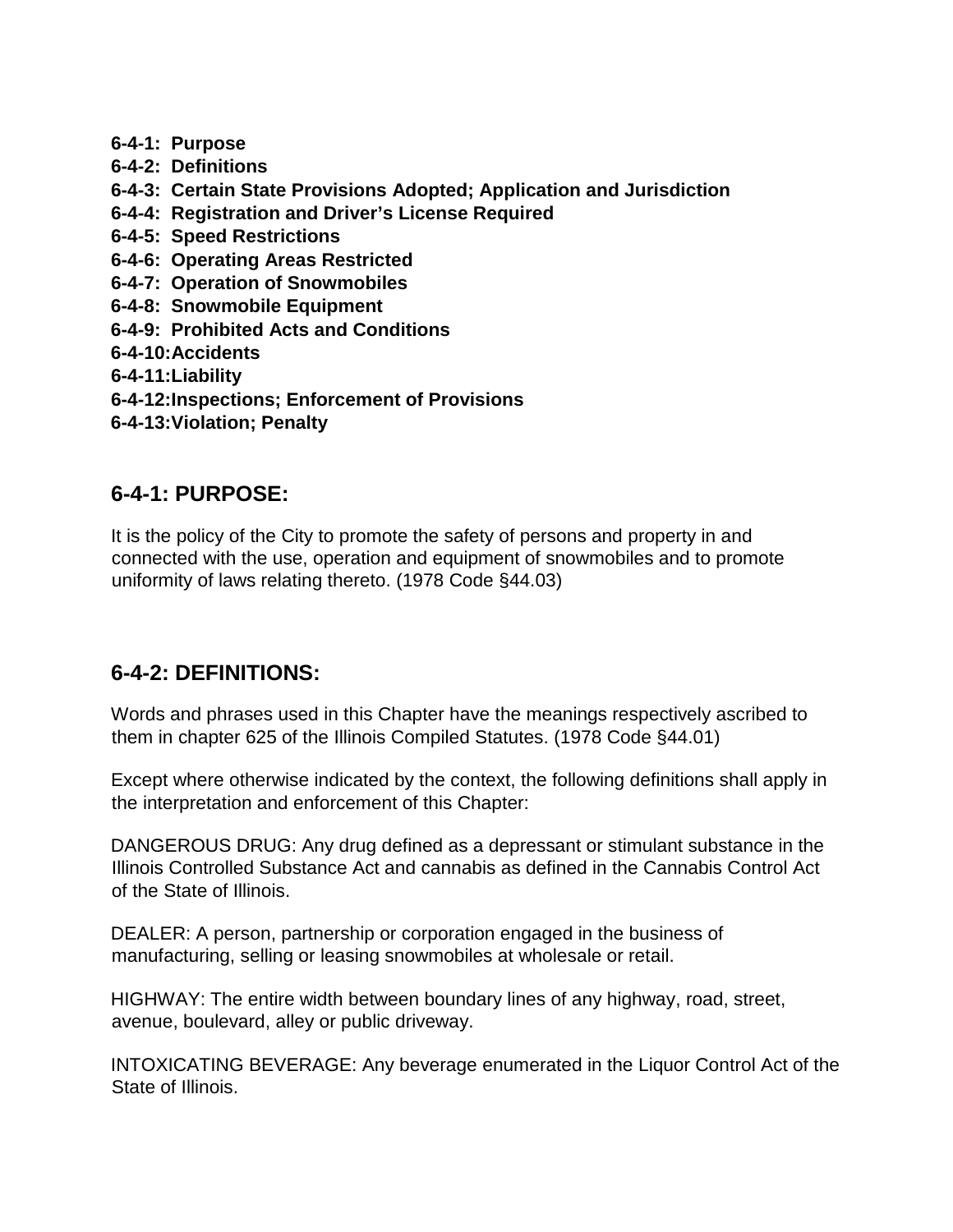LOCAL AUTHORITY: The Municipal board or body having authority to adopt local police regulations under the Constitution and laws of this State.

NARCOTIC DRUG: Any substance defined as a narcotic drug in the Illinois Controlled Substance Act.

OPERATE: To ride in or on, other than as a passenger, use or control the operation of a snowmobile in any manner, whether or not the snowmobile is under way.

OPERATOR: Every person who operates or is in actual physical control of a snowmobile.

OWNER: A person other than a lienholder registered as owner of a snowmobile.

PEACE OFFICER: Any person authorized under the statutes of the State of Illinois to make arrests for violations of any statute or ordinance, whether it be a total arrest power of all statutes or a portion of any statute.

REGISTER: The act of assigning a registration number to a snowmobile by State statute and by local ordinance.

ROADWAY: That portion of a highway, improved, designed or ordinarily used for vehicular travel, exclusive of the berm or shoulder. In the event a highway includes two (2) or more separate roadways, the term roadway, as used in this Chapter, refers to any such roadway separately but not to all such roads collectively.

SNOWMOBILE: A self-propelled device designed for travel on snow or ice or natural terrain, steered by skis or runners and supported in part by skis, belts or cleats. (1978 Code §44.04)

#### **6-4-3: CERTAIN STATE PROVISIONS ADOPTED; APPLICATION AND JURISDICTION:**

- A. The following enumerated sections of 625 Illinois Compiled Statutes, inclusive of any provisions thereof relating to penalties, are hereby adopted and by reference made a part of this Code with the same force and effect as though set forth herein verbatim, and the term "this Act", wherever used in any such section, shall mean this Chapter of this Code, whenever necessary to effectuate the meaning of the section.
	- 40/1-1 Title and Declaration of Intent
	- 40/1-2 Definitions

40/1-2.02 Dealer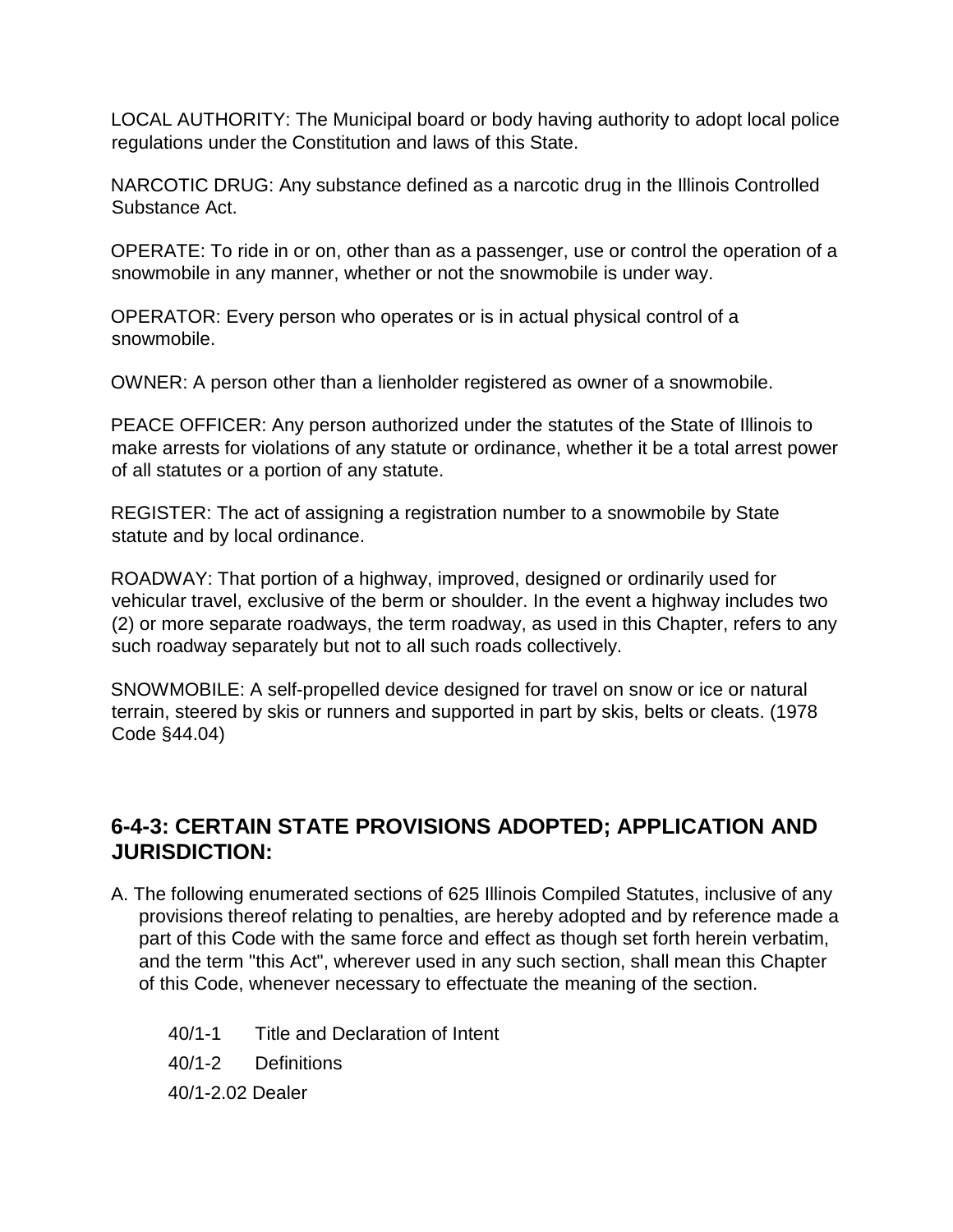- 40/1-2.03 Dangerous Drug
- 40/1-2.05 Highway State Highway Interstate Highway -

Controlled Access Highway - Tollroad

- 40/1-2.06 Intoxicating Beverage
- 40/1-2.07 Local Authority
- 40/1-2.08 Narcotic Drug
- 40/1-2.09 Operate
- 40/1-2.10 Operator
- 40/1-2.11 Owner
- 40/1-2.12 Person
- 40/1-2.13 Register
- 40/1-2.14 Roadway
- 40/1-2.15 Snowmobile
- 40/2-1 Enforcement
- 40/2-4 Resistance to Officers
- 40/2-5 False Representation
- 40/3-1 Operation of Unnumbered Snowmobiles
- 40/3-2 Identification Number Application
- 40/3-3 Identification Number Display
- 40/3-4 Destruction, Sale, Transfer or Abandonment
- 40/3-5 Transfer of Identification Number
- 40/3-6 Loss of Certificate
- 40/3-7 Department Records
- 40/3-8 Certificate of Number
- (1978 Code §44.02)
- B. No portion of this Chapter shall preclude the State or its officers or agents from enforcing the Illinois Snowmobile Registration and Safety Act, under 625 Illinois Compiled Statutes 40/1-1 et seq. (1978 Code §44.05)

#### **6-4-4: REGISTRATION AND DRIVER'S LICENSE REQUIRED:**

A. Registration Of Snowmobiles: All persons owning or operating a snowmobile within the corporate limits of the City shall have registered said snowmobile under the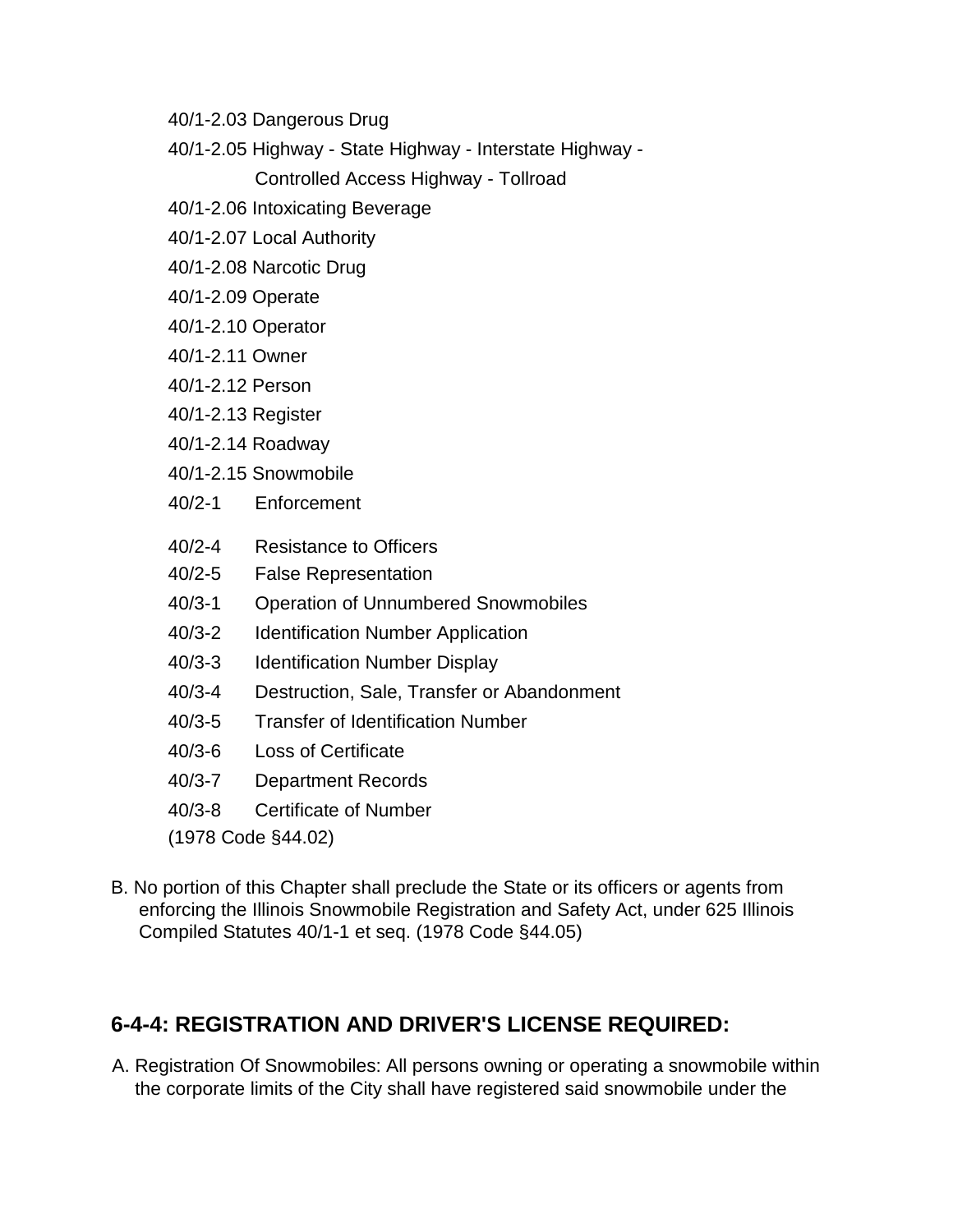provisions of the State of Illinois Snowmobile Registration and Safety Act  $62$  before operating it or any snowmobile on any street within the corporate limits of the City. (1978 Code §44.07)

B. Driver's License: No person shall operate a snowmobile within the corporate limits of the City on any roadway unless he is in possession of a valid operator's license issued by the State or is a resident of another state and possesses a valid operator's license from that state, or has a certificate issued by the Department of Conservation (State of Illinois). (1978 Code §44.32; amd. Ord. 96-77-3, 11-19-1996)

# **6-4-5: SPEED RESTRICTIONS:**

- A. Reasonable And Proper: No snowmobile may be driven on any roadway within the corporate limits of the City at a speed which is greater than is reasonable and proper with regard to traffic conditions and the use of the highway, or endangers the safety of any person or property. No snowmobile will, at any time, travel at a speed greater than thirty (30) miles per hour on any street, avenue, drive or any other thoroughfare designed for vehicular travel nor will any snowmobile travel at a speed greater than fifteen (15) miles per hour in any alley or on any parking lot. The fact that the speed of the snowmobile should not exceed the applicable maximum speed limit does not relieve the driver of the snowmobile from the duty to decrease speed when approaching and crossing an intersection, when approaching and going around a curve, when approaching a hillcrest, when traveling upon any narrow or winding roadway or when special hazards exist with respect to pedestrians or other traffic or by reason of weather or highway conditions. Speed must be decreased as may be necessary to avoid colliding with any person or vehicle on or entering the highway in compliance with legal requirements and a duty of all persons to use due care.
- B. Specific Speed Limits: Unless some other speed restriction is established by the posting of speed limit signs under authority of the City Council, the maximum speed limit for snowmobiles within the corporate limits of the City is as follows: 30 miles per hour unless otherwise posted

15 miles per hour in any alley or parking lot

20 miles per hour in any properly posted school zone

(1978 Code §44.09)

C. Minimum Speed Regulations: No person shall drive a snowmobile at such a slow speed as to impede or block the normal and reasonable flow or movement of traffic,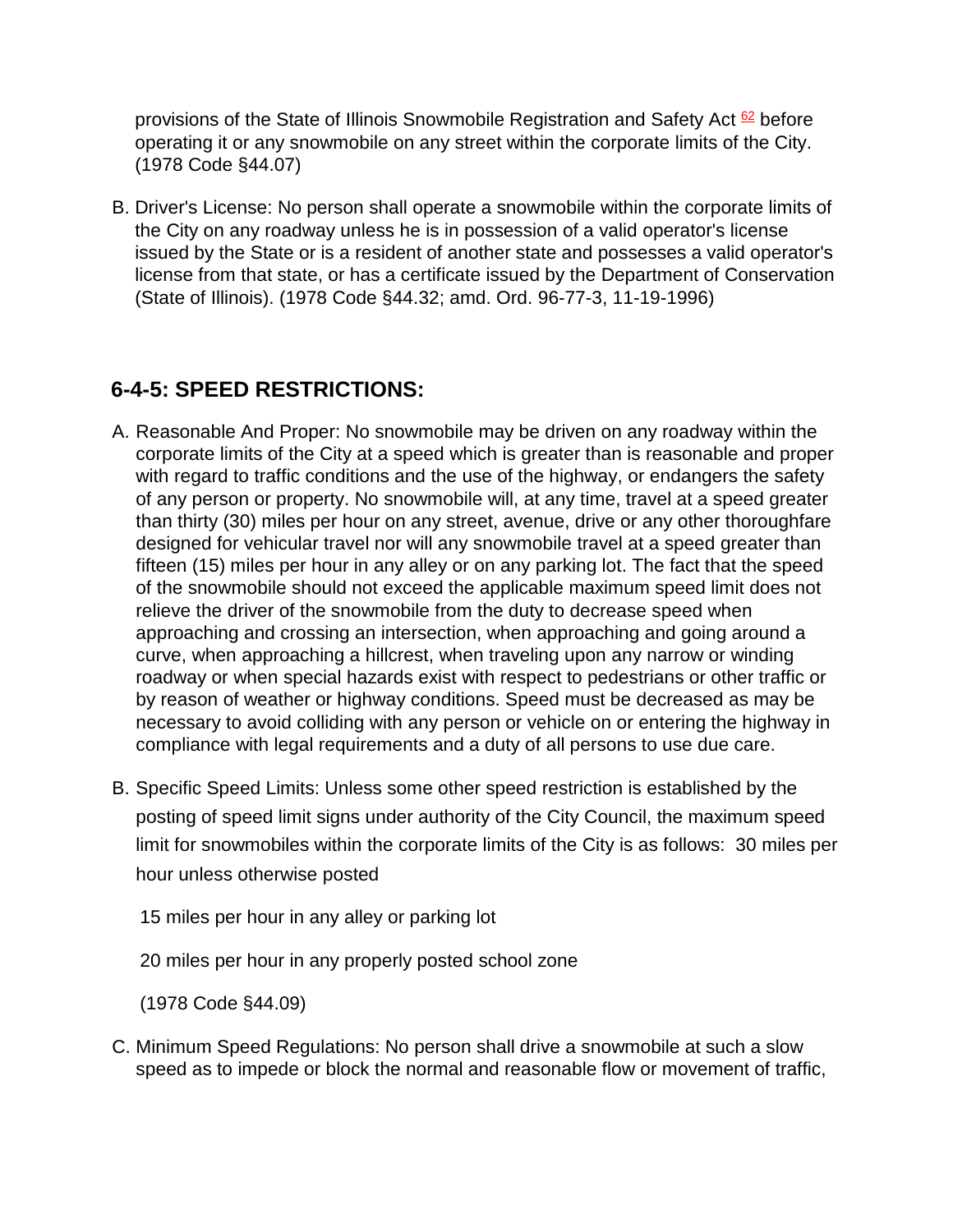except when reduced speed is necessary for safe operation of his snowmobile or in compliance with the direction of a peace officer. (1978 Code §44.12)

#### **6-4-6: OPERATING AREAS RESTRICTED:**

A. Route Designated: The following streets or portions thereof within the corporate limits of the City are declared to be egress and ingress routes for the use of snowmobiles:

#### Railroad Avenue

- B. Use of Routes Restricted: No person shall operate a snowmobile within the City of Genoa except upon the routes designate herein. The foregoing route shall be used solely for access to and from the unincorporated areas surrounding the City. Nothing herein contained shall be deemed to permit the operation of snowmobiles within the corporate limits other than for access to and from the unincorporated areas.
- C. Signs Posted: The corporate authorities of the City shall post or cause to be posted the above-designated ingress and egress routes as snowmobile routes.
- D. State Highways: No person may operate a snowmobile on any State highway within the corporate limits of the City, except to cross said State highway at a ninety degree (90°) angle, yielding to all traffic and crossing only when it is safe to do so. (Ord 2004-33A, 07-20-04)

#### **6-4-7: OPERATION OF SNOWMOBILES:**

- A. Obedience To Traffic-Control Devices: The operator of any snowmobile shall obey the instructions of any official traffic-control device applicable thereto placed in accordance with the provisions of this Chapter, and it shall be unlawful for any snowmobile operator to leave the roadway and travel across any public or private property to avoid an official traffic-control device. (1978 Code §44.25)
- B. Driving On Right Side Of Roadway; Meeting Vehicles: Snowmobiles shall be operated on all roadways, where permissible within the corporate limits of the City as close to the right-hand side of the roadway as possible and in single file. Snowmobiles proceeding in opposite directions shall pass each other to the right, and upon roadways having a width for not more than one line of traffic in each direction, each driver shall give to the other at least one-half (1/2) of the main traveled portion of the roadway, as nearly as possible. (1978 Code §44.13)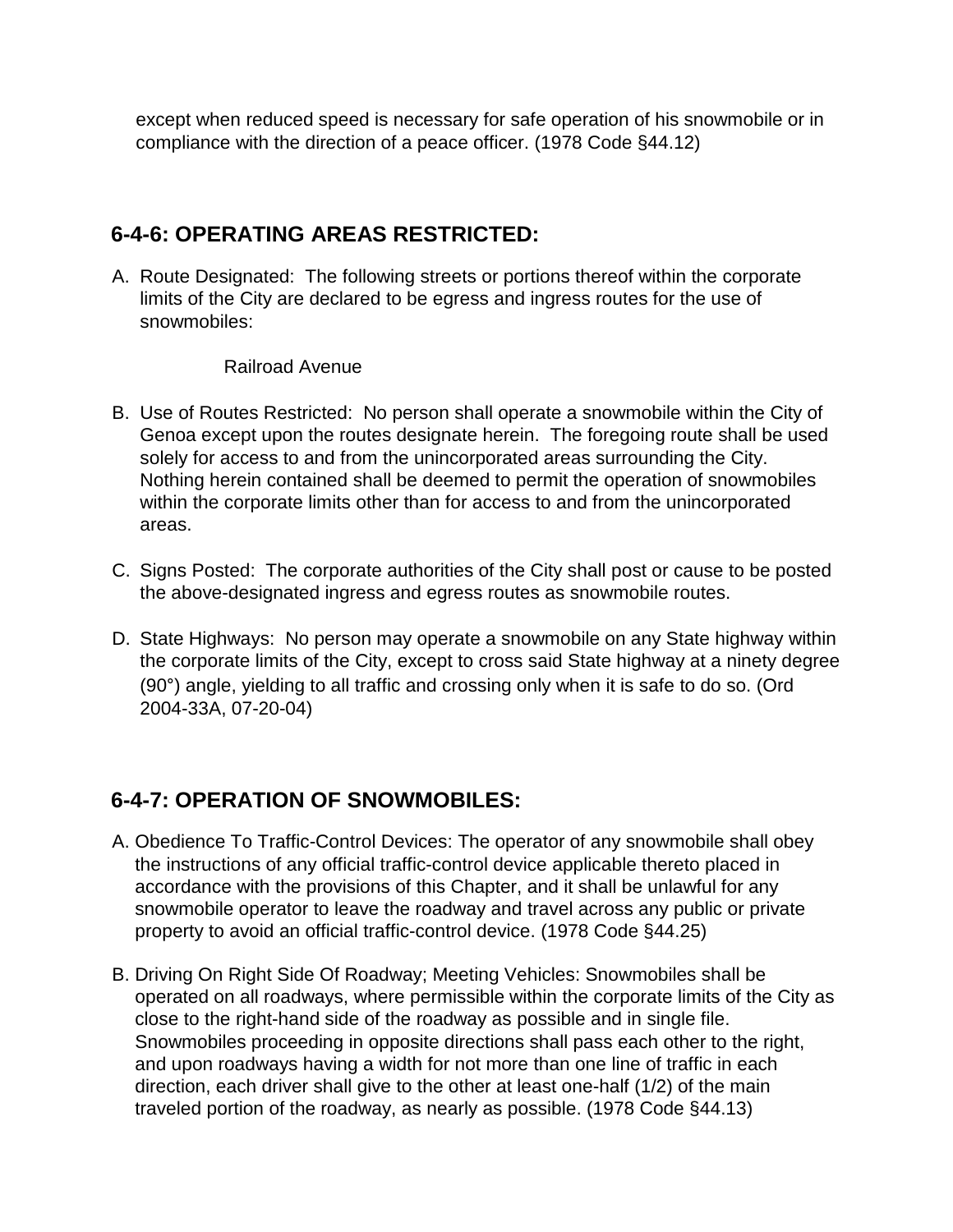- C. Driving To Left Of Center:
	- 1. No snowmobile shall be driven to the left side of the center of the roadway in overtaking and passing another vehicle proceeding in the same direction, unless such left side is clearly visible and is free of oncoming traffic for a sufficient distance ahead to permit such overtaking and passing to be completed without interfering with the safe operation of any vehicle approaching from the opposite direction or any vehicle overtaken and without endangering any person or property. (1978 Code §44.14)
	- 2. No snowmobile shall be driven on the left side of the roadway when approaching or upon the crest of a grade or curve or where the driver's view is obstructed or when approaching within one hundred feet (100') of or traversing an intersection or railroad grade or crossing or when the driver's view is obstructed upon approaching within one hundred feet (100') of any bridge, viaduct or tunnel, and no driver may pass to the left where signs or markings are in place to define a "No Passing Zone" as indicated by pavement striping or appropriate signing. (1978 Code §44.15)
- D. Right of Way:
	- 1. Generally: Any snowmobile approaching or entering an intersection from a different roadway shall yield the right of way to a vehicle on the opposite roadway which is entering from the right at approximately the same time. The driver of the vehicle or snowmobile on the left must yield the right of way to the vehicle on the right. (1978 Code §44.22)
	- 2. Left Turns: The operator of a snowmobile intending to turn to the left within an intersection or into an alley, private road or driveway shall yield the right of way to any vehicle approaching from the opposite direction which is so close as to constitute an immediate hazard, but said snowmobile operator having so yielded may proceed at such time as a safe interval occurs. (1978 Code §44.21)
	- 3. Entering Stop Intersections: Except when directed to proceed by a peace officer or traffic-control signal, every operator of a snowmobile approaching a stop intersection indicated by a stop signal or traffic-control signal shall stop before entering the crosswalk on the near side of the intersection or if none, then at the point nearest the intersecting roadway behind the stop sign or traffic-control signal where the operator has a view of approaching traffic on the intersecting roadway before entering the intersection. After having stopped, the operator of the snowmobile shall yield the right of way to any vehicle which has entered the intersection from another roadway or which is approaching so closely on the roadway as to constitute an immediate hazard during the time when the operator is moving across or within the intersection, but said operator having so yielded may proceed at such time as a safe interval occurs. (1978 Code §44.23)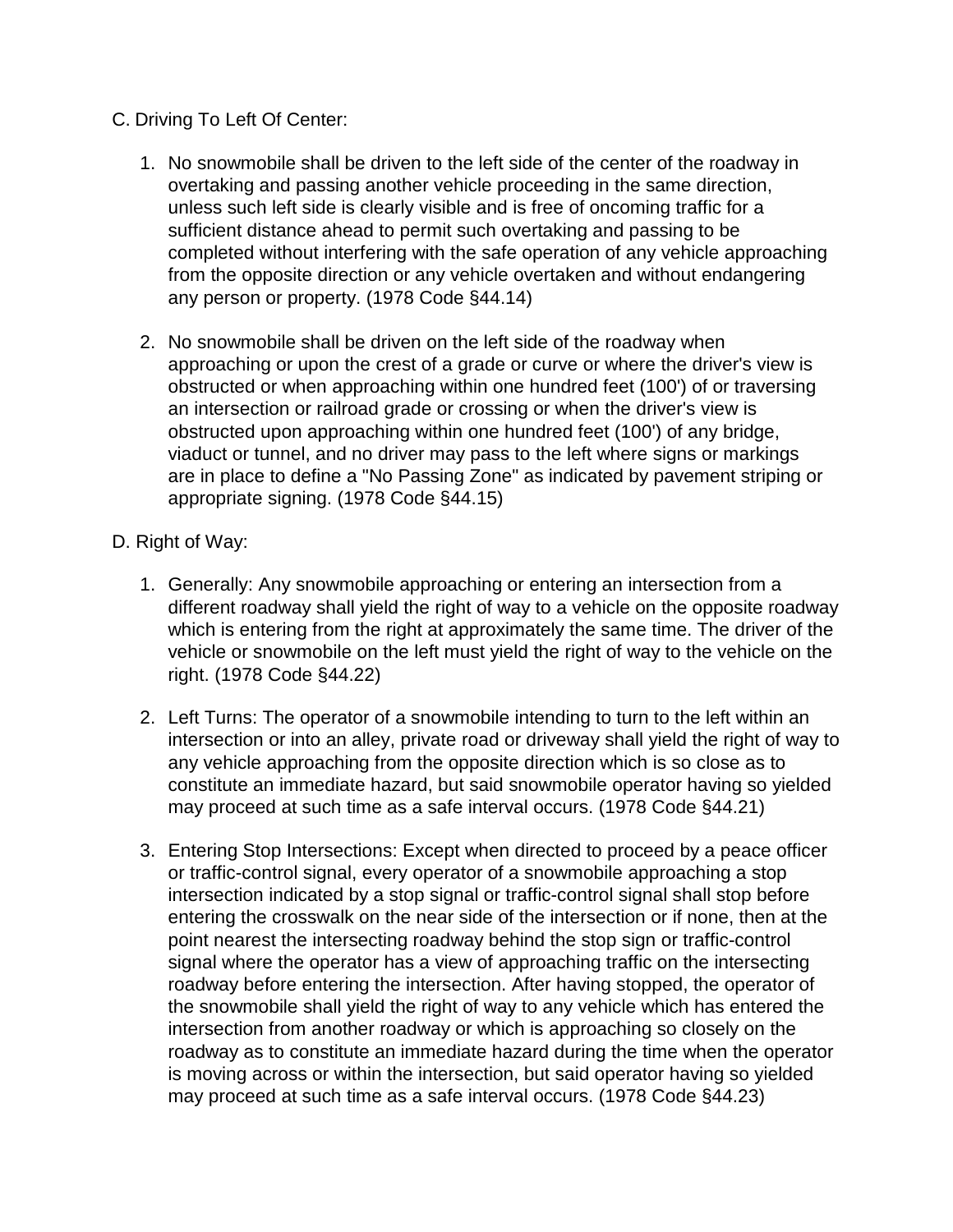- 4. Entering a Yield Intersection: The operator of a snowmobile approaching a yield sign shall, in obedience to such sign, slow down to a speed reasonable for the existing conditions and, if required for safety to stop, shall stop before entering the crosswalk on the near side of the intersection or if none, then at the point nearest the intersecting roadway where the operator has a view of approaching traffic on the intersecting roadway. After slowing or stopping, the operator shall yield the right of way to any vehicle in the intersection or approaching on another roadway so closely as to constitute an immediate hazard during the time such operator is moving across within the intersection. If a snowmobile is involved in a collision at an intersection or interferes with the movement of other vehicles after driving past the yield right-ofway sign, such collision or interference shall be deemed prima facie evidence of the driver's failure to yield the right of way. (1978 Code §44.24)
- 5. Pedestrians: The operator of a snowmobile shall yield the right of way, slowing down or stopping if need be, to so yield to a pedestrian crossing a roadway within a crosswalk, but in any case, every driver of a snowmobile shall exercise due care to avoid colliding with any pedestrian and shall exercise proper precaution upon observing any child or any obviously confused, incapacitated or intoxicated person. (1978 Code §44.27)
- E. Operator Required to Give Signal:
	- 1. Signals Required: A signal of intention to turn right or left when required shall be given continuously during not less than the last one hundred feet (100') traveled by the snowmobile before turning within a residential district. (1978 Code §44.18)
	- 2. Signal by Hand, Arm or Signal Device: Any stop or turn signal, when required, shall be given either by means of a hand and arm or by electric turn signal device conforming to the requirements of 625 Illinois Compiled Statutes 5/12-208. (1978 Code §44.19)
	- 3. Method of Giving Arm and Hand Signals: All signals required by this Chapter shall be given from the left side of the vehicle in the following manner:

-Left Turn - hand and arm extended horizontally.

-Right Turn - hand and arm extended upward.

-Stop or Decrease Speed - hand and arm extended downward.

(1978 Code §44.20)

F. Following Too Closely: The operator of a snowmobile shall not operate his snowmobile behind another vehicle at a distance more closely than is reasonable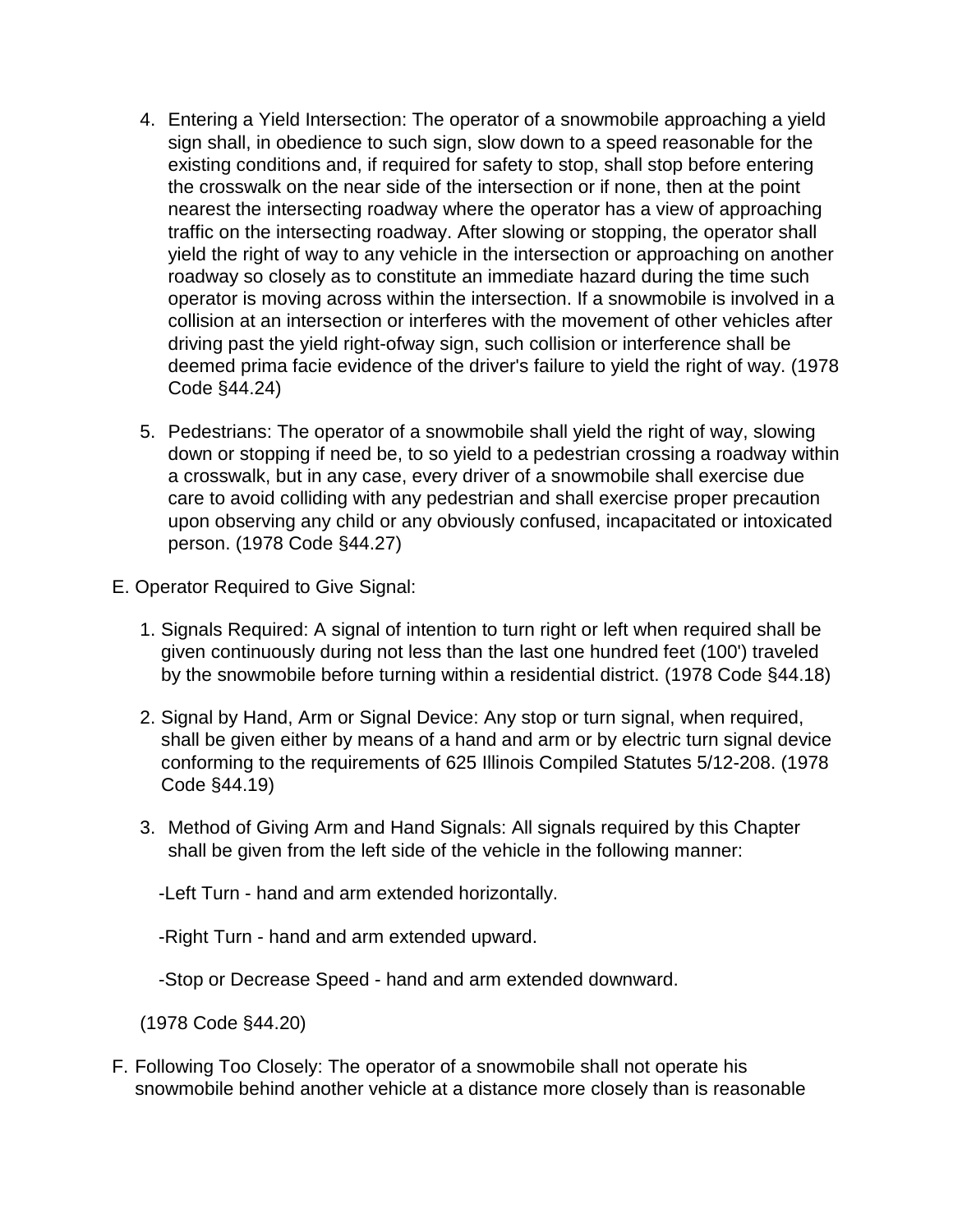and prudent having due regard for the speed of such vehicles and the traffic upon and the condition of the highway on which they are traveling. (1978 Code §44.16)

- G. Starting Parked Snowmobile: No operator shall start a snowmobile which is stopped, standing or parked unless and until such movement can be made with reasonable safety. (1978 Code §44.17) H. Prohibited Operations:
	- 1. Generally: It is unlawful for any person to drive or operate any snowmobile in the following ways:
		- a. At any time without at least one lighted headlamp and one lighted taillamp on the snowmobile.
		- b. On the tracks or right of way of any operating railroad.
		- c. On any sidewalk.
		- d. On park or school property without written permission from the park board or the school board for their respective properties.
		- e. On private property without the written or verbal consent of the owner or lessee thereof. (1978 Code §44.36)
	- 2. Harassing Persons or Animals: No person shall use a snowmobile to take, pursue or intentionally harass or disturb any person, wildlife, dog, cat or any animal. (1978 Code §44.38)
	- 3. Reckless Driving: Any person who drives any snowmobile with a wilful or wanton disregard for the safety of persons or property is guilty of reckless driving. (1978 Code §44.10)
	- 4. Racing: No persons shall engage in any race on any roadway within the corporate limits of the City. "Race" is defined as the act of two (2) or more individuals competing or racing on any street, or highway in situation in which one of the snowmobiles is beside or to the rear of a snowmobile operated by a competing driver, and the one driver attempts to prevent the competing driver from passing or overtaking him, either by acceleration or maneuver, or one or more individuals competing in a race against time on any street or roadway within the corporate limits. (1978 Code §44.11)
	- 5. Driving While Under the Influence of Liquor or Drugs: No person who is under the influence of intoxicating liquor or narcotic drugs may drive or be in actual physical control of any snowmobile within the corporate limits of the City and further, no person who is an habitual user of or under the influence of intoxicating liquor or any narcotic or who is under the influence of any other drug to a degree which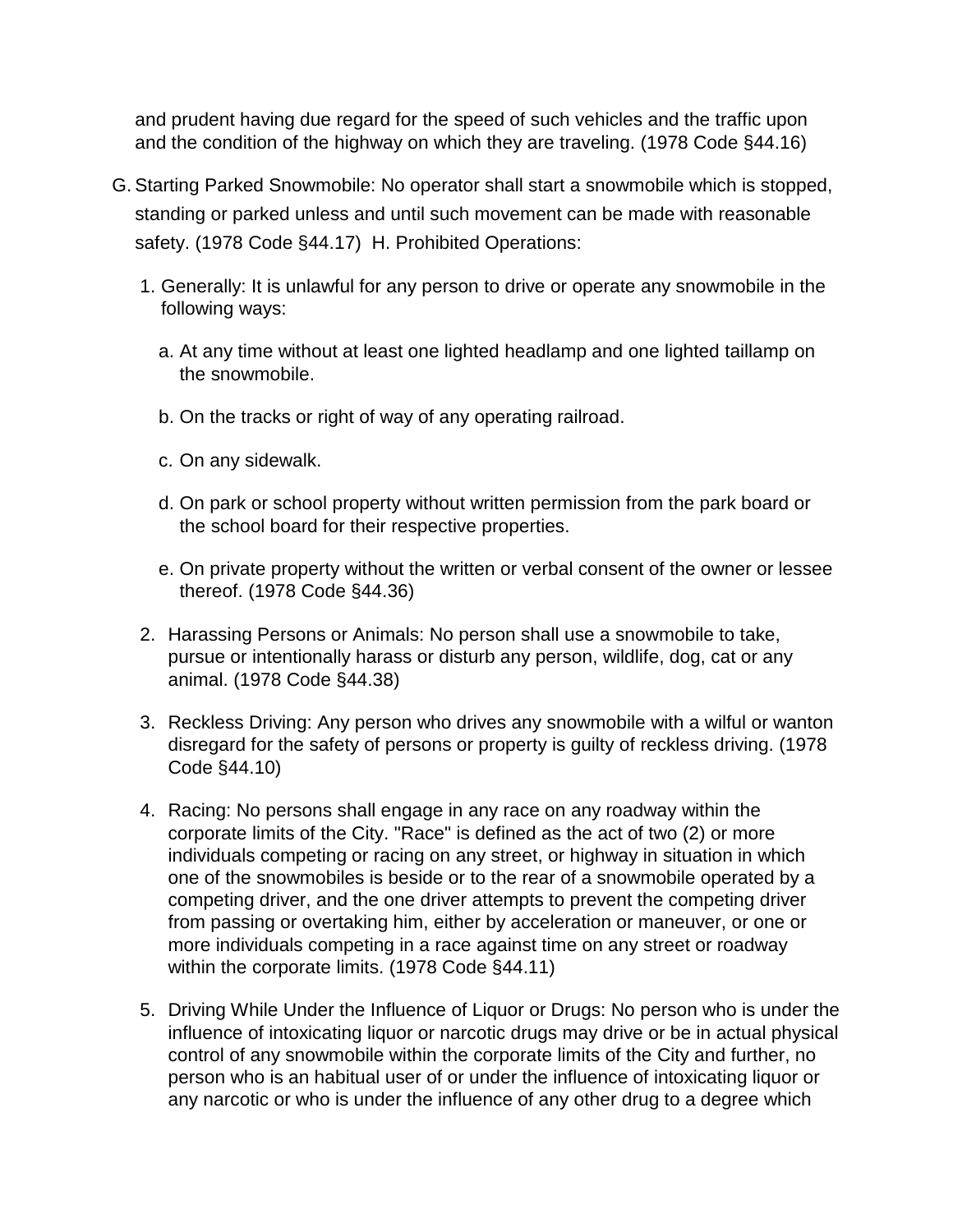renders him incapable of safely driving a snowmobile may drive or be in actual physical control of any snowmobile within the corporate limits of the City. (1978 Code §44.28)

- 6. Obstruction of Operator's View or Driving Mechanism: No person shall operate a snowmobile when it is loaded with passengers or other items or materials so as to obstruct the operator's view or his operation of the driving mechanism. (1978 Code §44.30)
- 7. Obstructing Roadways: No operator of any snowmobile shall wilfully or unnecessarily hinder, obstruct, delay or attempt to hinder, obstruct or delay any other person lawfully driving or traveling along or upon any roadway within the corporate limits of the City. (1978 Code §44.31)

#### **6-4-8: SNOWMOBILE EQUIPMENT:**

- A. Lights:
	- 1. Headlamp: All snowmobiles in operation shall display at least one lighted headlamp, white in color, having a minimum candle power of sufficient intensity to exhibit a white light plainly visible from a distance of at least five hundred feet (500') ahead during hours of darkness under normal atmospheric conditions.
	- 2. Taillights: All snowmobiles, while in operation, shall display at least one red taillight having a minimum candle power of sufficient intensity to exhibit a red light plainly visible from a distance of five hundred feet (500') to the rear during hours of darkness under normal atmospheric conditions.
- B. Brakes: All snowmobiles shall have an operating brake system in good mechanical order.
- C. Mufflers: No snowmobile shall be sold or offered for sale or operated unless it is equipped with a sound-muffling device installed or recommended by the manufacturer, and under no circumstances shall this muffler device be modified or removed by the owner or operator except in the actual course of repairing or replacing a worn or damaged muffling device. (1978 Code §44.08)
- D. Clear Vision: No person shall operate a snowmobile when it is so loaded with passengers as to obstruct the operator's view of his operation of the driving mechanism.
- E. Such other equipment as may from time to time be required by the State of Illinois. (Ord 2004-33A, 07-20-04)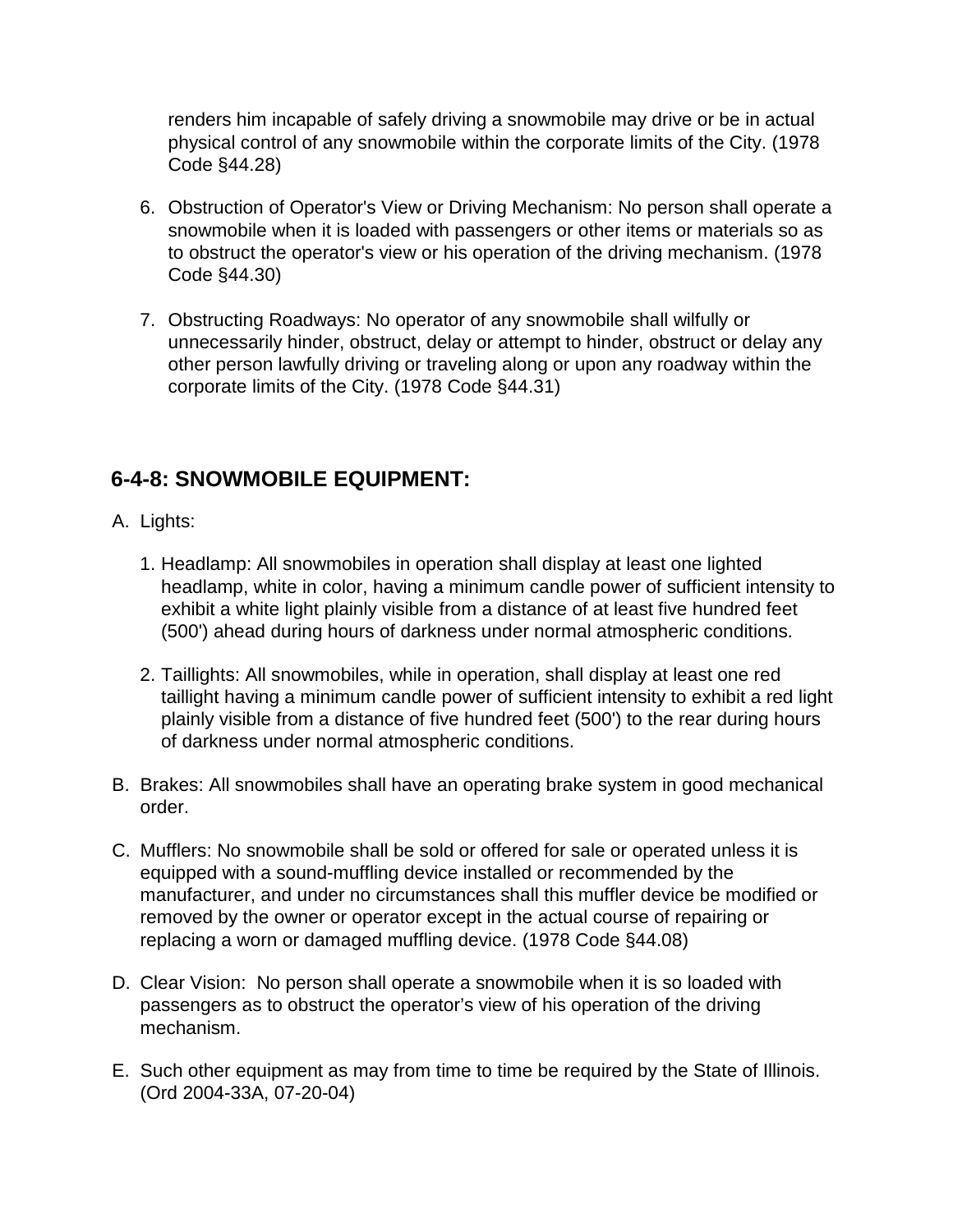# **6-4-9: PROHIBITED ACTS AND CONDITIONS:**

- A. Consumption, Transporting Liquor or Drugs: No person shall consume any alcoholic liquor or narcotic drug or any other drug while operating or being in physical control of any snowmobile within the corporate limits of the City, and any alcoholic liquor transported in or on a snowmobile shall be in its original container or package with the seal unbroken. (1978 Code §44.29)
- B. Possession of Firearms: No person, except persons permitted by law, shall operate or ride any snowmobile with any firearm in his possession, unless it is unloaded and enclosed in a carrying case and rendered inoperable. (1978 Code §44.33)
- C. Littering: No person shall deposit from a snowmobile on the snow, ice or ground surface any trash, glass, garbage, insoluble material or other offensive matter. (1978 Code §44.37)
- D. Obstructing Roadways: No operator shall willfully or unnecessarily hinder, obstruct or delay or attempt to delay, hinder or obstruct any other person lawfully driving or traveling along or upon any roadway within the corporate limits.
- E. Driving on sidewalks and in parks: No snowmobiles shall be operated within the City limits on any parkway or sidewalk, nor within any public park, unless such public park be posted for use by snowmobiles. (Ord 2004-33A, 07-20-04)

#### **6-4-10: ACCIDENTS:**

Operators of snowmobiles involved in any accident with another snowmobile or any other motor vehicle, vehicle or pedestrian shall make an accident report in accordance with the provisions of the Illinois State Snowmobile Registration and Safety Act, 625 Illinois Compiled Statutes, article VI, section 40/6-1. (1978 Code §44.26)

#### **6-4-11: LIABILITY:**

A. Except as specifically recognized by or provided in subsection C of this Section, the City or any owner or occupant of any premises or property under the care of the City owes no duty to keep the premises or property safe for entry or use by others for snowmobiling or give warning of any unsafe condition or use of or structure or activity on such premises or property.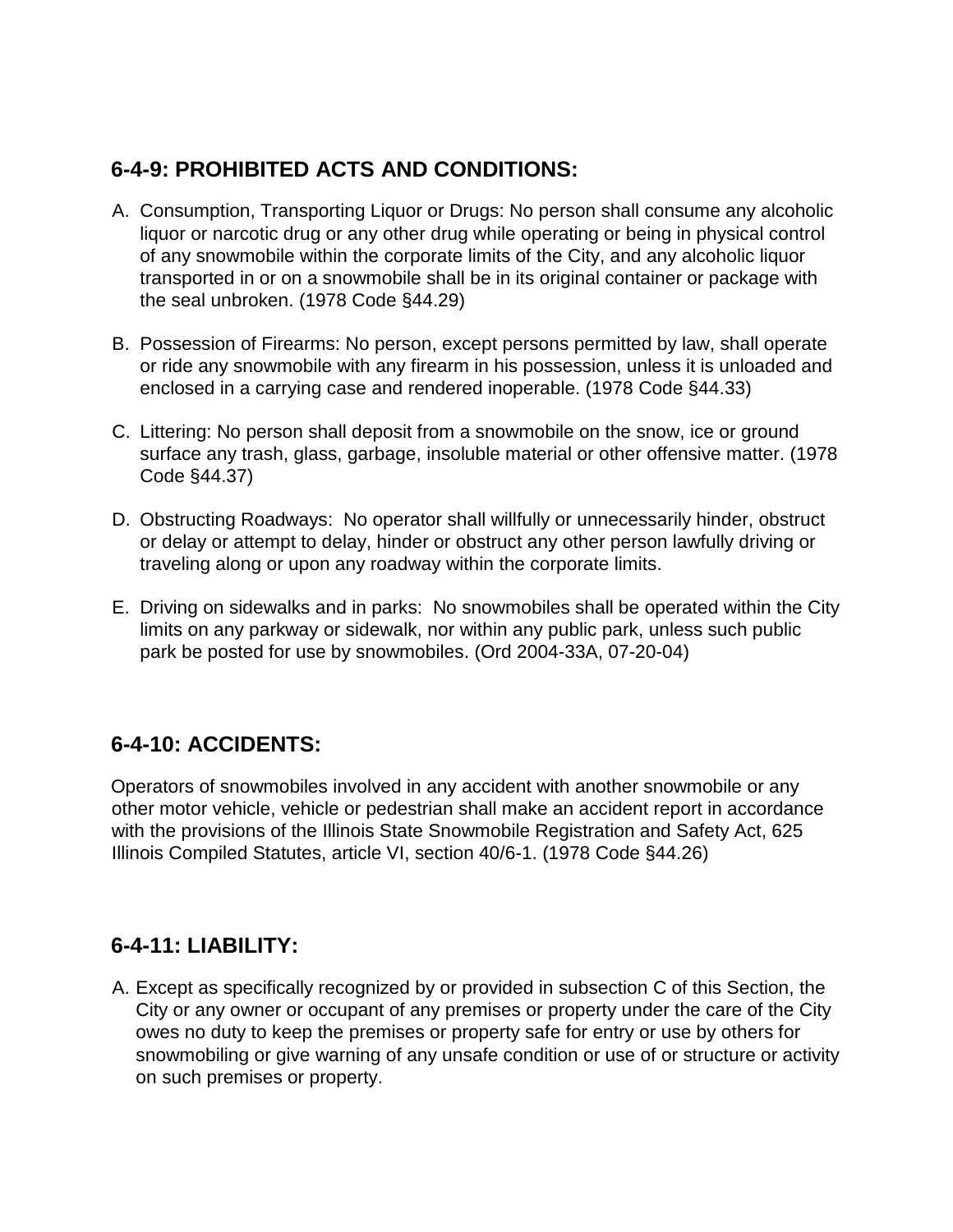- B. The City and any owner, lessee or occupant of any premises or property who gives permission to another to snowmobile upon such premises or property does not thereby 1) extend any assurance that the premises or property are safe for such purpose, 2) assume responsibility for or incur liability for any injury to person or property caused by any act or omission of persons to whom the permission is granted or 3) confer upon such persons the legal status of an invitee or a licensee to whom a duty of care is owed.
- C. Nothing in this Chapter limits in any way any liability which otherwise exists 1) for willful and malicious failure to guard or warn against a dangerous condition, use, structure or activity and 2) for injury suffered in any case where the owner of land charges the person who enters or goes on the land to snowmobile; except, that for any land leased by the City or a subdivision thereof, any consideration received by the owner is not a charge within the meaning of this Section.
- D. Nothing in this Chapter shall be construed to 1) create a duty of care or ground of liability for injury to persons or property or 2) relieve any person using the land of another for snowmobiling purposes from any obligation which that person may have in the absence of this Chapter to exercise care in his use of such land and in his activities thereon or from the legal consequences of failure to employ such care. (1978 Code §44.39)

# **6-4-12: INSPECTIONS; ENFORCEMENT OF PROVISIONS:**

- A. Inspections: Duly authorized peace officers may stop and inspect any snowmobile at any time for the purpose of determining if the provisions of this Chapter are being complied with. If the inspecting officer discovers any violation of the provisions of this Chapter, he may issue a summons to the operator of such snowmobile requiring that the operator appear before the circuit court for the county in which the offense was committed. Every snowmobile subject to this Chapter, if underway and upon being hailed by a designated law enforcement officer, must stop immediately.
- B. Arrests: It is the duty of all peace officers to arrest any person detected in violation of any of the provisions of this Chapter.
- C. Resisting Officers Prohibited: It is unlawful for any person to resist or obstruct any peace officer in a discharge of his duties under this Chapter. (1978 Code §44.06)

# **6-4-13: VIOLATION; PENALTY:**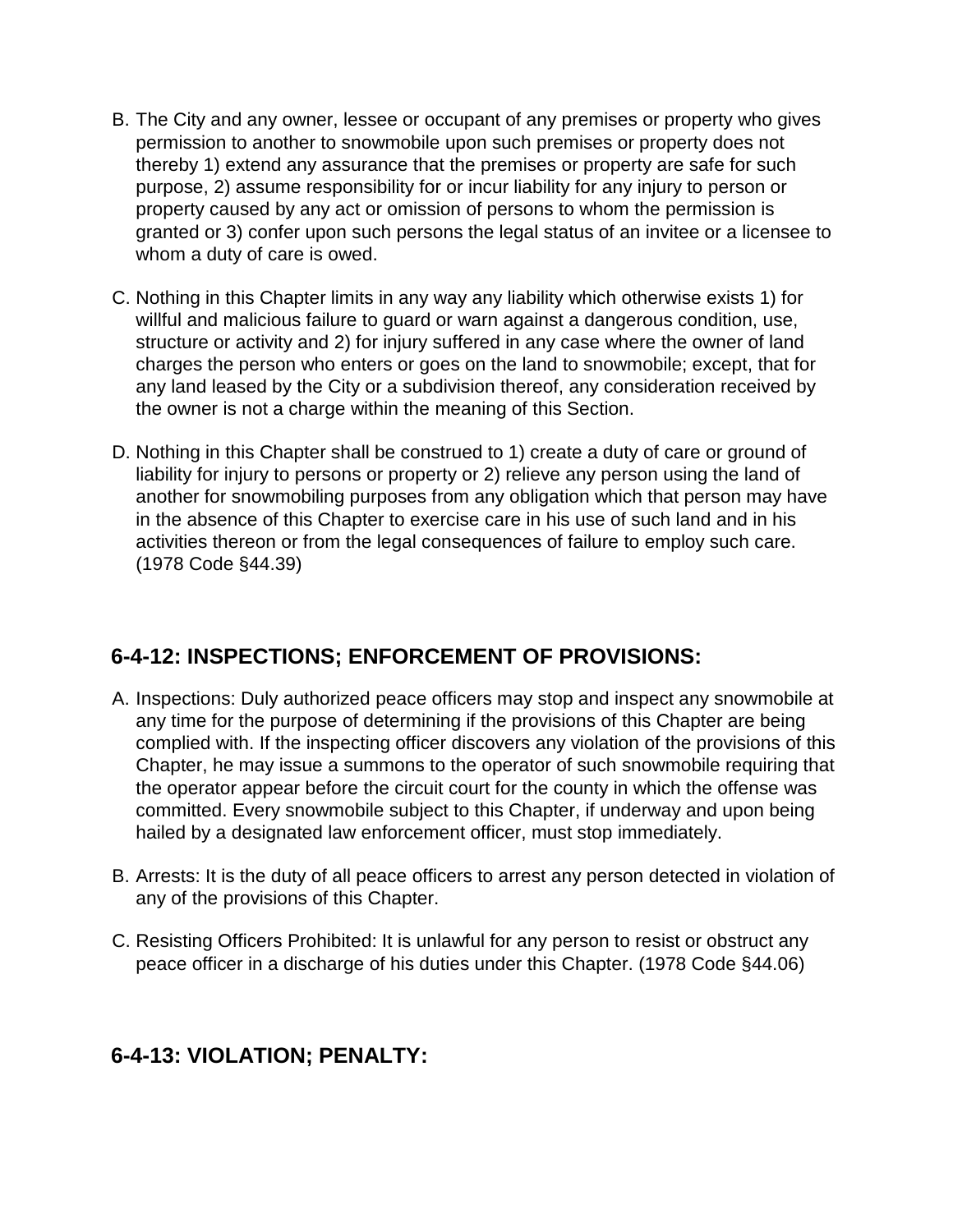Any person who violates any section of this Chapter shall be guilty of an ordinance violation and subject to the penalties provided by the terms of Secti[on 1-4-1 of](http://www.sterlingcodifiers.com/IL/Genoa/04004000000001000.htm#1-4-1) this Code, as amended from time to time. (1978 Code §44.40)

# **CHAPTER 5 ABANDONED AND INOPERABLE VEHICLES**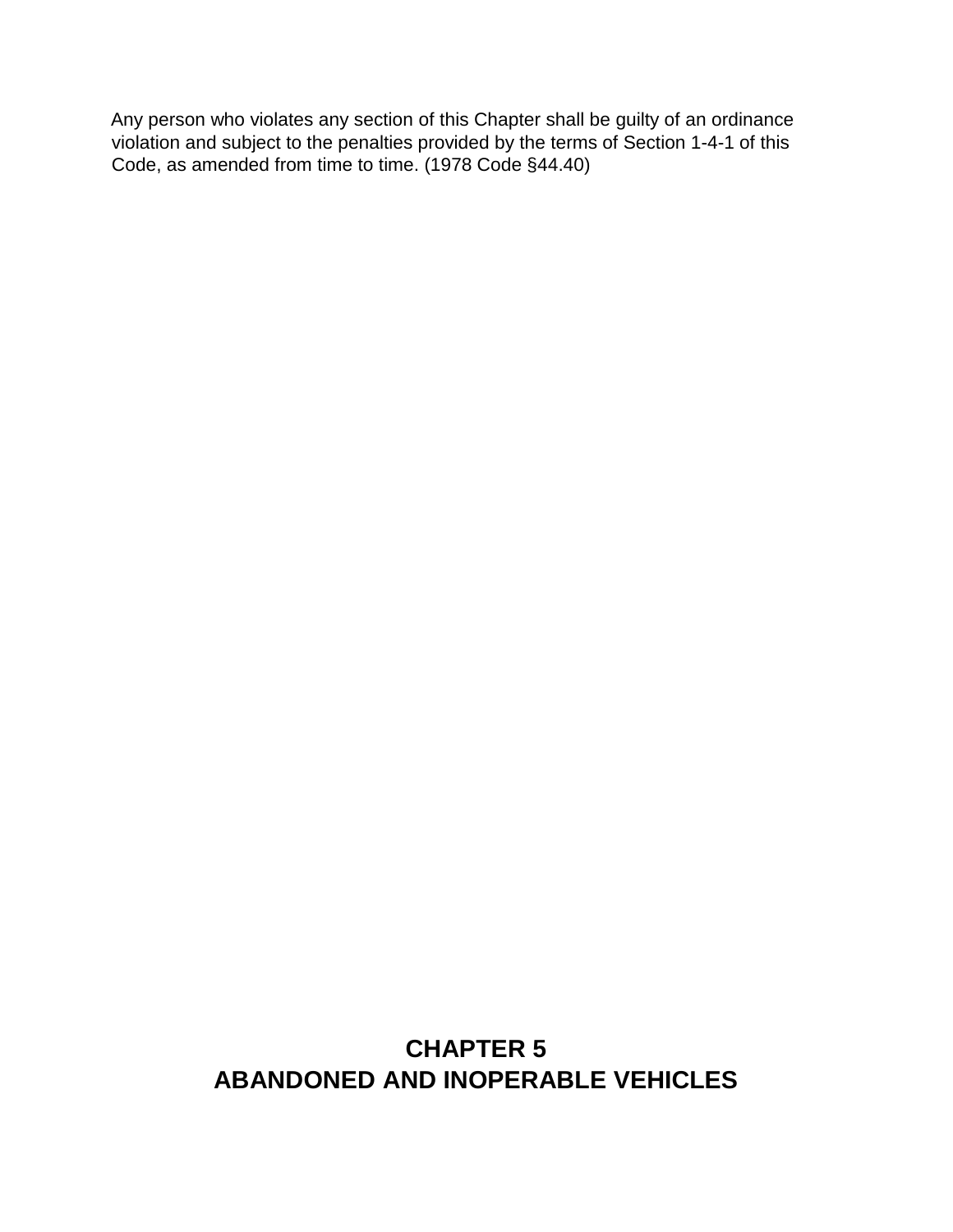#### **SECTION:**

- **6-5-1: Definitions**
- **6-5-2: Abandonment of Vehicles**
- **6-5-3: Citizens to Report**
- **6-5-4: Removal of Abandoned Vehicle**
- **6-5-5: Notification of Owner of Towed Vehicle**
- **6-5-6: Reclamation of Vehicle by Owner**
- **6-5-7: Sale, Disposal of Vehicles**
- **6-5-8: Declared Nuisance**
- **6-5-9: Nonliability of City and Towing Service**
- **6-5-10: Exemption from provision**

#### **6-5-1: DEFINITIONS:**

For the purpose of this Chapter, the following words shall have the meanings ascribed to them as follows:

| <b>ABANDONED VEHICLE:</b>                  | Any motor vehicle or other vehicle in a state of disrepair<br>rendering the vehicle incapable of being driven in its<br>condition; or any motor vehicle or other vehicle that has not<br>been moved or used for seven (7) consecutive days or more<br>and is apparently deserted.                                                                                                                                                                                                                                                                                                                                                                                                               |
|--------------------------------------------|-------------------------------------------------------------------------------------------------------------------------------------------------------------------------------------------------------------------------------------------------------------------------------------------------------------------------------------------------------------------------------------------------------------------------------------------------------------------------------------------------------------------------------------------------------------------------------------------------------------------------------------------------------------------------------------------------|
| <b>ANTIQUE VEHICLE:</b>                    | Any motor vehicle or other vehicle that is more than twenty<br>five (25) years of age.                                                                                                                                                                                                                                                                                                                                                                                                                                                                                                                                                                                                          |
| <b>HIGHWAY:</b>                            | Any street, alley or public way within the City.                                                                                                                                                                                                                                                                                                                                                                                                                                                                                                                                                                                                                                                |
| <b>INOPERABLE MOTOR</b><br><b>VEHICLE:</b> | A motor vehicle which is twenty five (25) years of age or<br>less, the engine, wheels, or other parts of which have been<br>altered, damaged or otherwise so treated that the vehicle is<br>incapable of being driven under its own motor power. It shall<br>be presumed that any motor vehicle without a current vehicle<br>registration plate is an inoperable motor vehicle. However,<br>this presumption shall not be construed as limiting the<br>introduction of any relevant and competent evidence bearing<br>upon the question of whether or not the vehicle can be<br>driven under its own power. The phrase shall not include a<br>motor vehicle which has been rendered temporarily |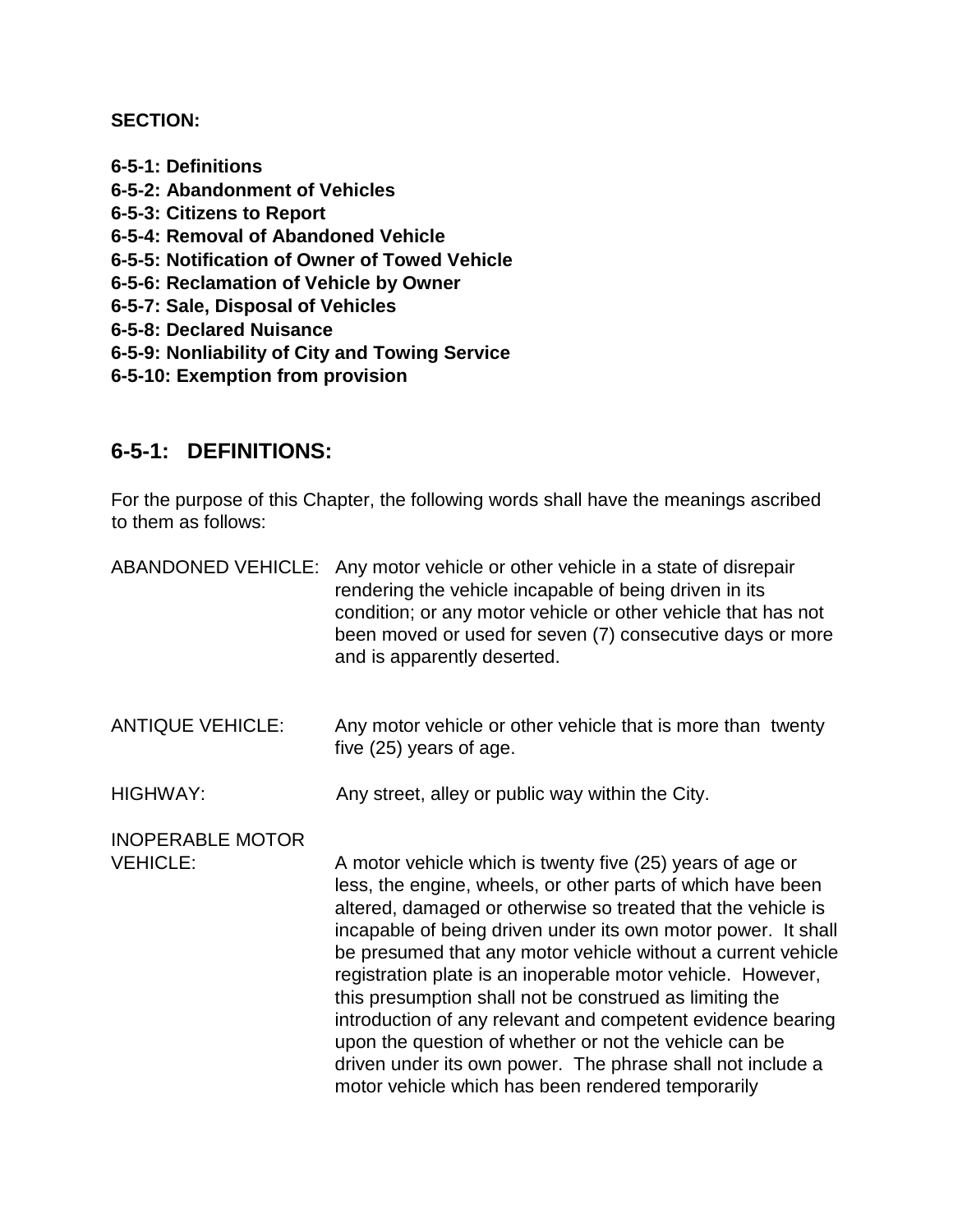incapable of being driven under its own power in order to perform ordinary service or repair service.

# **6-5-2: ABANDONMENT OF VEHICLES:**

The abandonment of a motor vehicle or other vehicle or any part thereof on any highway in this Municipality is unlawful and subject to penalties as set forth herein. The abandonment of a motor vehicle or other vehicle in any part thereof on private or public property, other than a highway, in view of the general public, anywhere in this Municipality is unlawful. A motor vehicle or other vehicle or any part thereof so abandoned on private property may be authorized for removal by or upon the order of the Chief of the Police Department of the Municipality. The vehicle shall be tagged by the Police Department and may be removed after seven (7) days or more has expired. (Ord. 2017-8, 03-07-2017)

## **6-5-3: CITIZENS TO REPORT:**

When an abandoned, lost, stolen, or unclaimed motor vehicle or other vehicle comes into the temporary possession or custody of a person in this State, not the owner of the vehicle, such person shall immediately notify the Police Department when the vehicle is within the corporate limits of the City. Upon receipt of such notification, the Chief of Police shall authorize a towing service to remove and take possession of the abandoned, lost, stolen or unclaimed motor vehicle or other vehicle. The towing service will safely keep the towed vehicle and its contents, maintain a record of the tow until the vehicle is claimed by the owner or any other person legally entitled to possession thereof or until it is disposed of as provided in this Chapter.

# **6-5-4: REMOVAL OF ABANDONED VEHICLE:**

- A. When a motor vehicle or other vehicle is abandoned on a highway in this Municipality ten (10) hours or more, its removal by a towing service may be authorized by order of the Chief of Police Department of this Municipality.
- B. When an abandoned, unattended, wrecked, burned or partially dismantled motor vehicle or other vehicle is creating a traffic hazard because of its position in relation to the highway or its physical appearance is causing the impeding of traffic, its immediate removal from the highway by a towing service may be authorized by order of the Chief of the Police Department.
- C. When vehicle removal from either public or private property is authorized by order of the Police Chief, the owner of the vehicle will be responsible for all towing costs.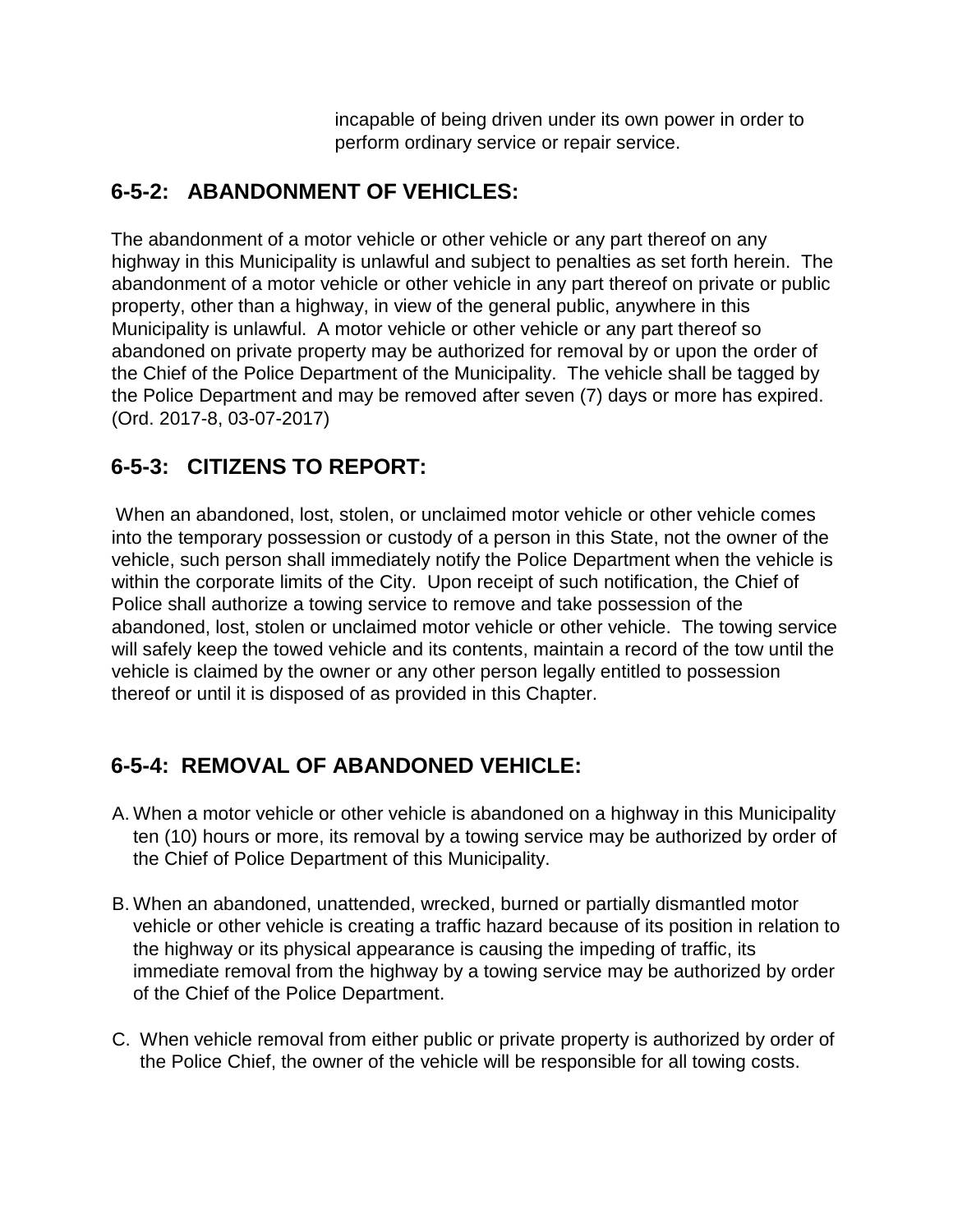D. When a motor vehicle or other vehicle is authorized to be towed away, the Police Department shall keep and maintain a record of the vehicle towed, listing the color, year of manufacture, manufacture's trade name, manufacturers' series name, body style, vehicle identification number and license plate year and number displayed on the vehicle. The record shall also include the date and hour of the tow, location towed from, location towed to, reason for towing and the name of the officer authorizing the tow.

# **6-5-5: NOTIFICATION OF OWNER OF TOWED VEHICLE:**

- A. When the Police Department does not know the identity of the registered owner or other legally entitled person, it will cause the motor vehicle registration records of the State of Illinois to be searched by a directed communication to the Secretary of State for the purpose of obtaining the required ownership information.
- B. The Police Department will cause the stolen motor vehicle files of the Illinois State Police to be searched by a directed communication to the Illinois State Police for stolen or wanted information on the vehicle. When the Illinois State police files are searched with negative results, the information contained in the National Crime Information Center (NCIC) files will be searched by the Illinois State Police. The information determined from these record searches will be used by the Police Department in sending a notification by certified mail to the owner or legally entitled person advising where the vehicle is held, requesting a disposition to be made and setting forth public sale information.
- C. When the registered owner or other person legally entitled to the possession of a motor vehicle or other vehicle cannot be identified from the registration files of this State or from the registration files of a foreign state, if applicable, the Police Department shall notify the Illinois State Police for the purpose of identifying the vehicle's owner or other person legally entitled to the possession of the vehicle. The information obtained by the Illinois State Police will be immediately forwarded to the law enforcement agency having custody of the vehicle for notification of the owner.

# **6-5-6: RECLAMATION OF VEHICLE BY OWNER:**

Any time before a motor vehicle or other vehicle is sold at public sale or disposed of as provided herein, the owner or other person legally entitled to its possession may reclaim the vehicle by presenting the Police Department proof of ownership or proof of the right to possession of the vehicle. No vehicle shall be released to the owner or other person under this Section until all towing and storage charges have been paid.

# **6-5-7: SALE, DISPOSAL OF VEHICLE:**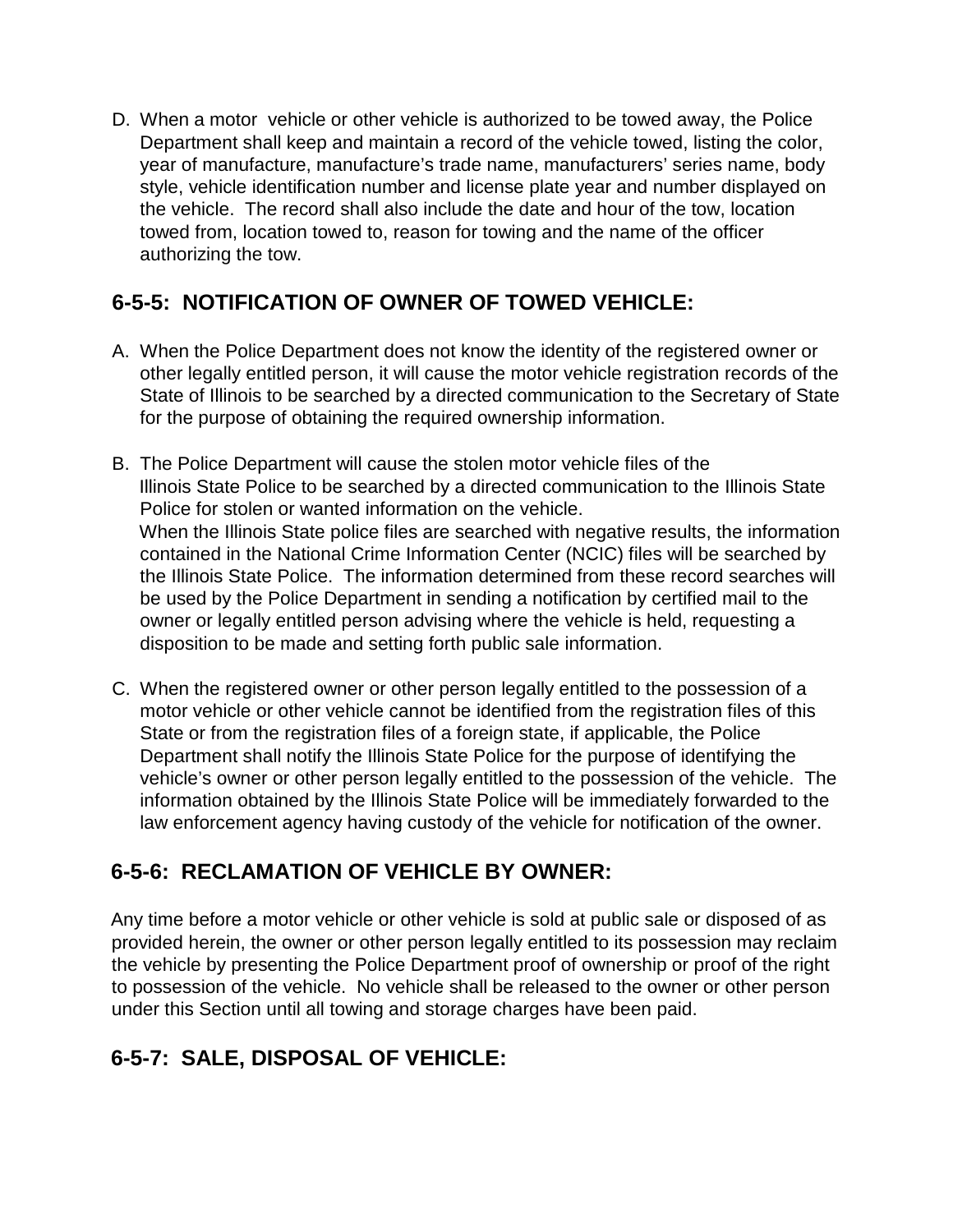- A. Owner Notified, Public Sale: Whenever an abandoned, lost, or stolen or unclaimed motor vehicle or other vehicle, seven (7) years of age or newer, remains unclaimed by the registered owner or other person legally entitled to its possession for a period of thirty (30) days after notice has been given as provided herein, the Police Department having possession of the vehicle shall cause it to be sold at public sale to the highest bidder. Notice of the time and place of the sale shall be posted in a conspicuous place for at least ten (10) days prior to the sale on the premises where the vehicle has been impounded. At least ten (10) days prior to the sale, the Police Department shall cause a notice of the time and place of the sale to be sent by certified mail to the registered owner or other person known by the Police Department or towing service to be legally entitled to the possession of the vehicle. In those instances where the certified notification specified herein has been returned by the postal authorities to the Police Department due to the addressee having moved, or being unknown at the address obtained from the registration records of this State, the sending of a second certified notice will not be required.
- B. Owner Unknown, Vehicle Sold or Junked:
	- 1. When the identity of the registered owner or other person legally entitled to the possession of an abandoned, lost or unclaimed vehicle of seven (7) years of age or newer cannot be determined by any means provided for in this Chapter, the vehicle may be sold as provided herein or disposed of in the manner authorized by this Chapter without notice to the registered owner or other person legally entitled to the possession of the vehicle.
	- 2. When an abandoned vehicle of more than seven (7) years of age is impounded as specified within this Chapter, it will be kept in custody for a minimum of ten (10) days for the purpose of determining ownership, the contacting of the registered owner by the U.S. mail, public service or in person for a determination of disposition; and, an examination of the Illinois State Police stolen motor vehicles files for theft and wanted information. At the expiration of the ten (10) day period. Without the benefit of disposition information being received from the registered owner, the Chief of Police will authorize the disposal of the vehicle as junk only.
- C. Record of Sale or Disposal: When a motor vehicle or other vehicle in the custody of the Police Department is reclaimed by the registered owner or other legally entitled person, or when the vehicle is sold at public sale or otherwise disposed of as provided in this Section, a report of the transaction will be maintained by the Police Department for a period of one year from the date of the sale or disposal.
- D. Proceeds of Sale: When a vehicle located within the corporate limits of this Municipality is authorized to be towed away by the Chief of Police and disposed of as set forth in this Section, the proceeds of the public sale or disposition after the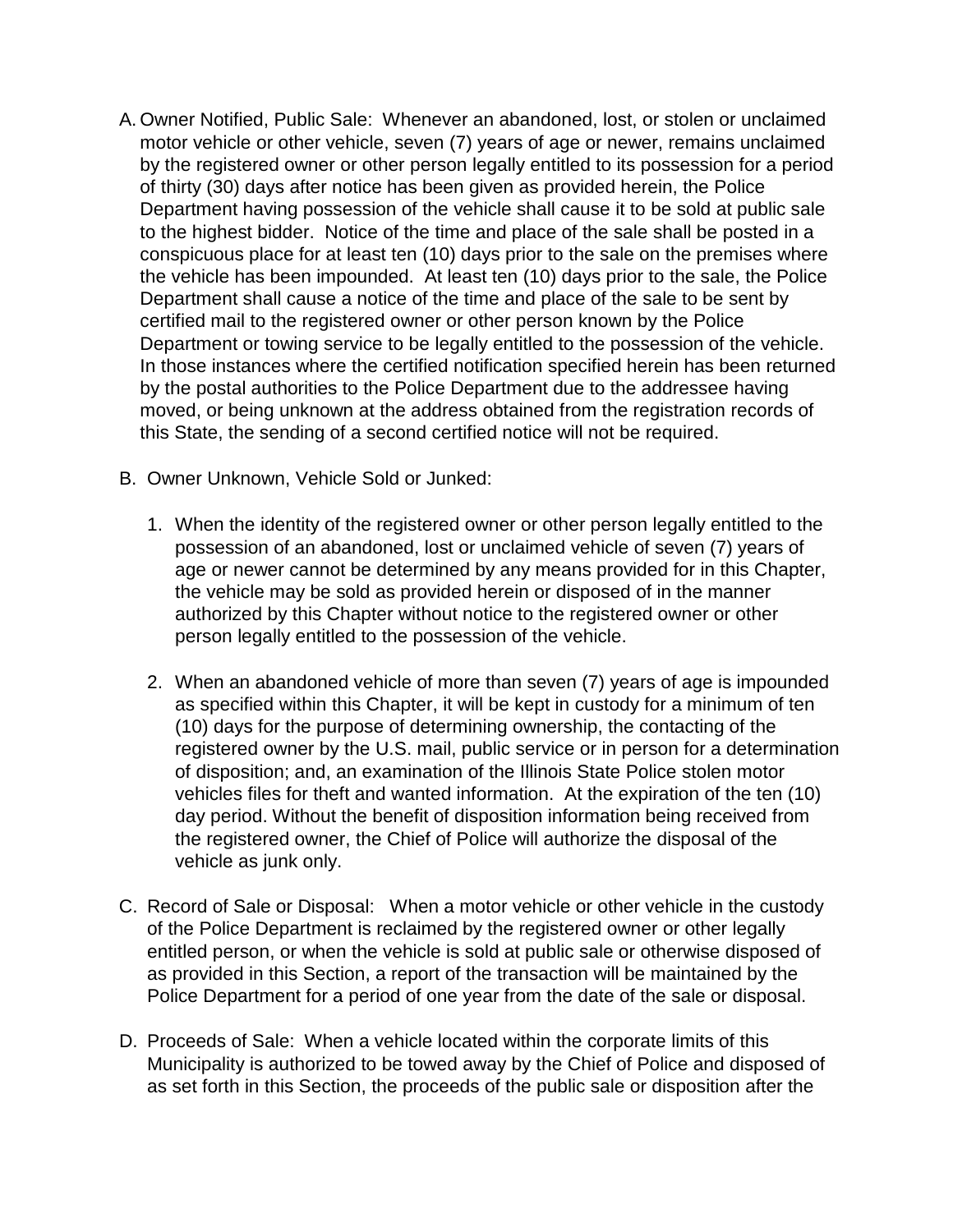deduction of towing, storage and processing charges shall be deposited in the Municipal Treasury.

# **6-5-8: DECLARED NUISANCE:**

The parking or storing of any inoperable motor vehicle in the public view on any property within the City is hereby declared to be a nuisance and governed under Section 4-2-4. This Section shall not apply to: (1) motor vehicles on the premises of a place of business engaged in wrecking or junking motor vehicles; or (2) motor vehicles that are enclosed within a building.

## **6-5-9: NONLIABILITY OF CITY AND TOWING SERVICE:**

Any police officer, towing service owner, operator or employee shall not be held to answer or be liable for damages in any action brought by the registered owner, former registered owner, or his legal representative, or any other person legally entitled to the possession of a motor vehicle or other vehicle when the vehicle was processed and sold or disposed of as provided by this Section.

# **6-5-10: EXEMPTION FROM PROVISIONS:**

A motor vehicle or other vehicle classified as an antique vehicle is excluded from this Section.

# **CHAPTER 6 GOLF CARTS AND UTILITY TERRAIN VEHICLES:**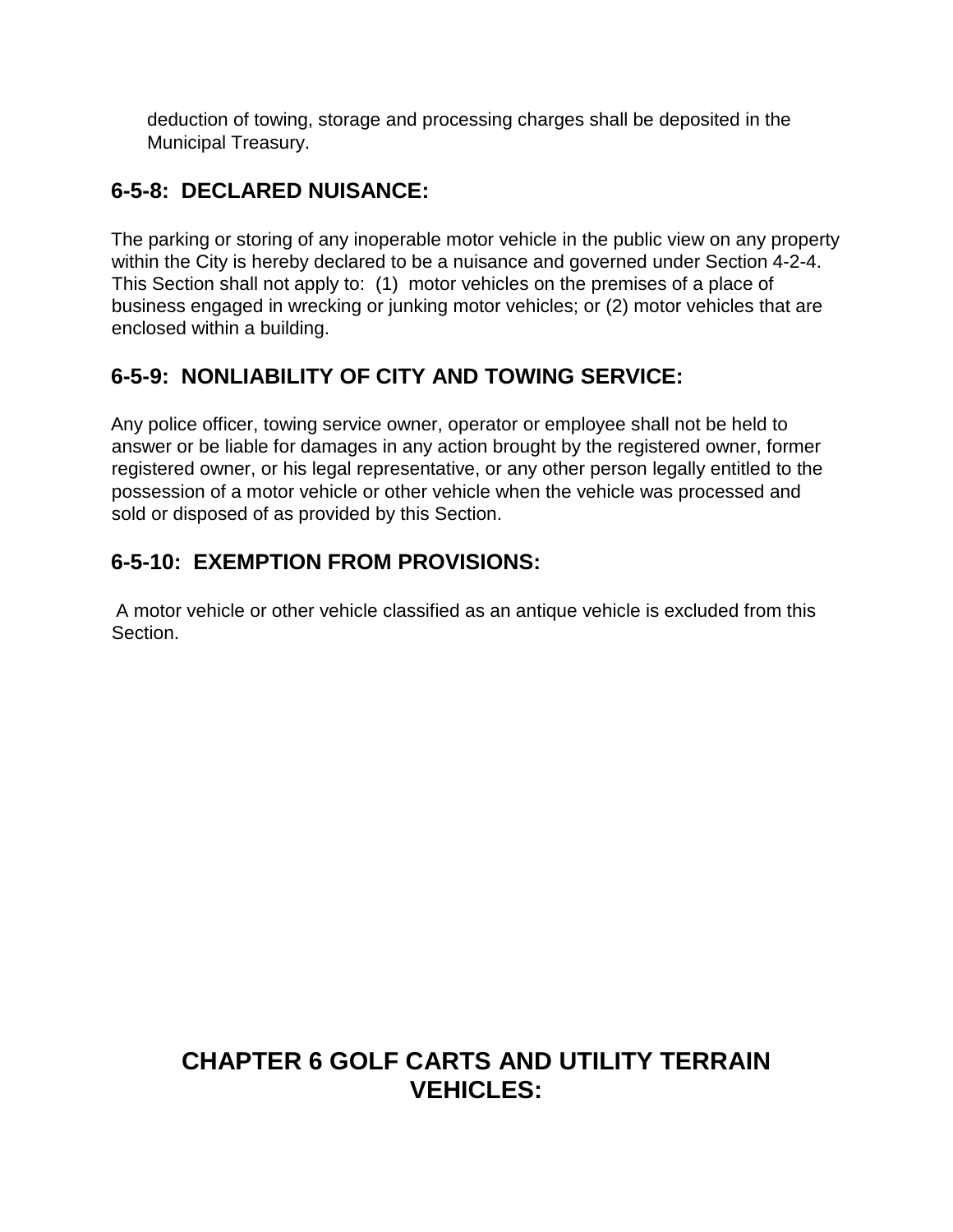**6-6-1: Policy Statement 6-6-2: Definitions 6-6-3: Permit Requirements 6-6-4: Rules and Regulations 6-6-5: Enforcement**

#### **6-6-1: Policy Statement:**

This Chapter is adopted in the interest of public safety. Golf carts and Utility Terrain Vehicles, hereafter UTVs, are not designed or manufactured to be used on public streets and roads, hereinafter "streets", and the City in no way advocates or endorses their operation on streets. The City, by regulating such operation is merely addressing safety issues. This Chapter is not to be relied upon as determination that operation on streets is safe or advisable, even if done in accordance with this Chapter. All persons operating golf carts and UTVs must be observant and attentive to the safety of themselves and others, including their passengers, other motorists, bicyclists, and pedestrians. All persons who operate or ride golf carts and UTVs on streets inside the City do so at their own risk and peril. The City has no liability under any theory of liability for permitting golf carts to be operated on City Streets.

#### **6-6-2: Definitions:**

GOLF CART: as defined in 625 ILCS 5/123.9

UTILITY TERRAIN VEHICLE: as defined in 625 ILCS 5/1-168.8, excluding all-terrain vehicles (ATVs)

CITY STREETS: Any of the streets within the boundaries of the City of Genoa except for State highways.

#### **6-6-3: Permit Requirements:**

- A. Permit Required: No person shall operate a motorized golf cart or UTV without first obtaining a permit from the City of Genoa Police Department.
- B. Application for Permit; Proof of Compliance: Golf cart and UTV owners must complete a permit application. The completed forms will be maintained by the City of Genoa Police Department. The City of Genoa Police Department may issue visible proof of compliance that must be attached to the rear of the golf cart or UTV.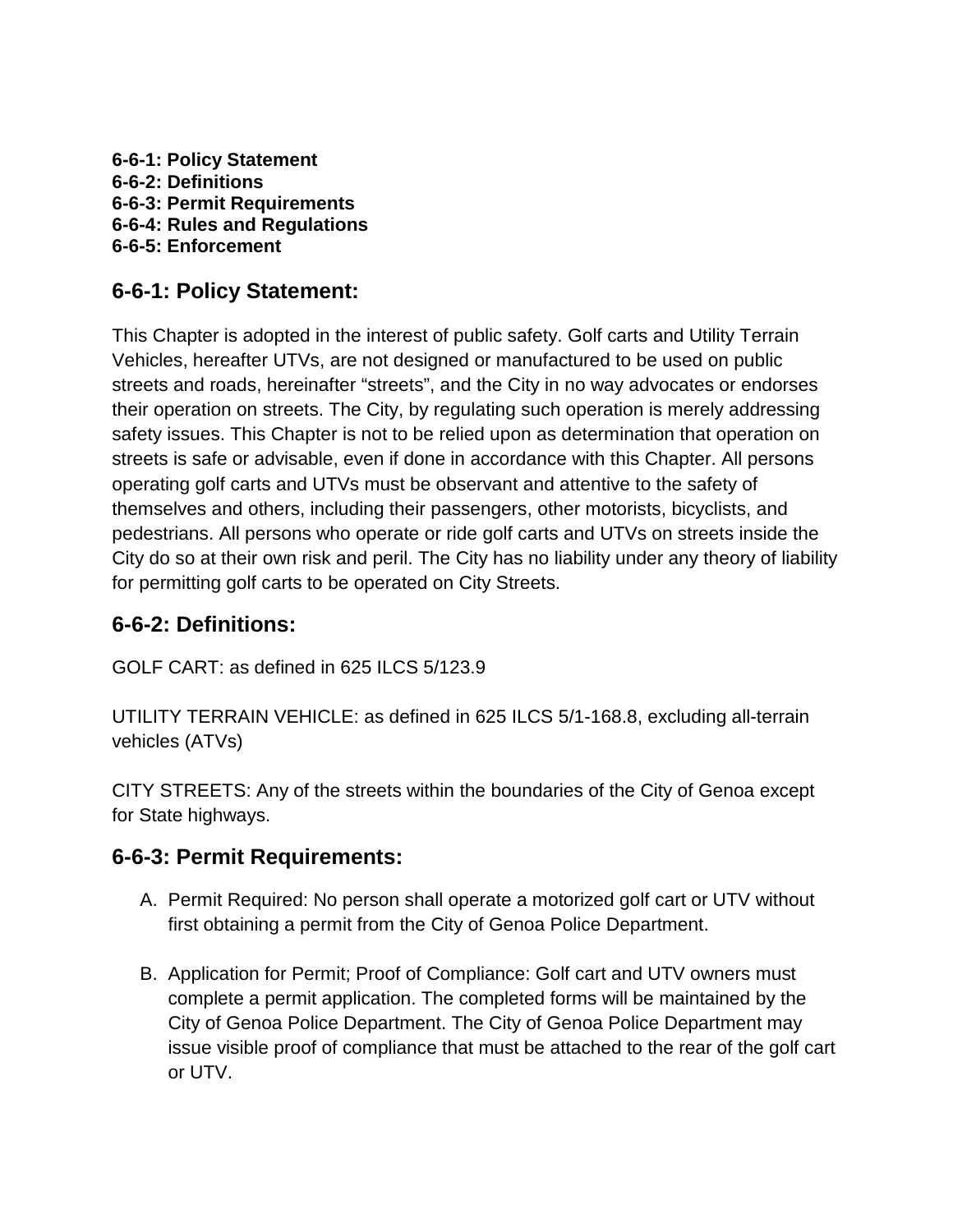- C. Permit Fee: The permit fee is as defined in Appendix A. This cost is to cover the costs of implementing and maintaining this Chapter.
- D. Insurance Required: Insurance coverage will be verified as in effect by the Police Department when issuing or renewing a permit.
- E. Term of Permit; Renewals: Permits shall be granted for a period of one year from May 1 to April 30 and may be renewed annually.
- F. Denial or Revocation of Permit: The Chief of Police or his/her designee retains the right to refuse to issue and/or revoke any permit sticker for any golf cart or UTV at any time for any reason that he/she feels appropriate to ensure the safety and wellbeing of citizens of the City.

#### **6-6-4: Rules and Regulations:**

Golf carts and UTVs may only be operated on streets within the City of Genoa in accordance with the following rules and regulations:

- A. Any person who operates a golf cart or UTV in the City of Genoa takes full responsibility for all liability associated with operating the golf cart or UTV.
- B. Any person who operates a golf cart or UTV must be at least sixteen (16) years of age and possess a valid driver's license to operate a motor vehicle issued by Illinois or any other state.
- C. Any person who operates a golf cart or UTV must possess proof of liability insurance.
- D. Car seats must be used when required by the State of Illinois. Children must be properly seated while a golf cart or UTV is in motion and may not be transported in a negligent manner.
- E. Golf carts and UTVs shall have its headlights and tail lamps lighted at all times when operated on City streets.
- F. Golf carts and UTVs may not be operated when visibility is impaired by weather, smoke, fog or other conditions or at any time when there is insufficient light to clearly see persons and vehicles on the roadway at a distance of five hundred feet (500').
- G. Golf carts and UTVs shall not be operated on sidewalks or in City parks, including the City's prairie trail system, other than designated parking areas and the paved trail between Madison Street and Stearn Drive, at a speed not to exceed 5 miles per hour. (Ordinance 2020-26, 10-20-2020)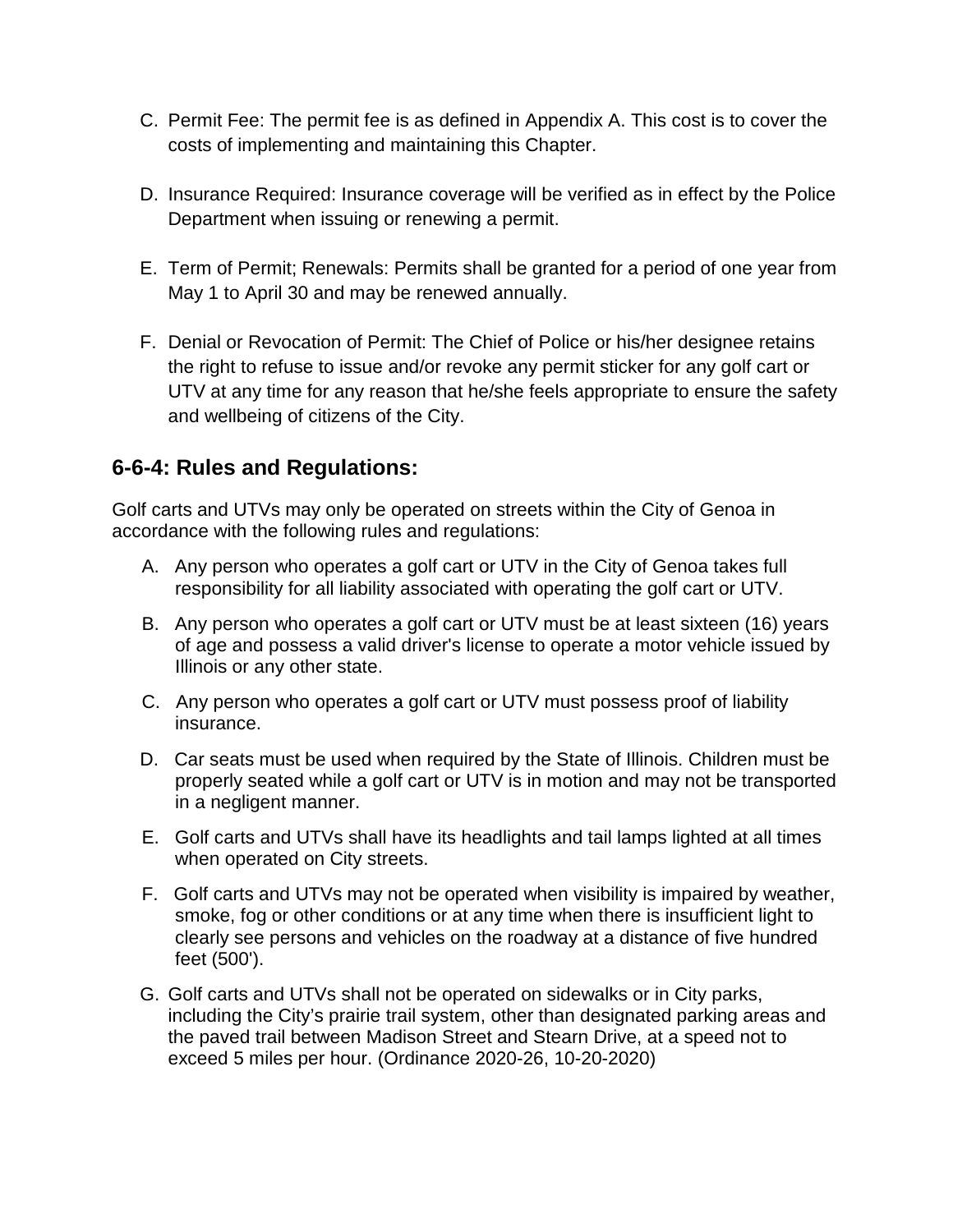- H. Golf carts and UTVs may only be operated on City streets which have a posted speed limit of thirty five (35) miles per hour or less.
- I. Golf carts and UTVs may not be operated on highways except to cross said highways at intersections in a path ninety degrees (90°) to said highways.
- J. Golf carts and UTVs must be equipped with brakes, a steering apparatus, tires, a rearview mirror, seat belts, front and rear red reflectorized warning devices, a slow moving vehicle emblem on the rear of the UTV or golf cart in conformity with section 12-709 of the Illinois Vehicle Code, a headlight(s) that emits a white light visible from a distance of five hundred feet (500') to the front, a tail lamp(s)that emits a red light visible from at least one hundred feet (100') from the rear, brake lights, and turn signals.
- K. Any person who operates a golf cart or UTV on the streets in the City of Genoa must adhere to all applicable State laws, concerning the possession and use of alcoholic beverages, and all other illegal drugs, as well as all other State traffic laws.
- L. Golf cart and UTV drivers must yield the right-of-way to overtaking vehicles at all times.
- M. The maximum occupancy of golf carts and UTVs traveling on City streets will be one person per bucket seat or three (3) people per bench seat.
- N. No person shall operate a golf cart or UTV having a decibel level exceeding EPA factory set regulatory levels.
- O. All golf carts and UTVs operated on the streets must be inspected by the Chief of Police of the City of Genoa or his/her designee and must have valid permit documentation from the City of Genoa Police Department.

#### **6-6-5: ENFORCEMENT**

- A. Any person who violates this section and has been issued a citation signed by a City Law Enforcement Officer shall be fined in accordance with Section 1-4-1.
- B. Repeat offenders may have the privileges granted by this chapter revoked by the City of Genoa Chief of Police.
- C. Upon investigation by and the recommendation of the City of Genoa Police Department, the Chief of Police may suspend or revoke a permit granted hereunder upon a finding that there is evidence that the permittee cannot safely operate the motorized golf cart or UTV.
- D. The interpretation of the above rules and regulations by the City of Genoa Police Department are final.